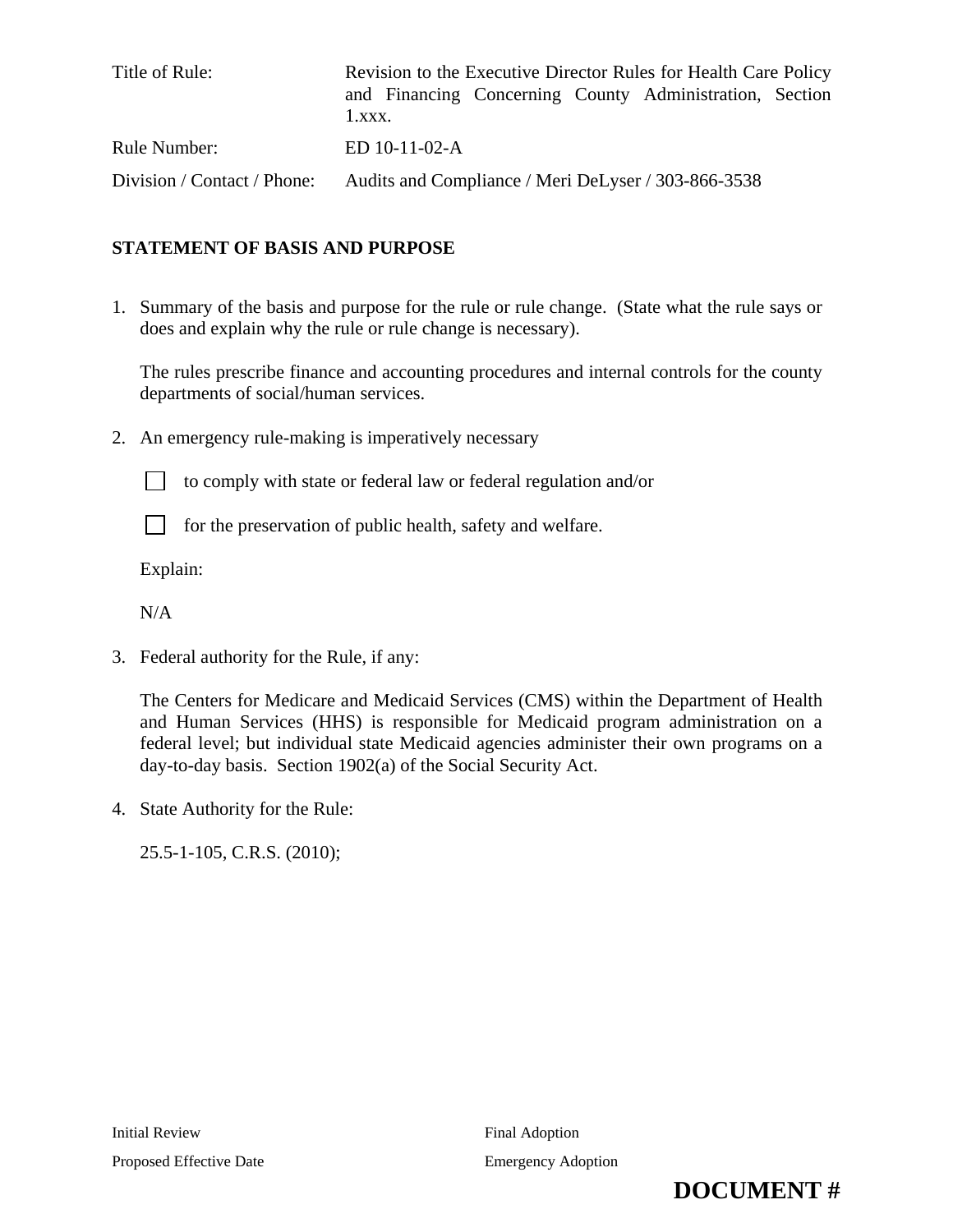This Finance Staff Manual was adopted following publication at the XXX Executive Director Rulemaking session, with an effective date of XXX (XXX) Statement of Basis and Purpose and specific statutory authority for these revisions were incorporated by reference into the rule. These materials are available for review by the public during normal working hours at the Department of Health Care Policy and Financing.

# **1.010 FINANCE AND ACCOUNTING**

#### **1.010.1 Definitions**

The following definitions are used in this Rule Manual, unless the context otherwise requires.

Accounts Receivable are recoveries that may be due the county department of social/human services for, but not limited to the following: Overpayment of a benefit or benefits, Ineligibility for a benefit or benefits, Fee for service provided, Overpayment to a Vender of goods, Provider of service, or Employee.

Allowable Expenditures are those which the Colorado Department of Health Care Policy and Financing deems are allowed or required.

Applicable Credits refer to those receipts or reductions of expenditure-type transactions that offset or reduce expense items as direct or indirect costs. Examples of such transactions are: Purchase discounts, Rebates or allowances, Recoveries or indemnities on losses, Insurance refunds or rebates, Adjustments of overpayments, or Erroneous charges. To the extent that such credits accrue to or are received by the county department of social/human services and relate to allowable costs, they shall be credited to the Colorado Department of Health Care Policy and Financing and/or the appropriate federal award as a reduction of expenditures.

Applicant is any individual who has applied for benefits under the programs of medical assistance administered or supervised by the Colorado Department of Health Care Policy and Financing, in accordance with the provisions of Section 25.5-4-103, C.R.S.

Appointing Authority is the person with the direct authority and responsibility for Appointment of employment, Disciplinary action, Promotion of, and or Discharge of employment, over another person.

Appropriation means the authorization by ordinance or resolution of a spending limit for expenditures and obligations for specific purposes, in accordance with the provisions of Section 29-1-102, C.R.S.

Appropriations Account is a budgetary account that represents the total authorized expenditures for a current fiscal period.

Approving Authority is the person with direct authority and responsibility for reviewing and approving of another's activities or requests for payment of expenses.

Arms-length Bargaining means both parties to a contract have relatively equal powers of negotiation upon entering into the contract. Neither party has a disproportionate amount of power to strong-arm the other party.

Capital Expenditure shall be the cost of the asset including the cost to put it in place. Capital expenditure for equipment means the net invoice price of the equipment, including the cost of any modifications, attachments, accessories, or auxiliary apparatus necessary to make it usable for the purpose for which it is acquired. Ancillary charges, such as taxes, duty, freight, and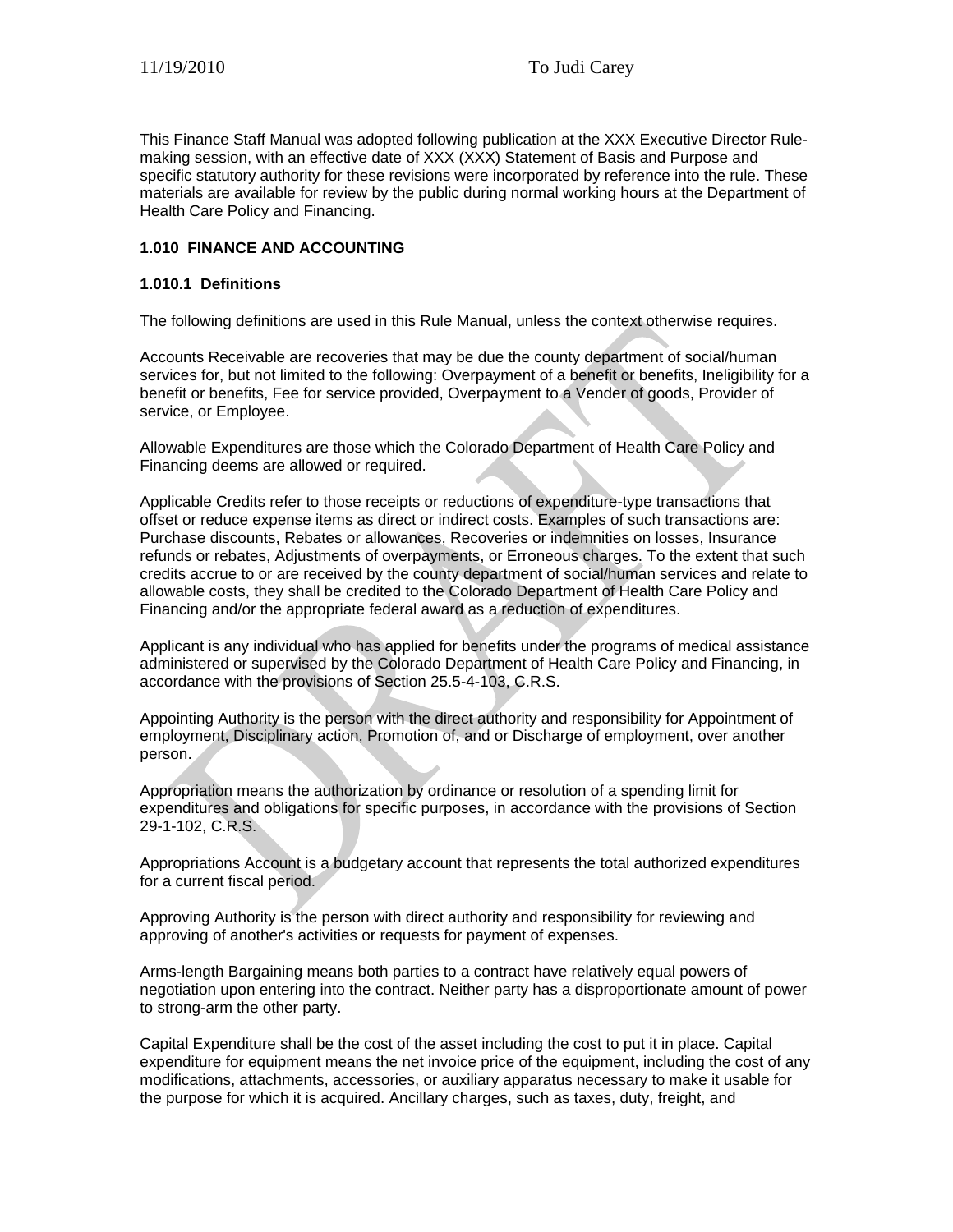installation may be included in, or excluded from, capital expenditure cost in accordance with the county department of social/human services' accounting policies.

Capitalized Equipment is tangible personal property that has an acquisition cost of more than \$5,000.00, which is not a permanent part of a building and does not lose its identity through incorporation into a more complex unit.

Capital Lease transfers to the lessee substantially all of the benefits and risks related to ownership of the property. The lessee records the leased property as an asset and establishes a liability for the lease obligation.

Cash means the cash account(s) of the county department of social/human services, all trust accounts, all petty cash accounts and any other cash accounts maintained.

Cash Reconciliation means the treasurer/bank balance shall be agreed to the general ledger cash balance using an outstanding warrant list and possibly other identifiable reconciling items.

Chart of Accounts is a numbered list of accounts that gives order and consistency to a bookkeeping system. Common terminology and classifications shall be used consistently throughout the budget, the accounts, and the financial reports of the fund.

Client is a generic term for an individual or group of individuals who receives any assistance from the county department of social/human services whether it is in the form of cash, non-cash or services.

Commercial Lodging is a hotel, motel, resort or public inn as defined in Section 12-44-101, C.R.S. or a bed and breakfast as defined in Section 12-47-103, C.R.S.

Commitment Vouchers as defined by Colorado fiscal Rule 2-2, include any approved form of purchase order, contract, travel authorization, advice of employment, Grant Contract, license agreement, parking license agreement and other written authorization for disbursements which satisfy the requirements in a document providing the following:

1. A description of goods or services being purchased or other reasons for the disbursement of funds;

- 2. The amount to be paid;
- 3. The obligation is being charged to the appropriate account; and
- 4. That procurement requirements have been satisfied.

Contract means a mutually binding legal relationship obligating the seller to furnish the supplies or services and the buyer to pay for them. It includes all types of commitments that obligate the government to an expenditure of appropriated funds and that, except as otherwise authorized, are in writing.

Corrective Action means action taken by an auditee that corrects identified deficiencies.

Cost Allocation Methodology is a system of principles, practices, and procedures that identify the: Types of services provided, Cost of each service, Reasonable basis of allocation for each type of service which will produce an equitable distribution of costs, Cost objective(s), and Appropriate mathematical computation to make a rational allocation of costs.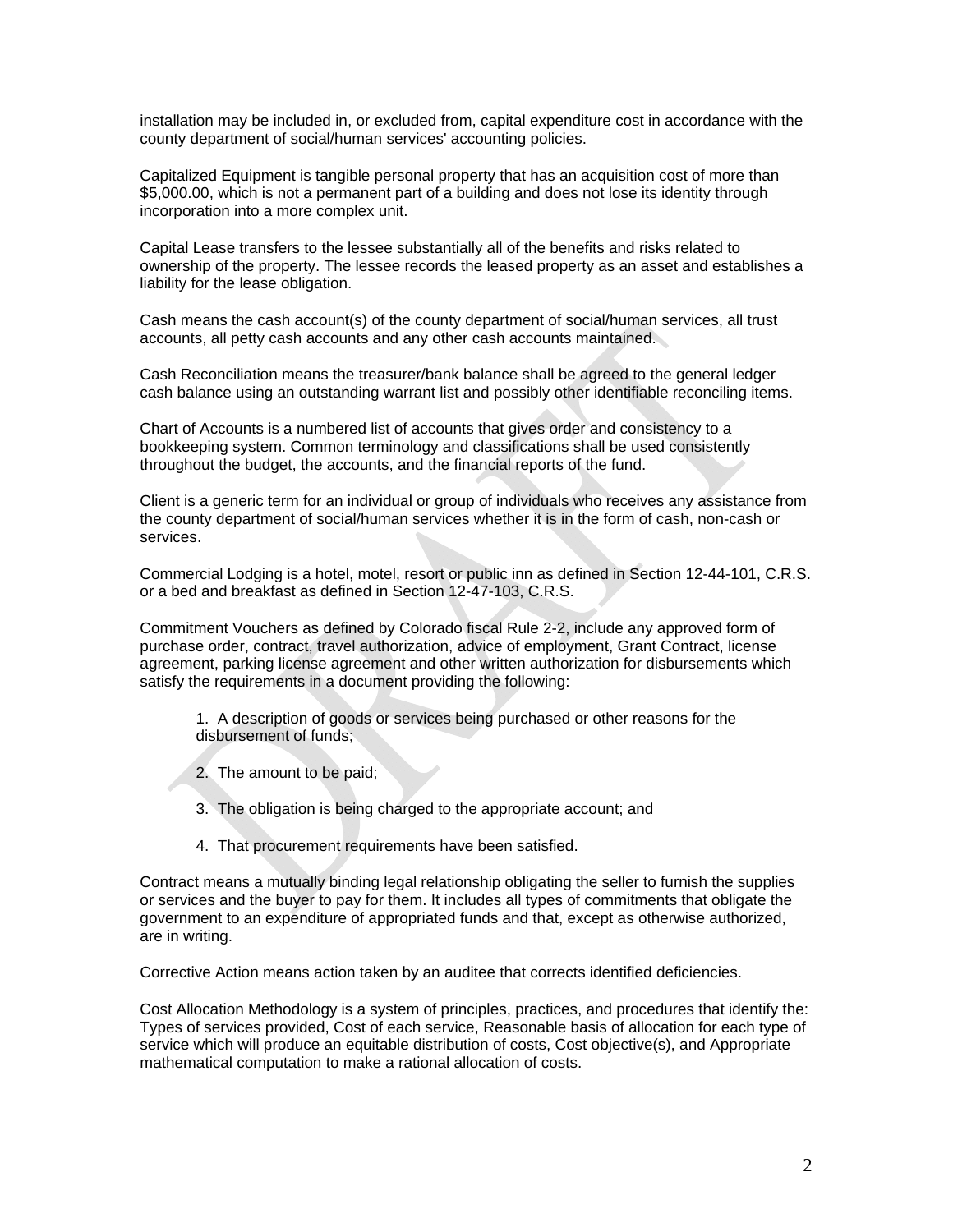Cost Allocation Plan is a systematic and rational allocation of all administrative costs and a narrative description of the procedures that will be used in identifying, measuring and allocating all administrative costs to the benefiting programs and activities.

Cost Objective is a program, grant, organizational subdivision, function, contract or other activity for which costs are being accumulated.

Cost Pool is an aggregation of costs for subsequent allocation to another cost pool or a cost objective.

Costs are expenses incurred, either directly or indirectly. Costs include such items as Labor, Material, Supplies, Rent or building charges, Operating expenses, and Administrative expenses that might properly be assigned to a project or program. It does not include transfers to a general fund or similar fund.

County Board of Social/Human Services means the county or district board of social/human services except in the case of the City and County of Denver or the City and County of Broomfield, means the department or agency with responsibility for medical assistance and related activities.

County Department of Social/Human Services means the county or district department of social/human services except in the City and County of Denver or in the City and County of Broomfield this means the department or agency responsible for medical assistance and related activities.

County Director means the director of the county or district department of social/human services except in the City and County of Denver or in the City and County of Broomfield this means the department or agency responsible for medical assistance and related activities.

County is a county or a city and county.

Data refers to all books, papers, maps, photographs, or other documentary materials regardless of physical form. Data may be in hard copy form, microfiche, electronic, or other form.

Deferred Revenue means a revenue collected but not yet earned.

Direct Costs are those costs that can be specifically and readily identified with a program, grant, function, contract, or other activity.

Disbursement is any decrease in fund resources.

Double-entry Accounting is a method of accounting that recognizes the duality of a transaction. Any change in one account also causes a change in another account.

Equipment shall be an article of nonexpendable, tangible personal property having a cost, which equals the lesser of the capitalization level established by the county for financial statement purposes, or \$5,000.00.

Estimated Revenues Account is a budgetary account that represents the total anticipated revenues expected to be available during the fiscal year on a budgetary basis.

Executive Director means the executive director of the Colorado Department of Health Care Policy and Financing.

Expenditures is a decrease in fund resources other than through inter-fund transfer.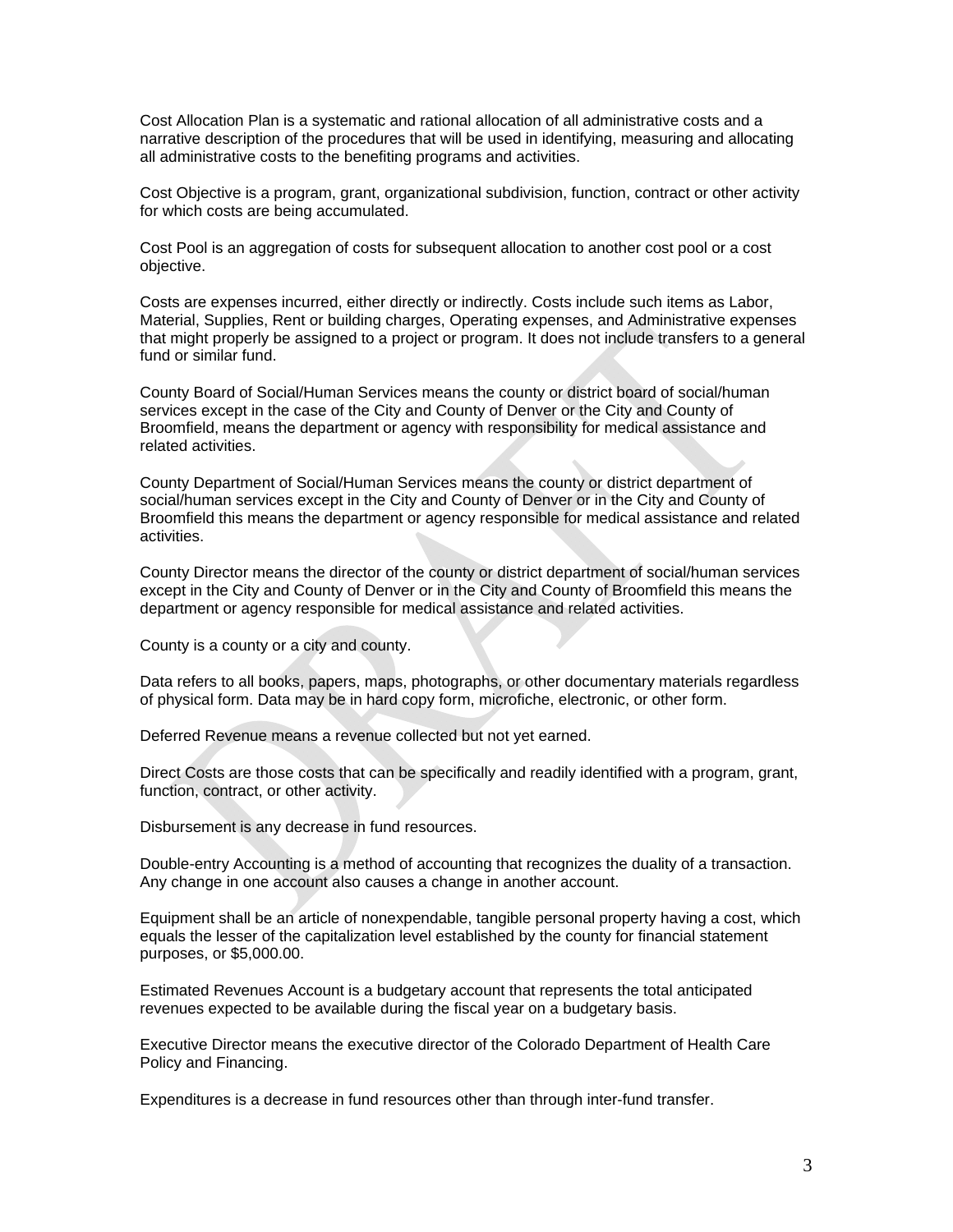Federal Award means federal financial assistance and federal cost-reimbursement contracts that non-federal entities receive directly from federal awarding agencies or indirectly from passthrough entities.

Federal Financial Assistance means assistance that non-federal entities receive or administer in the form of grants, loans, loan guarantees, property (including donated surplus property), cooperative agreements, interest subsidies, insurance, food commodities, direct appropriations, and other assistance, but does not include amounts received as reimbursement for services rendered to individuals as:

1. Medicare payments (payments to a non-federal entity for providing patient care services to Medicare eligible individuals), and

2. Medicaid payments (payments to a sub-recipient for providing patient care services to Medicaid eligible individuals) unless a state requires the funds to be treated as federal awards expended because reimbursement is on a cost-reimbursement basis.

Fiscal Year for a county department of social/human services is the period covered by the county appropriations for county social/human services funds and shall be the calendar year, which coincides with the county fiscal year. The fiscal year covered by the Colorado Department of Health Care Policy and Financing appropriations and allocations to the counties shall be July though June. The fiscal year covered by the federal grants in aid shall be October through September. Federal projects may cover fiscal years other than the federal fiscal year and will be specified in the terms of the project.

Fund is an accounting entity which owns assets and incurs liabilities. This means the social/human services fund in each county must be accounted for separately from any other funds in the county. The assets, including cash, must be identified as assets of this fund.

General Ledger is a book or computer database that contains a full set of accounts. It should be in balance at all times with aggregate debits equaling aggregate credits.

Generally Accepted Accounting Principles has the meaning specified by the American Institute of Certified Public Accountants (AICPA). They encompass a wide spectrum of accounting guidelines, ranging from basic concepts and standards to detailed methods and procedures.

Governmental Auditing Standards: The Comptroller General of the United States issues Generally Accepted Governmental Auditing Standards. They are the standards for audits of governmental organizations, programs, activities and functions, and of governmental assistance received by contractors, nonprofit organizations and other nongovernmental organizations. They are more commonly known as the "Yellow Book."

Indirect Costs relate to a cost incurred that cannot be specifically and readily identified with a cost objective and therefore must be allocated on some basis of imputed benefit. Indirect costs are more commonly known as the costs of administration.

Indirect Cost Rate Proposal means the documentation prepared by a governmental unit or component thereof to substantiate its request for the establishment of an indirect cost rate as described in Attachment E of Office of Management and Budget (OMB) Circular A-87.

OMB Circular A-87 (revised 05/10/04) was relocated to 2 CFR, Subtitle A, Chapter II, part 225 in 2005.

Copies of this material are available by contacting the Controller of the Colorado Department of Health Care Policy and Financing, 1570 Grant Street, Denver,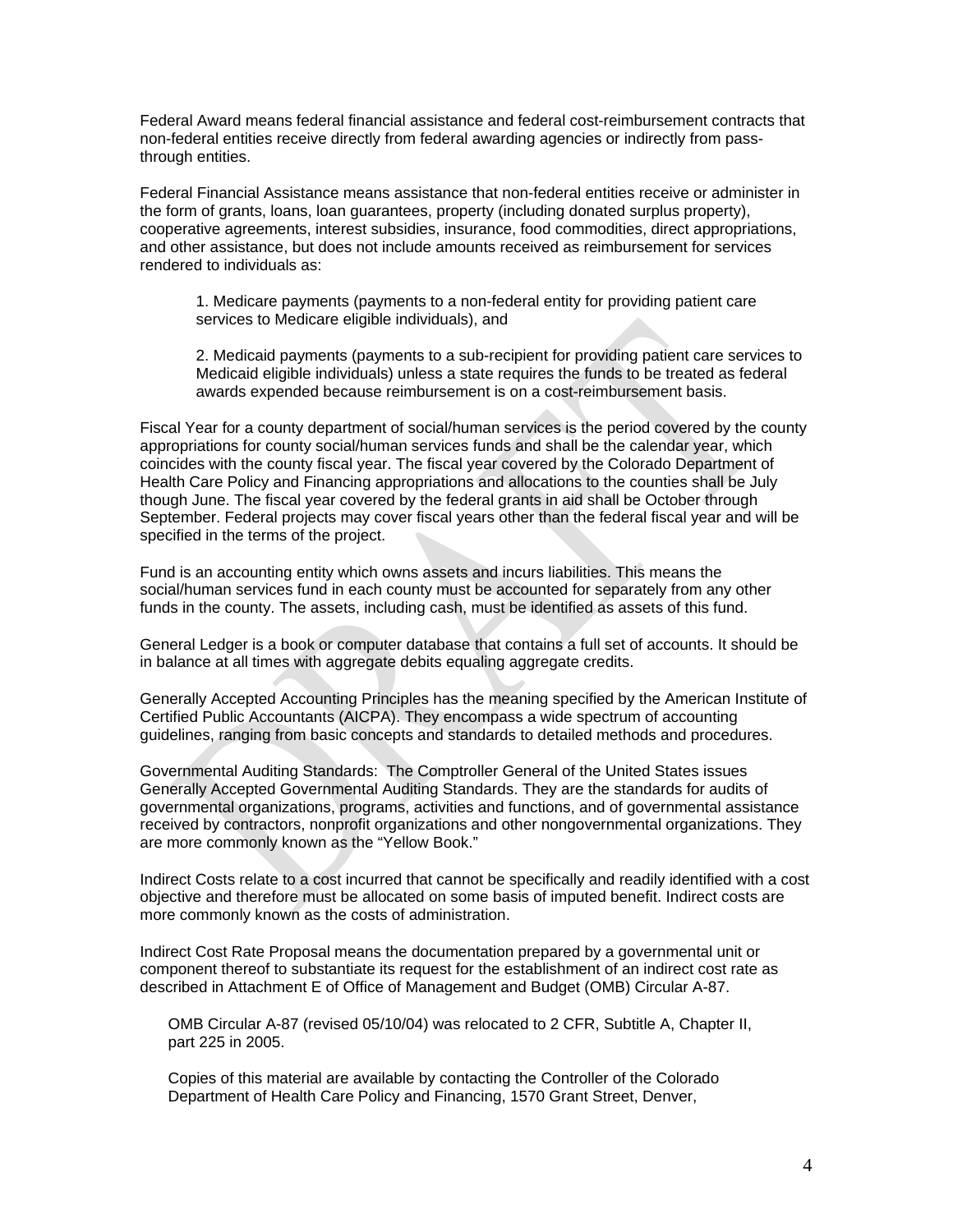Colorado 80203. Additionally, any incorporated material in these rules may be examined at any State publications depository library.

Internal Control is a process affected by an entity's board of directors, management, and other personnel that is designed to provide reasonable assurance regarding the achievement of objectives in the following categories: a) reliability of financial reporting, b) effectiveness and efficiency of operations, and c) compliance with applicable laws and regulations.

The above definition reflects certain fundamental concepts:

- 1. Internal control is a process. It is a means to an end, not an end in itself. People affect internal control. It is not policy manuals and forms, but people at every level of an organization.
- 2. Internal control can be expected to provide only reasonable, not absolute assurance, to an entity's management and board.
- 3. Internal Control comprises five interrelated components:
	- a. Control Environment: The people their individual attributes, including integrity, ethical values and competence - and the environment in which they operate. They are the engine that drives the entity and the foundation on which everything rests.
	- b. Risk Assessment: Mechanisms that identify, analyze, and manage related business and operating risks.
	- c. Control Activities: Control policies and procedures must be established and implemented to help ensure that the actions identified by management as necessary to address risks and obtain the specified goals are effectively carried out. Policies and procedures should be reviewed on a periodic basis by management.
	- d. Information and Communication: Surrounding these activities are information and communication systems. These enable the county department of social/human services to capture and exchange the information needed to conduct, manage and control their operations.
	- e. Monitoring: The entire process must be monitored and modifications made as necessary. In this way, the system can react dynamically, changing as conditions warrant.

Inventory means a physical identification and count and/or to provide a list of items.

Less-than-arms-length Transactions include, but are not limited to, those where one party is able to control or substantially influence the actions of the other.

Management Decision means the evaluation by the federal awarding agency or pass-through entity of the audit findings and corrective action plan and the issuance of a written decision as to what corrective action is necessary.

Maintenance of Effort is a requirement that a county department of social/human services must maintain a specified level of financial effort in a specific area in order to receive federal grant funds.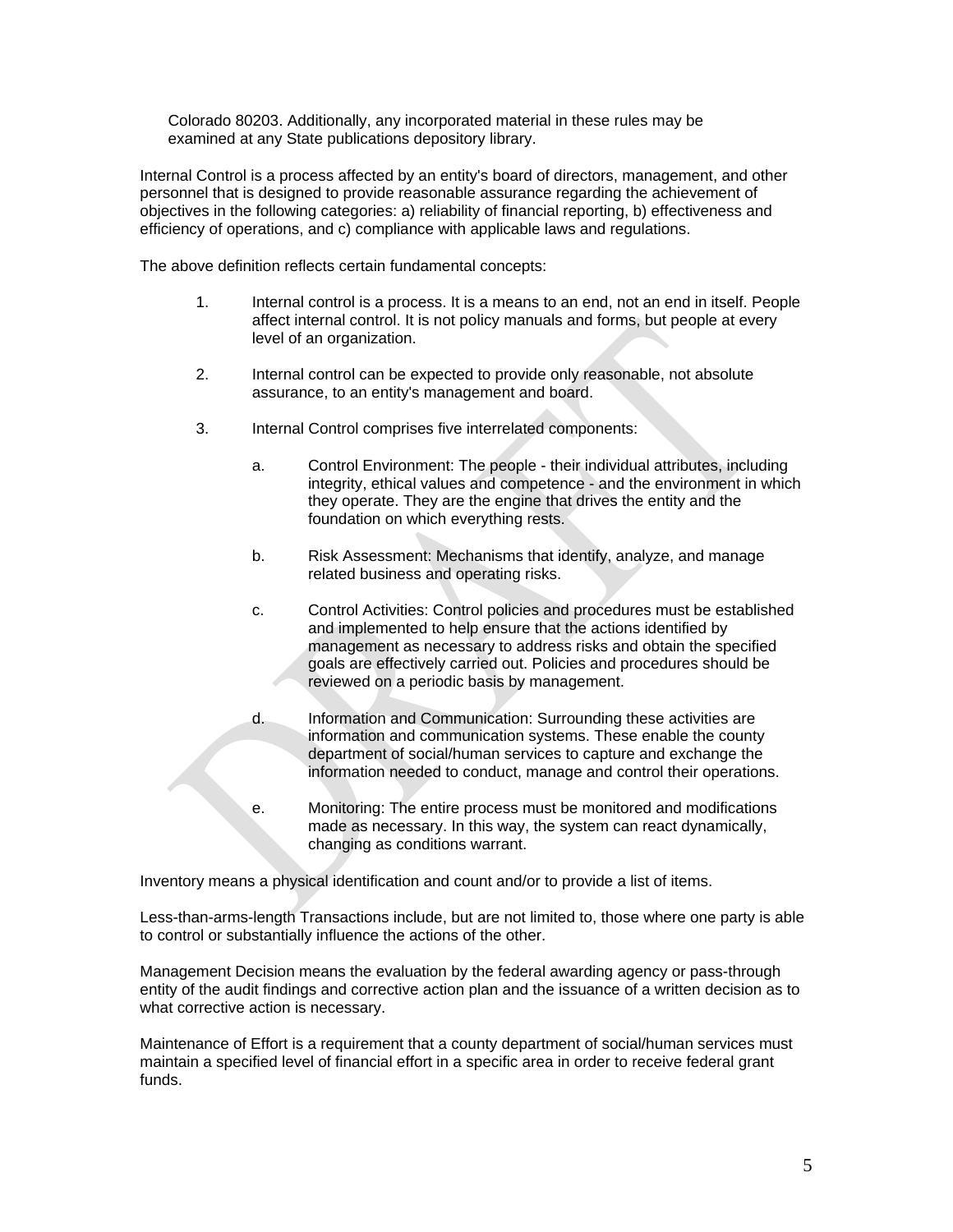Medical Assistance is defined in 25.5-1.103 CRS (2007).

Medical Services Board means the state board authorized to act in accordance with the provisions of Section 25.5-1-301, C.R.S.

Non-capital Expenditure is one that is less than \$5,000.00 (or a lesser threshold amount set by the county department of social/human services) or an operating expense not expected to benefit future periods.

Partisan refers to any election in which any one of the candidates for office is nominated or elected representing a political party whose candidates for presidential election received votes at the last preceding election at which presidential electors were selected.

Pass-through Entity means a non-federal entity that provides a federal award to a sub-recipient to carry out a federal program.

Payroll means a list of expenditures and/or disbursements that are similar in nature or object of expenditure. An employee payroll listing wages, with the amounts due to each employee is an example of a payroll. A listing of Old Age Pension benefits payable to eligible OAP clients is another type of payroll. Such lists become vouchers when certified and approved.

Personal Property is property such as machinery, equipment, or furniture that is not real property.

Post-audit is the examination and verification of expenditures after reimbursement with State and/or federal funds.

Pre-audit is the examination and verification of expenditures before reimbursement with State and/or federal funds.

Program is a generic term for any "social services", "assistance payments", "payments under the Colorado Medical Assistance Act", or a specific function or activity.

Provider is any person, public or private institution, agency, or business concern enrolled under the state Medical Assistance program to provide medical care, services, or goods and holding a current valid license or certificate to provide such services or to dispense such goods.

Questioned Cost means a cost that is questioned by an auditor because of an audit finding: (1) Which resulted from a violation or possible violation of a provision of a law, regulation, contract, grant, cooperative agreement, or other agreement or document governing the use of federal funds, including funds used to match federal funds; (2) Where the costs, at the time of the audit, are not supported by adequate documentation; or (3) Where the costs incurred appear unreasonable and do not reflect the actions a prudent person would take in the circumstances.

Random Moment Sampling is the federally approved cost allocation method that documents the efforts expended in support of programs in order to receive reimbursement for the expenditures.

Real Property is land and generally anything erected on, growing on, or attached to land, for instance, a building.

Recipient Agency means a non-federal entity that expends federal awards received directly from a federal awarding agency to carry out a federal program.

Recipient means any individual or group of individuals who is receiving or has received benefits from programs of medical assistance administered or supervised by the Colorado Department of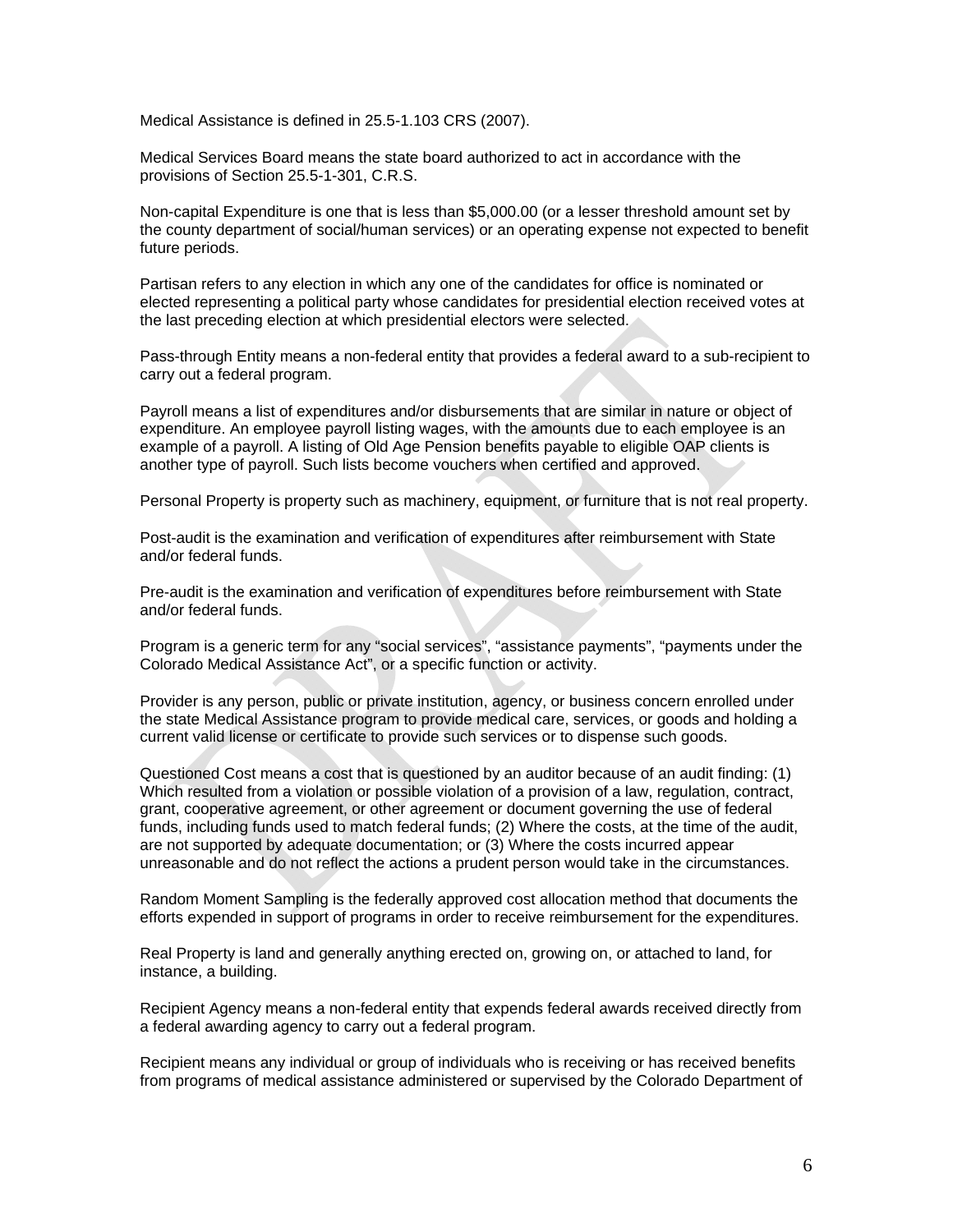Health Care Policy and Financing, in accordance with the provisions of Section 25.5-4-103 (21), C.R.S.

Regulation is a rule or order issued by an executive authority or regulatory agency of a government and having the force of law.

Reimbursable Expenditures are supported in whole or in part by State general fund, federal (Pass Through) or a combination of State and federal money.

Revenue Expenditure is one that benefits only the current year and is treated as an expense to be matched against revenue; it is less than \$5,000.00 or a lesser amount established by the county and the expenditure is not for land, a building or a permanent part of a building and does not lose its identity through incorporation into a more complex unit.

Rule is an agency statement of general applicability and future effect implementing, interpreting, or declaring law or policy or setting forth the procedure or practice requirements of any agency. Rule includes regulation.

Social/Human Services Fund is a fiscal and accounting entity with a self-balancing set of accounts recording cash and other financial resources, together with all related liabilities and residual equities or balances, and changes therein, which are segregated for the purpose of carrying on specific activities or attaining certain objectives in accordance with special regulations, restrictions, or limitations.

Social Services are services and payments for services available, directly or indirectly, through the county departments of social/human services or through State designated agencies, where applicable, for the benefit of eligible persons.

Subrecipient means a non-federal entity that expends federal awards received from a passthrough entity to carry out a federal program, but does not include an individual that is a beneficiary of such a program. A subrecipient may also be a recipient of other federal awards directly from a federal awarding agency. Guidance on distinguishing between a subrecipient and a vendor is provided in Office of Management and Budget's (OMB) Circular A-133, Audits of States, Local Governments and Non-profit Organizations.

OMB Circular A-133 was issued pursuant to the Single Audit Act of 1984, P.L. 98-502, and the Single Audit Act Amendments of 1996, P.L. 104-156.

Copies of this material are available by contacting the Controller of the Colorado Department of Health Care Policy and Financing, 1570 Grant Street, Denver, Colorado 80203. Additionally, any incorporated material in these rules may be examined at any State publications depository library.

Training Function is a meeting, conference, or other function which is held to enhance staff knowledge or to educate customers of the county that are affected by the county department of social/human services' operations or regulations.

Transportation is travel by commercial airline, railroad, bus, taxicab, county-owned, or personallyowned automobile or any other means of conveyance.

Trial Balance is a list of all open accounts in a ledger and their balances. The debits and credits should be in balance at all times. It provides a summary that can be used in making later adjusting and closing entries before financial statements are prepared.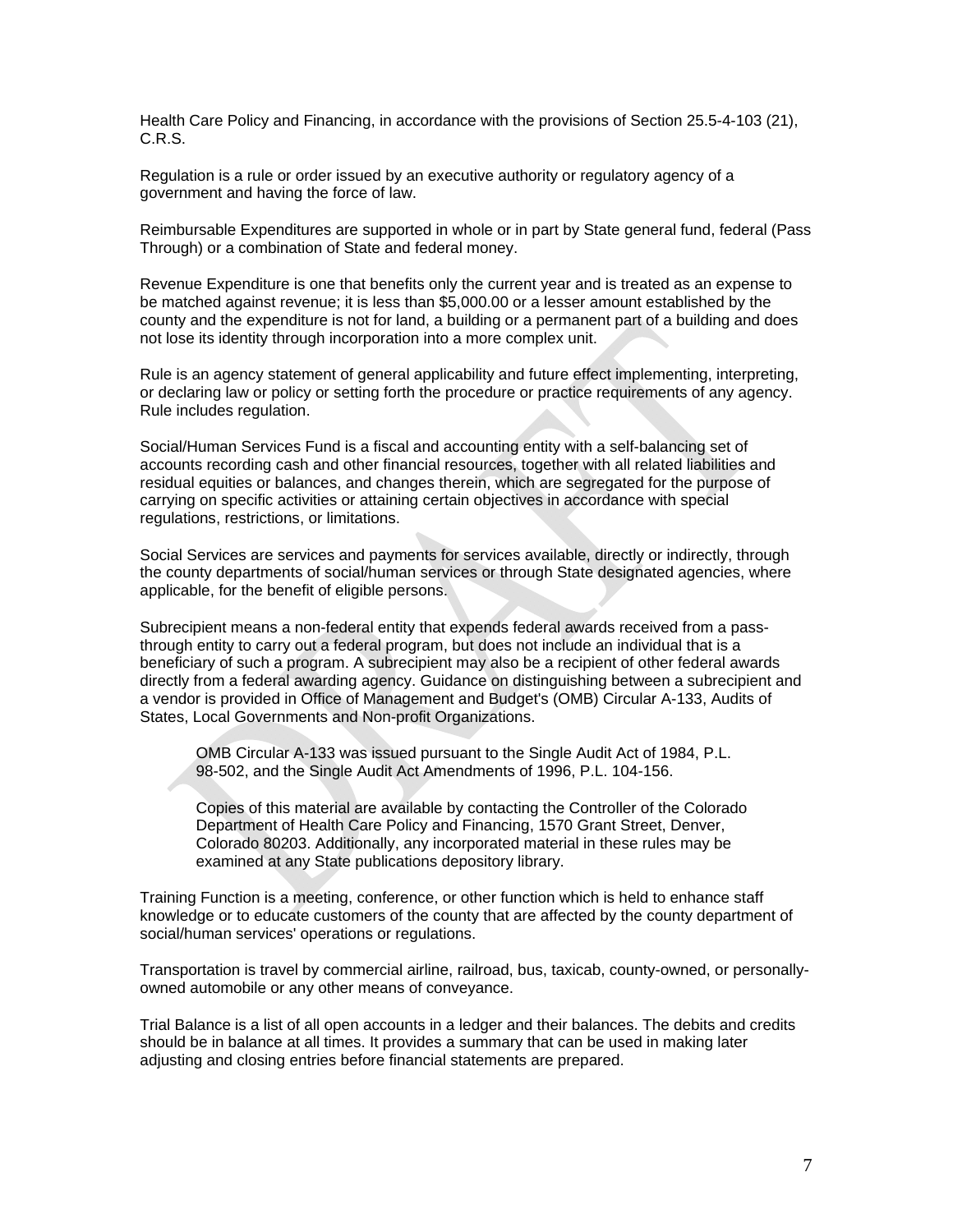Trust Accounts may result from activity of a foster care, child support enforcement, adult protective or any other activity when a county department of social/human services employee is given the responsibility as representative payee for a client's financial affairs. Trust account funds typically come from a client's income from SSA, SSI, Railroad Retirement, Veteran's Affairs, court ordered lump sum settlements, or child support enforcement activities. Trust accounts maintained by the county departments of social/human service imply a high degree of fiduciary responsibility.

Vendor generically means a dealer, distributor, merchant, or other seller providing goods or services that are required for the conduct of a federal program. These goods or services may be for an organization's own use or for the use of beneficiaries of the federal program. Additional guidance on distinguishing between a subrecipient and a vendor is provided in Office of Management and Budget (OMB) Circular A-133, Audits of States, Local Governments and Non-Profit Organizations.

# **1.010.2 Purpose and Scope**

These rules are the fiscal rules for county departments of social/human services concerning medical assistance and the administration of that assistance including but not limited to internal controls, financial reporting, accounting and auditing.

The Colorado Department of Health Care Policy and Financing's Finance and Accounting Manual consists entirely of Executive Director rules as allowed by 25.5-1-108 C.R.S.

# **1.010.3 Board of County Commissioners**

1. Board of County Commissioners Responsible for Appropriating Twenty Percent Share

 As per Section 25.5-4-206 C.R.S., the board of county commissioners in each county of Colorado or department or agency responsible for administering medical assistance and related activities shall annually appropriate as provided by law the funds necessary to defray the county department of social/human services' twenty percent share of the overall cost of medical assistance administration and related activities delivered in the county, including the costs allocated to the administration of each, and shall include in the tax levy the funds appropriated for that purpose. Such appropriation shall be based upon the county department of social/human services' budget prepared by the county department of social/human services' director.

2. Board of County Commissioners Responsible for Availability of Twenty Percent Share

 Additional funds shall be made available by the board of county commissioners if the county funds so appropriated prove insufficient to defray the county department of social/human services' twenty percent share of actual costs for medical assistance administration.

3. Approval of the County Department of Social/Human Services Budget

 The board of county commissioners approves the final county department of social/human services' budget and makes a county department of social/human services' levy to provide the necessary money to defray the local share of amounts appropriated for administration of medical assistance payments and the administration of the county department of social/human services.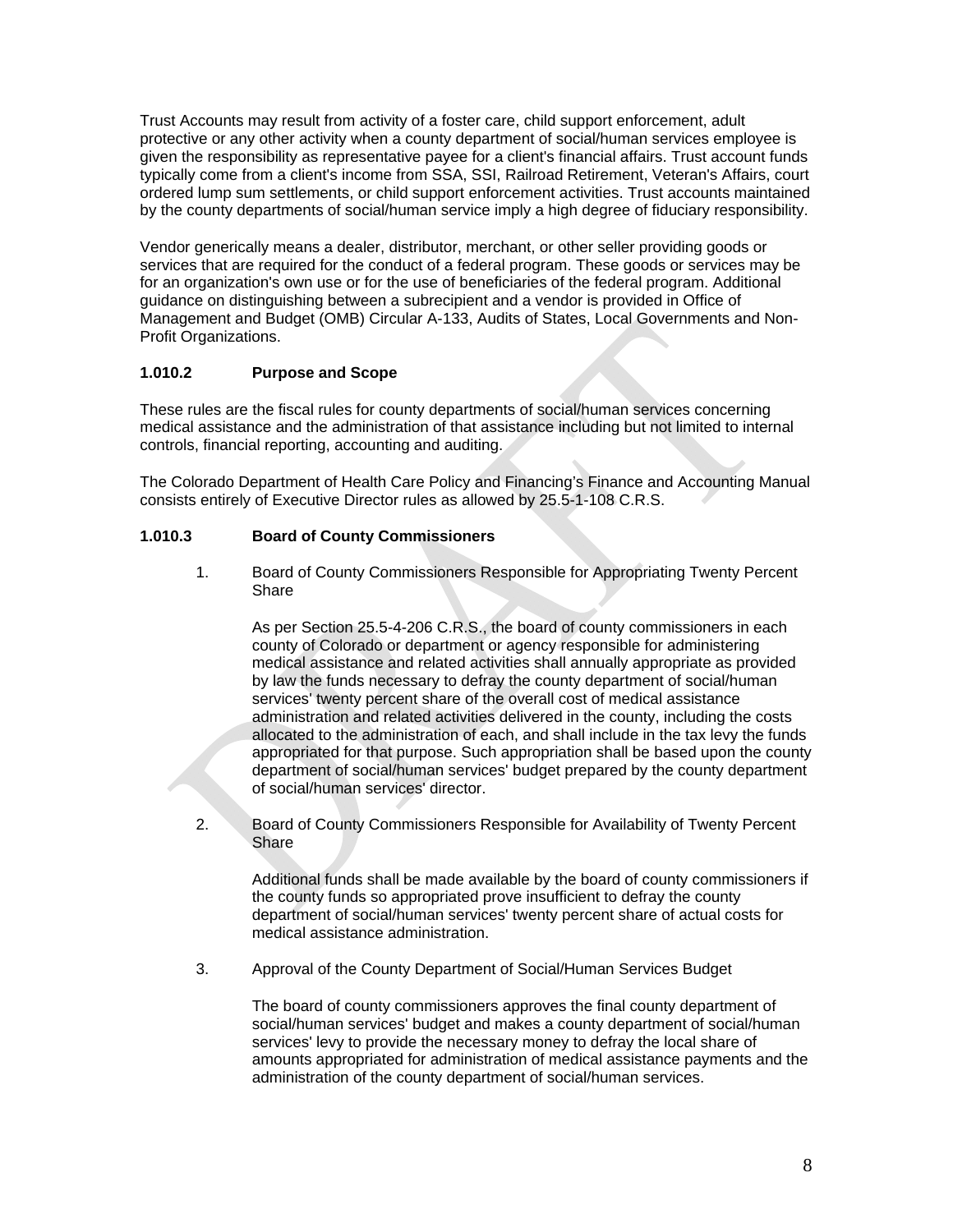4. Send a Copy of the Approved Budget to the Colorado Department of Health Care Policy and Financing.

 One copy of the Approved final budget shall be submitted to the Colorado Department of Health Care Policy and Financing, Audits Section, 1570 Grant St., Denver, CO 80203-1818 or submitted electronically to HCPFAudit@hcpf.state.co.us as soon as the budget is approved or by January 1 of each year, whichever date is earlier.

5. Approval of the County Merit System Plan

 On or before January 1 of each year, the board of county commissioners shall submit to the Colorado Department of Health Care Policy and Financing a certification that the county merit system is in conformity with Code of Colorado Regulations 9 CCR 2502.

6. Liability Insurance

 The board of county commissioners shall purchase insurance for its officers, employees and agents that protects them against any liability for injuries or damages resulting from their negligence or other tortuous conduct during the course of their service or employment. The board of county commissioners can, in writing, assume the risk and the financial responsibility of a reasonable deductible.

7. Surety Bond

 A surety bond shall be purchased for the county social/human services' director and other social/human services' employees, who receive, disburse, handle or have access to currency, checks, money orders, and warrants. The bond shall be in favor of the county department of social/human services and be the greater of \$10,000 or 15% of the maximum value of cash and or cash-like items the employee has access to during a year. The Board of County Commissioners can, in writing, assume the risk and the financial responsibility of a reasonable deductible. This bonding requirement applies to any contractual employees having the same responsibilities.

# **1.010.4 County Board of Social/Human Services**

1. Membership Consists of County Board of Commissioners

 The county board of social/human services shall consist of the board of county commissioners in each county; except that "board of county commissioners" as used in this title, in the City and County of Denver, means the department or agency with the responsibility for medical assistance activities, and, in the City and County of Broomfield, means the department or agency with the responsibility for medical assistance and related activities.

2. County Board of Social/Human Services are Separate from County **Commissioners** 

> The county board of social/human services shall perform its medical assistance duties, responsibilities, and activities separate and apart from the duties and responsibilities of the board of county commissioners and in accordance with rules and regulations adopted by the Colorado Department of Health Care Policy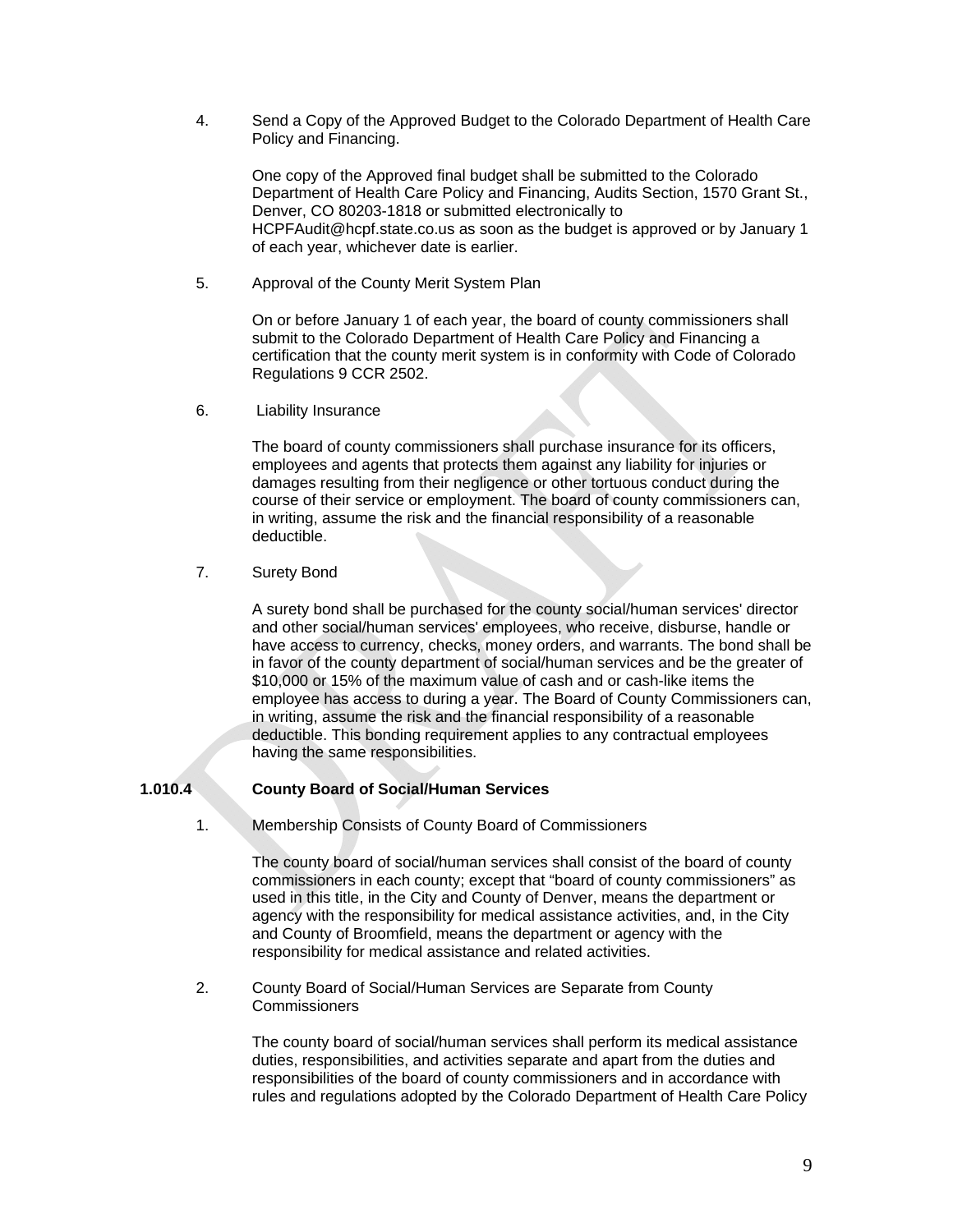and Financing for the administration of medical assistance activities in the counties.

3. Cooperation and Reporting

 The county department of social/human services shall cooperate with the State and federal government in any reasonable manner, in conformity with the laws of the State, which may be necessary to qualify for federal aid, including the preparation of plans, making reports in such form and containing such information as any federal agency may require from time to time, and compliance with such provisions as the federal government may from time to time find necessary to assure correctness and verification of the reports.

- 4. County Board of Social/Human Services Responsibilities
	- a. Appoint a County Department of Social/Human Services Director

 The county board of social/human services shall appoint a county department of social/human services director or shall appoint someone acting in the capacity of a director. At no time will the county social/human services department be without the services of a director or an acting director.

b. Sign All Warrants

 One member of the county board of social/human services shall sign all warrants or one member of the county board of social/human services shall have their facsimile signature on all social/human services warrants. In the case of a facsimile signature there shall be detailed written procedures that set forth internal administrative controls and internal accounting controls surrounding the application of the facsimile signature.

c. Approve All Expenditures

 One member of the county board of social/human services, who shall be designated by resolution for that purpose, shall review and approve in writing the expenditure of salaries and expenses prior to the disbursement of funds. Such written approvals shall indicate the approval of the board of county commissioners and the county board of social/human services.

d. Financial Statements

 The county board of social/human services is ultimately responsible for the preparation, content, completion and/or distribution of materially correct financial statements of the social/human services fund prepared by county department staff, or outside entities.

#### **1.010.5 County Department of Social/Human Services Director**

1. Secretary to the County Board of Social/Human Services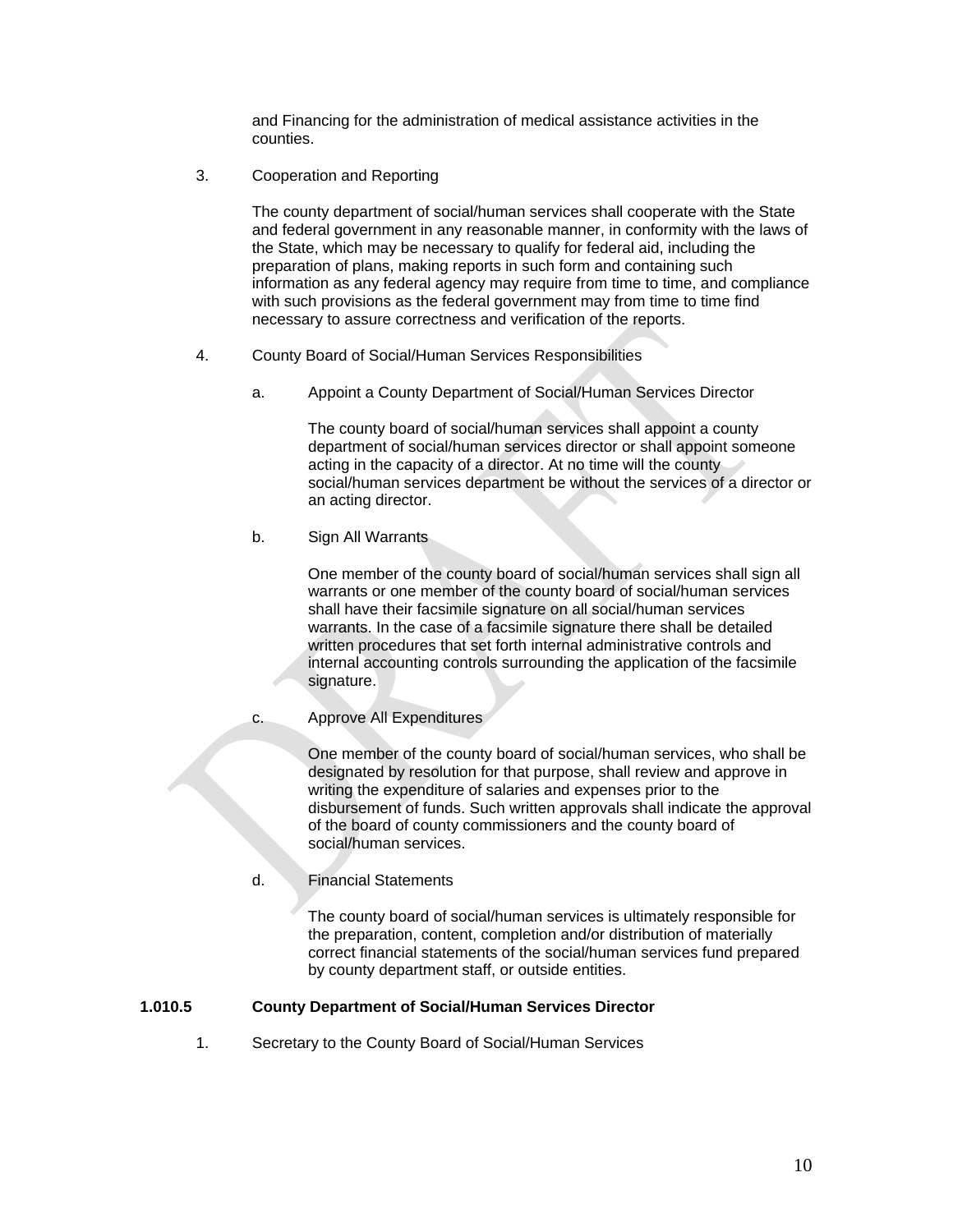The county social/human services director shall serve as secretary to the county board of social/human services, unless the county board of social/human services otherwise appoints a secretary.

- 2. General Duties of the Director
	- a. Director Responsibilities

 The county social/human services director shall be charged with the executive and administrative duties and responsibilities of the county department of social/human services, subject to the policies, rules, and regulations of the Colorado Department of Health Care Policy and Financing.

b. Responsibility For Staffing

 The county social/human services director, with the approval of the county board of social/human services, shall appoint such staff as may be necessary to administer medical assistance within the county. Such staff shall be appointed and shall serve in accordance with a merit system for the selection, retention, and promotion of county department of social/human services employees as described in the county merit system. The salaries of the members of such staff shall be fixed in accordance with the rules and salary schedules prescribed by the county merit system. The county merit system shall conform to the Code of Colorado Regulations 2502.

c. Responsibilities for Administrative Internal Control and Accounting Internal Control

> The county director shall be responsible for organizing staff functions to assure adequate control and safeguards for all cash, fixed assets and negotiable items (cash, bonds, securities, etc.) handled by, stored in or used in the county department of social/human services, and to establish appropriate internal controls and separation of duties.

- i) Internal control activities include, but are not limited to, reviews by director or high level financial staff member of actual performance, controls over information processing, physical control over vulnerable assets, establishment and review of performance measures and indicators, segregation of duties, proper execution of transactions, accurate and timely recording of transactions, and access restrictions to and accountability for resources and records.
- d. Responsibility for Internal Control on Trust Accounts
	- i) Signatures Required

 Internal control on trust accounts or other funds entrusted or maintained for others outside the county department of social/human services shall require at least two signatures, one of which is to be the county social/human services director or designee of the county director, for making withdrawals from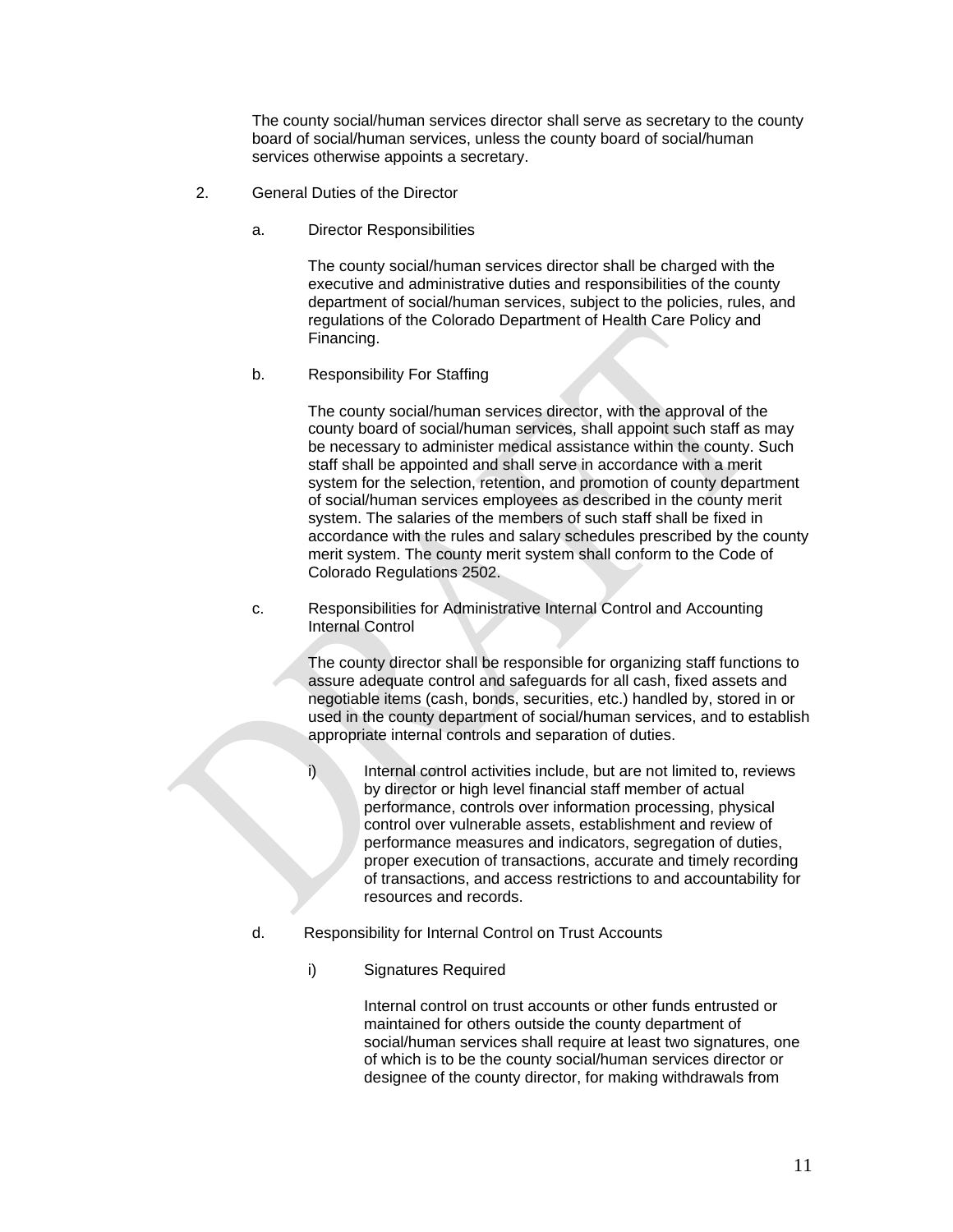savings accounts, checking accounts or for the sale of, or redemption of bonds or other securities.

ii) High Degree of Fiduciary Responsibility

 Trust accounts require a high degree of fiduciary responsibility. The county department of social/human services director is responsible for every trust account transaction.

e. Responsibility for Record Retention

 The county social/human services director shall assure that the county department of social/human services has available all necessary and complete records for audit purposes and that adequate prior years' expenditure documents are maintained for use in the budgeting process.

- 3. Budgetary Responsibility
	- a. Budget Preparation

 As part of the county budget, the county director shall prepare a county department of social/human services budget and submit this to the county board of social/human services for approval.

b. Annual Budgets

 The county social/human services director shall be responsible for estimating future needs of the county department of social/human services as accurately as possible, utilizing all available data, including economic and census forecasts. The estimates are to be supported by documentation and a narrative supporting the budget. The budget shall estimate revenues from all sources based on the most current information. County department of social/human services revenue shall be sufficient to maintain an appropriate surplus from year to year. The county director is responsible for initiating requests to the county board of social/human services for changes in the county department of social/human services budget.

c. Distribution of the Budget

 The county director shall submit the original budget request to the county board of social/human services and as many copies as it may need. One copy shall be submitted to the Colorado Department of Health Care Policy and Financing, Audits Section, Denver CO 80203-1818 and the county department of social/human services shall retain two copies. The budget shall be submitted to the board of county commissioners no later than October 15 of each year.

d. Spending Within Budgeted Appropriations

 The county director shall be responsible for assuring that expenditures do not exceed appropriations and for controlling the county fund balance at all times.

e. Monthly Budget Reports to Commissioners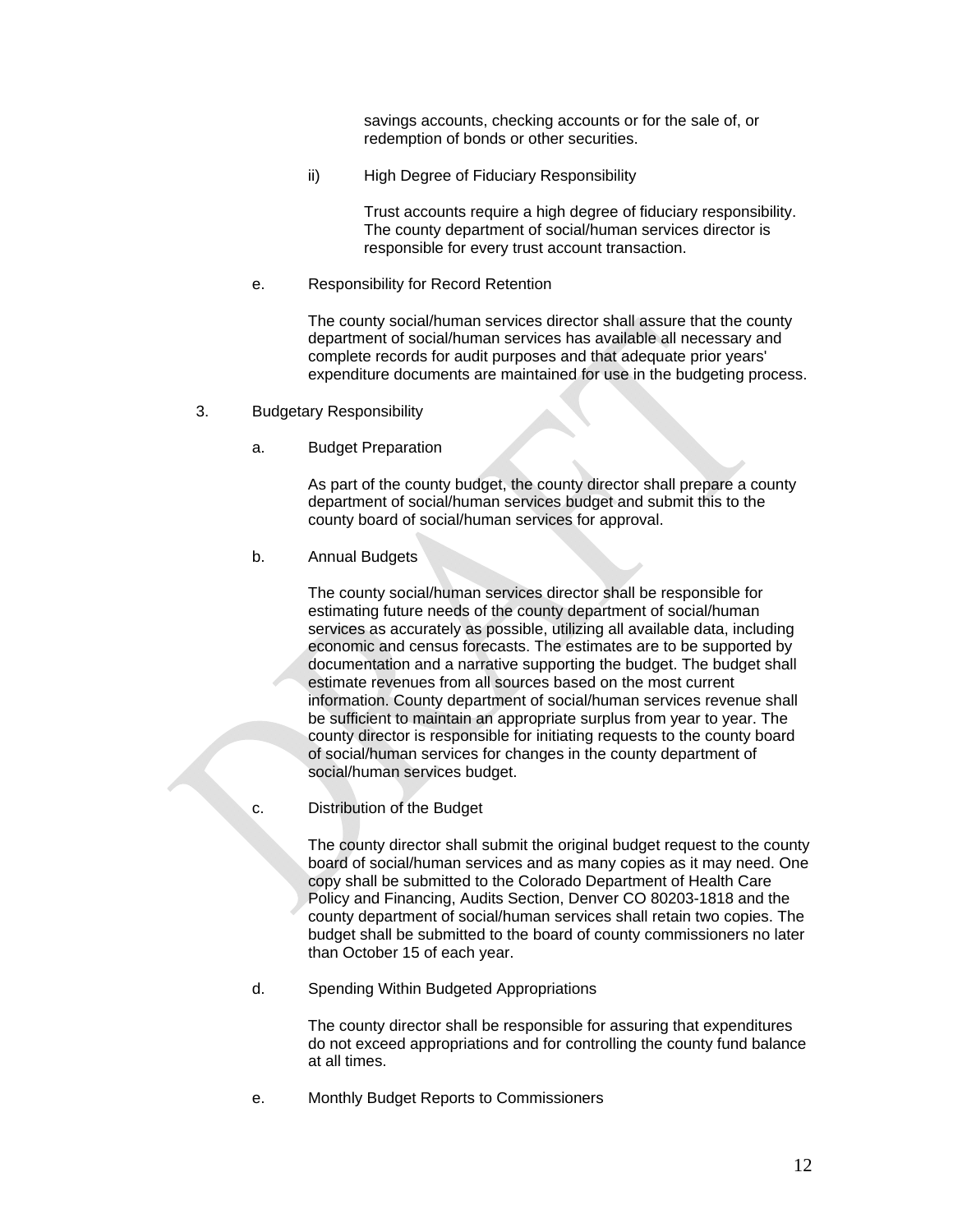The county director shall be responsible for timely submitting monthly reports to the board of county commissioners concerning:

- i) A budget report containing a comparison of calendar year-todate expenditures to calendar year-to-date county appropriations,
- ii) A budget report containing a comparison of calendar year-todate earned revenues to calendar year-to-date county estimated revenues,
- iii) A budget report containing a comparison of State fiscal year-todate expenditures to State fiscal year-to-date allocations from the Colorado Department of Health Care Policy and Financing, and
- iv) Interim Balance Sheet and Statement of Net Assets.
- f. Budget Revisions

 The county director shall be responsible for initiating requests to the county board of social/human services for changes in the county department of social/human services budget.

- 4. Payroll and Expenses Responsibility
	- a. Payroll and Expenses Certification

 Each month the county social/human services director or designee shall certify by signature all payrolls and each expense voucher for the issuance of warrants.

b. Certified Payrolls of Salaries and Expenses Presented to the County Board of Social/Human Services

> The county social/human services director shall present to the county board of social/human services the certified payrolls for salaries and expenses authorizations that have been certified.

c. Certification Description

 A description of the certification process for issuance of warrants for the county social/human services fund and a copy of each certificate shall be available for audit purposes.

5. Responsible for Overseeing the Maintenance of the Accounting System

 The county social/human services director shall be responsible for overseeing the maintenance of the county department of social/human services accounting system.

a. Financial Reports Follow Generally Accepted Governmental Accounting **Principles**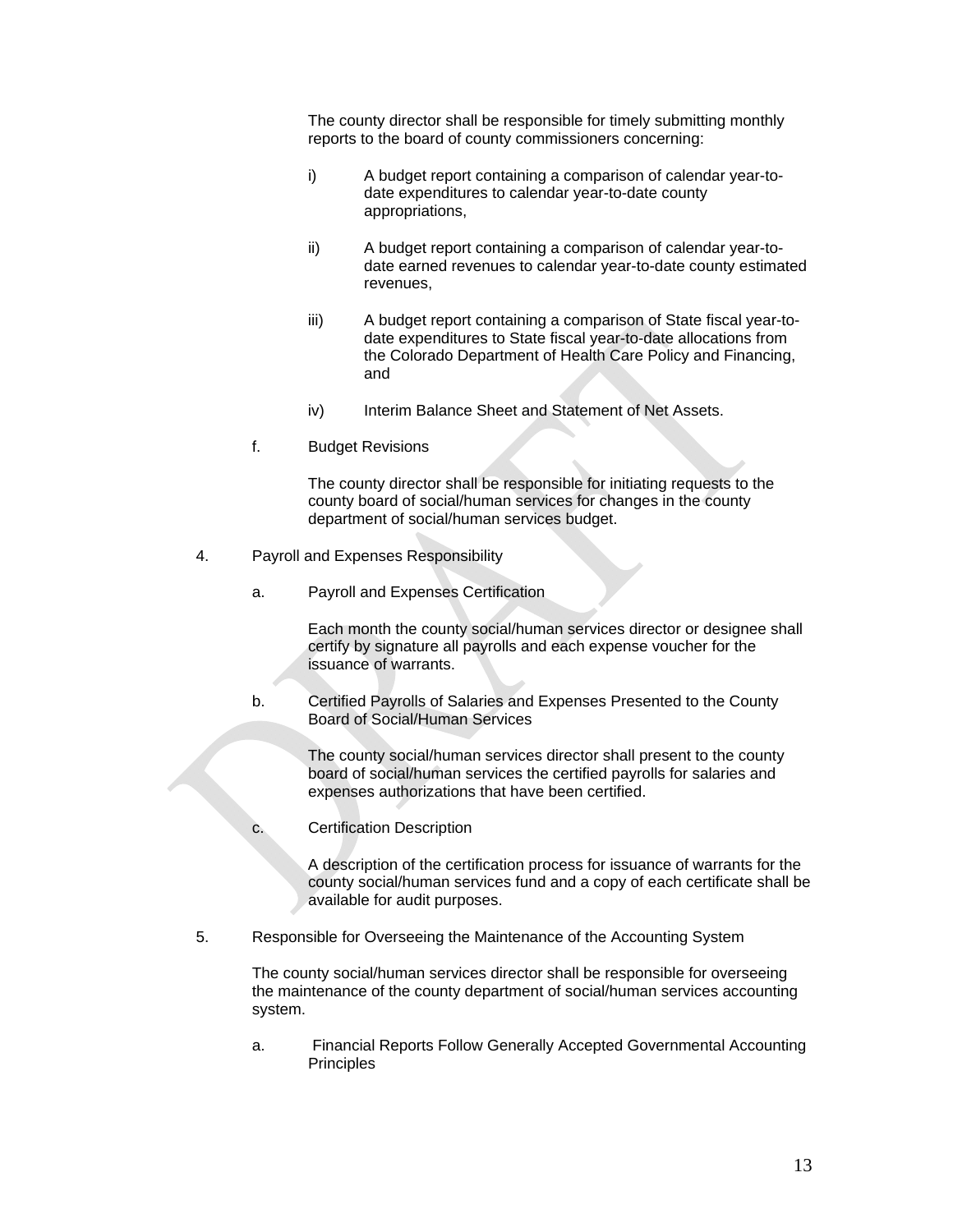Each monthly reporting period shall be regarded as an integral part of the fiscal year. Revenues shall be allocated to monthly reporting periods in accordance with generally accepted governmental accounting principles. Expenditures, such as salaries and operating expenditures, shall be allocated to interim periods in which they were incurred. Arbitrary assignment to a monthly period shall not be allowed. The county social/human services director shall submit these monthly reports to the county board of social/human services within 60 calendar days of the end of each month.

b. Financial Reports Come From The General Ledger

 The county department of social/human services general ledger and supporting systems to the general ledger shall be the system used to record the county department of social/human services financial information and the system from which standard reports shall be prepared and forwarded to the county board of social/human services.

c. Monthly Financial Reports

Pursuant to section 1.010.5(3)9e) of these rules, the county social/human services director shall be responsible for submitting monthly financial reports to the board of county commissioners. These financial reports shall be available for use by county executive management, and their respective staffs for planning purposes and decision-making.

d. Annual Financial Statements

 The county social/human services director shall be responsible for generating un-audited annual financial statements fully disclosing the financial position of the social/human services fund by March 1 of the subsequent fiscal year.

6. Reporting Period for Submissions to the Colorado Department of Health Care Policy and Financing

 Pertaining to administration of Colorado Department of Health Care Policy and Financing programs, the county social/human services director shall report to the Department at such times and in such manner and form as the Department may from time to time direct. The routine reporting period from the county to the Colorado Department of Health Care Policy and Financing is a calendar month. The Audit Section Manager of the Colorado Department of Health Care Policy and Financing shall determine the date required to submit financial data for each reporting cycle.

# **1.010.6 County Treasurer**

1. County Treasurer Shall Act As Custodian

 The county treasurer shall be the treasurer and custodian of the social/human services fund and shall disburse money from the fund only upon distinct county social/human services warrants drawn by the person duly appointed by the county board of social/human services.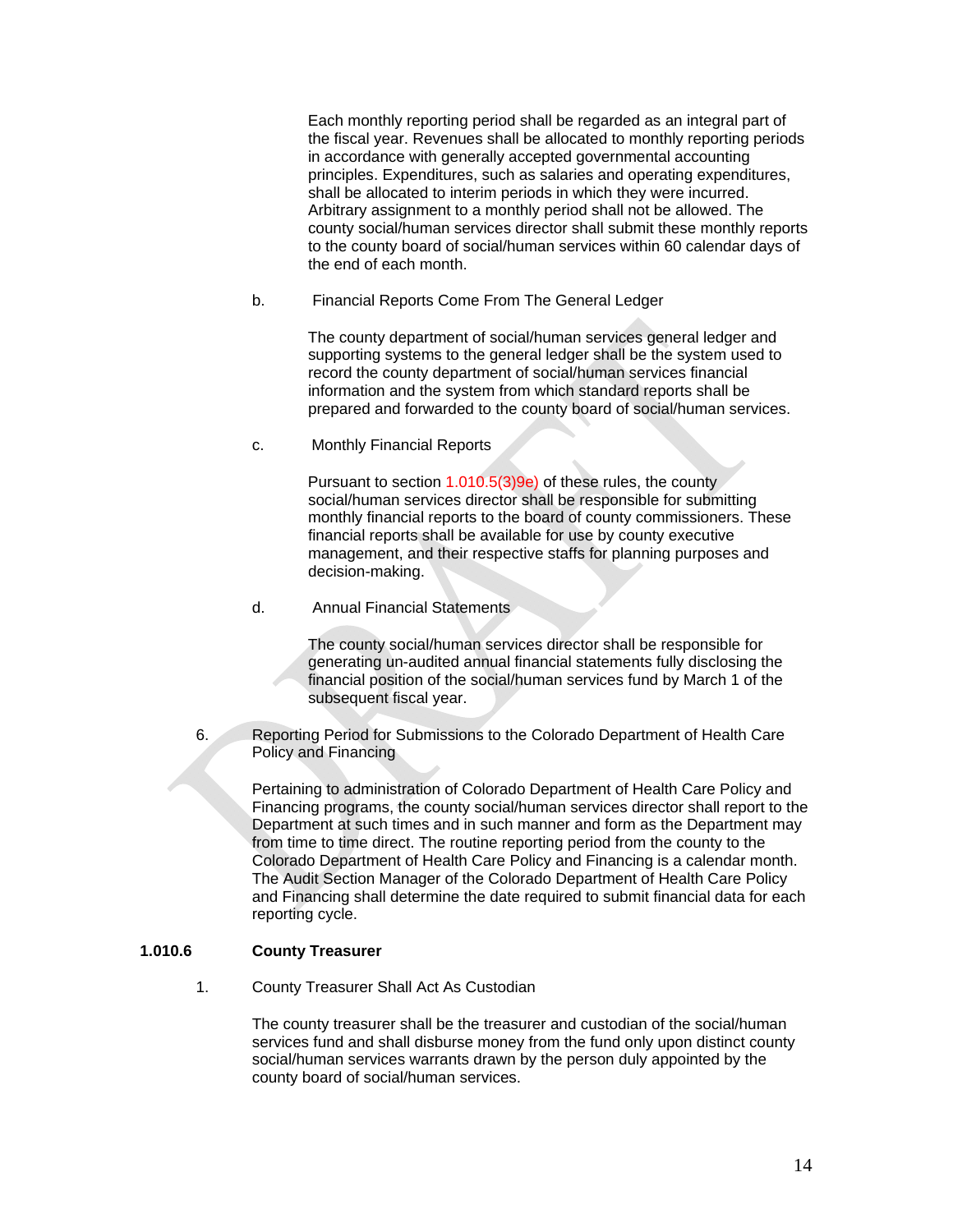2. Monthly County Treasurer's Reports

 The county treasurer, or county entity acting as the county treasurer, shall prepare a monthly report which indicates a beginning balance of cash, the amount of monies deposited into the social/human services fund each month, the warrants redeemed by the treasurer or designated redemption entity each month, and an ending cash balance. Alternate forms of tracking the monthly amounts of cash through a redemption entity are also accepted. One example of this is the use of a zero balance account(s) where the balance of this account(s) at any point in time is the amount of unredeemed warrants.

3. No County Treasurer's Fee for Social/Human Services Fund

 The county treasurer, or county entity acting as the county treasurer, shall not collect any fee for the collection or deposit of any monies into the county social/human services fund.

### **1.010.7 Accounting Systems, Internal Control, Bids, Allocations and Reporting**

#### **1.010.7.A Chart of Accounts**

A chart of account numbering system shall reflect the order of the Statement of Net Assets/Balance Sheet and Statement of Activity/Statement of Revenues and Expenditures accounts. The numbering shall start with the accounts that go into current assets, the first section of your balance sheet, and end with the last category of expenses in your income statement.

### **1.010.7.B. General Ledger**

1. Double-Entry General Ledger

 Each county's social/human services fund shall maintain a double-entry general ledger system that is the basis for the accounting system and for financial reporting. The general ledger shall be the location in which all of the active accounts are collected.

# 2. General Ledger in Balance

 The general ledger shall be in balance at all times, with aggregate debits equaling aggregate credits.

3 Experienced Staff to Maintain the Accounting System

 Only county staff experienced in bookkeeping and accounting shall maintain the accounting system for the social/human services fund.

4. Subsidiary Journals

 Subsidiary journals shall be maintained to support the general ledger. The supporting journals at a minimum shall be the general journal, cash receipts journal, cash disbursements journal, earned revenue journal, electronic benefits authorized journal, and an accounts receivable journal. In an automated accounting system these journals may consist of a distinct code for each type of journal: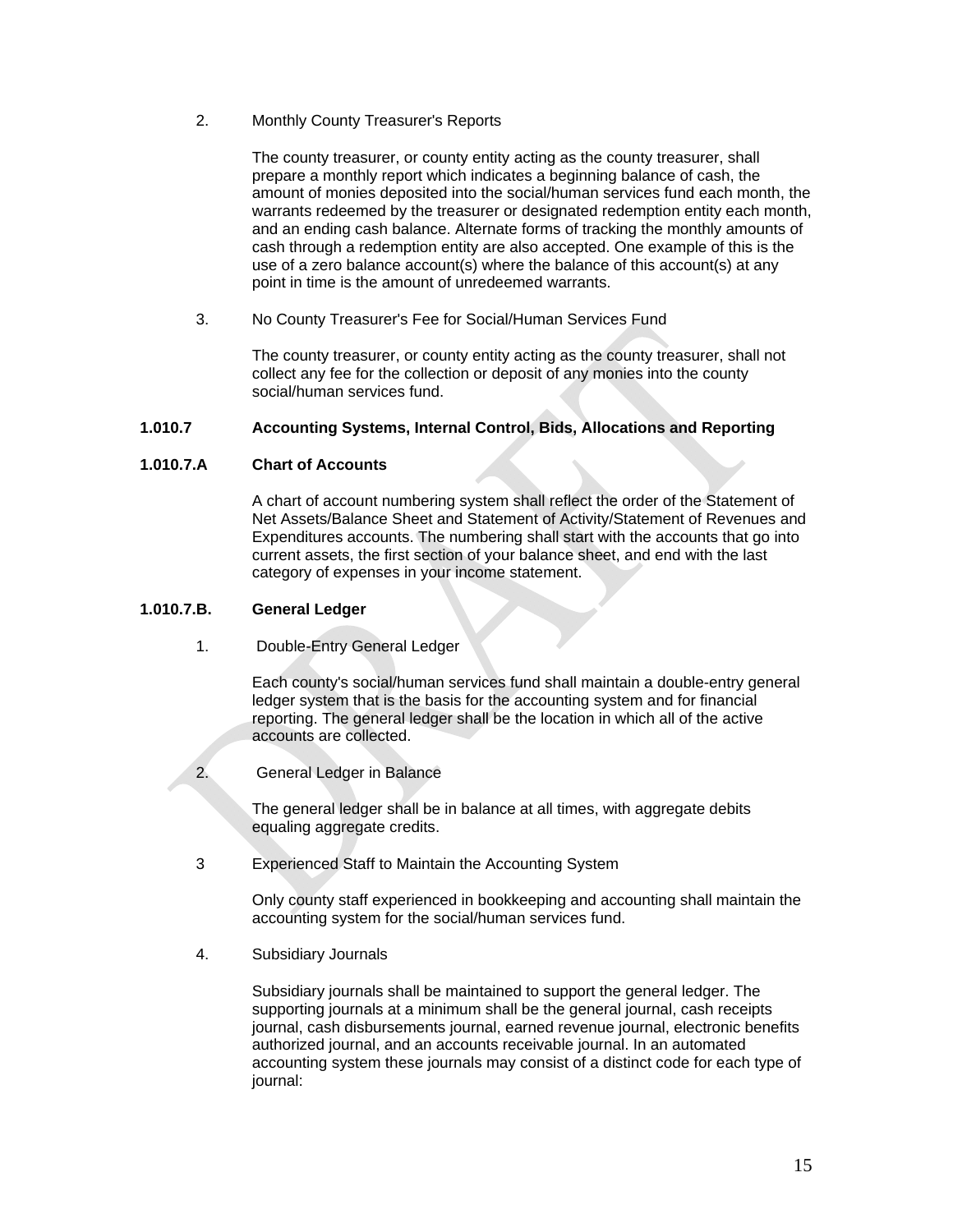a. Accounts Receivable Journal

 Colorado Department of Human Services automated accounts receivable systems may be used as a subsidiary journal but only if appropriate internal controls are in place at the county level for the operation and maintenance of these systems.

b. Cash Disbursement Journal

 The warrants issued by the county department of social/human services shall be recorded in the cash disbursement journal in a manner that distinctions shall be shown for administration, specific programs, and those warrant issues which are returns or refunds or other accounts payable transactions.

5. Postings Are To Be Current

 The accounting system shall be kept current. Each month's transactions shall be recorded to the general ledger as soon as possible after all information is received concerning receipts, expenditures, disbursements, electronic benefit authorizations, actual revenue, and estimated revenue, for a month.

6. Budgetary Accounts

 The budget amounts for each calendar year shall be entered in the county department of social/human services general ledger or budget system used by the county. The amounts noted shall reflect the final budget as approved by the Board of County Commissioners or other governing body with authority to approve the budget. If the budget is subsequently revised, the amounts by program shall be posted to the appropriation and estimated revenue accounts.

#### **1.010.7.C. Financial Statement Reporting**

1. Prepare In Accordance With Generally Accepted Governmental Accounting Principles

 Financial statements shall be prepared in accordance with generally accepted governmental accounting principles.

2. Reflect All Financial Activities

 Financial statements shall reflect all of the financial activities of the county department of social/human services.

3. Additional Financial Reports

 Additional reports to fully disclose the operations of the county department of social/human services shall be tailored to meet the county department of social/human service's needs and enhance the ability to make timely and accurate decisions. Reports shall include but are not limited to such items as: comparison of budget to actual for programs or organizational units; efficiencies and economies in operations; and the results of specific programs and activities, as reflected in accomplishments, benefits, and effectiveness; and compliance with grant requirements and administrative policies.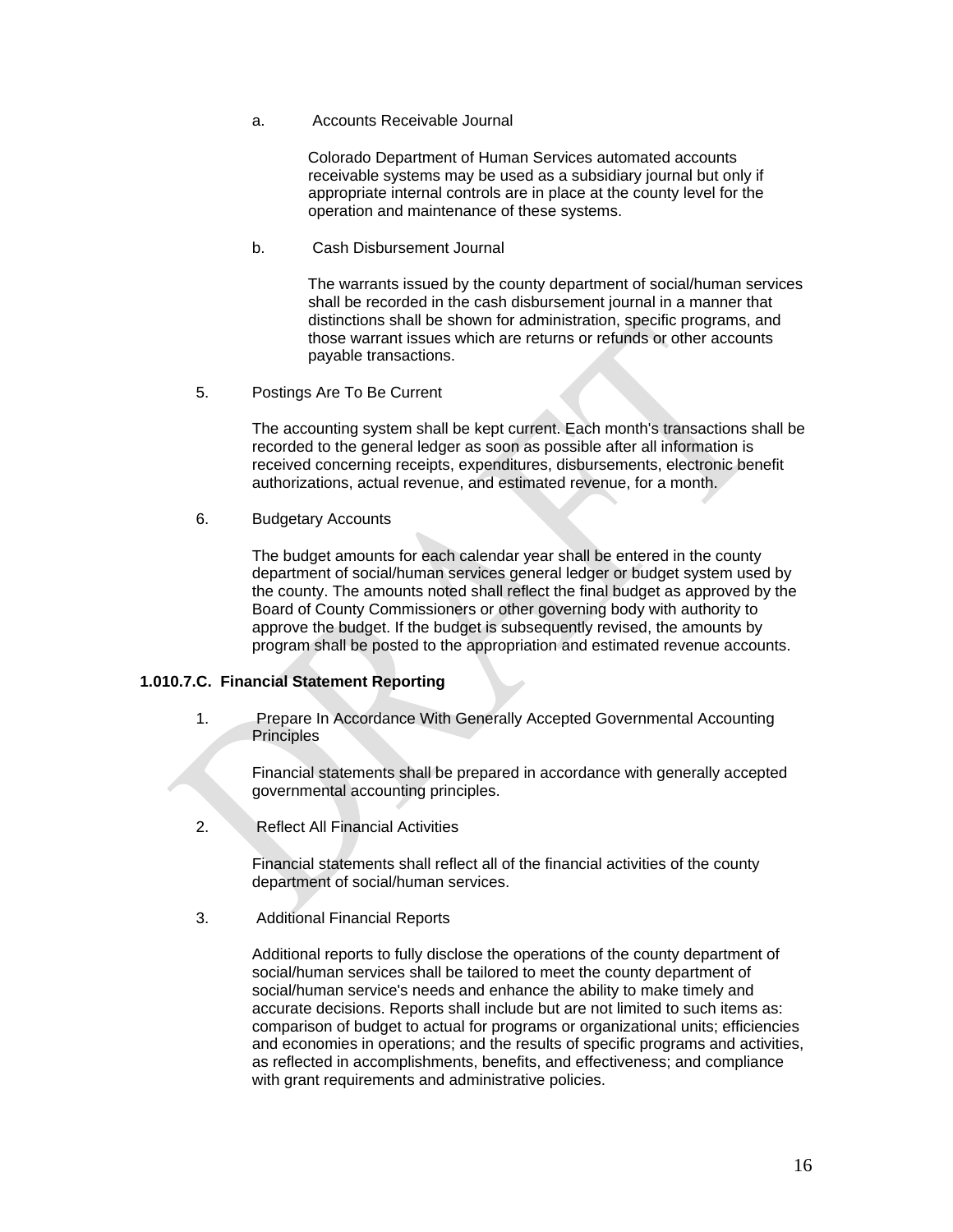# **1.010.7.D. Internal Control**

1. Personnel Responsible for Internal Accounting and Administrative Controls

 The county board of social/human services, the county social/human services director, county social/human services' managers and supervisors, and employees are all responsible for the internal accounting and administrative control processes within and surrounding the county department of social/human services.

a. Signature Authority

 County department of social/human services shall identify those persons authorized to sign or approve specific documents for another person. The county department of social/human services director shall approve of such listing that shall contain the name(s) and manual signature(s) of those persons delegated signature authority.

b. Adequate and Appropriate Personnel

 There shall be personnel of quality and integrity commensurate with their assigned responsibilities.

c. Access to Assets

 There shall be restrictions permitting access to assets only by authorized persons in the performance of their assigned duties.

2. Written Plan of Accounting Controls and Administrative Controls

 A written plan of accounting controls and administrative controls shall be on file at the county department of social/human services. This plan shall reflect the current operations of the county department of social/human services and shall provide for but not be limited to the following:

a. Accounting and Administrative Procedures

 There shall be adequate authorization and procedures to provide effective accounting control over assets, liabilities, revenues, and expenditures.

b. Continuous Review of the Plan of Internal Accounting and Administrative Controls

> There shall be an effective process of internal review and adjustment for changes in operating conditions.

c. Purchasing or Procurement Cards (P-Cards)

 The director is responsible for establishing and maintaining written department-specific P-Card program policies and procedures that include, but are not limited to, purchasing approvals, accounting controls, cardholder compliance and training for employees participating in the P-Card program.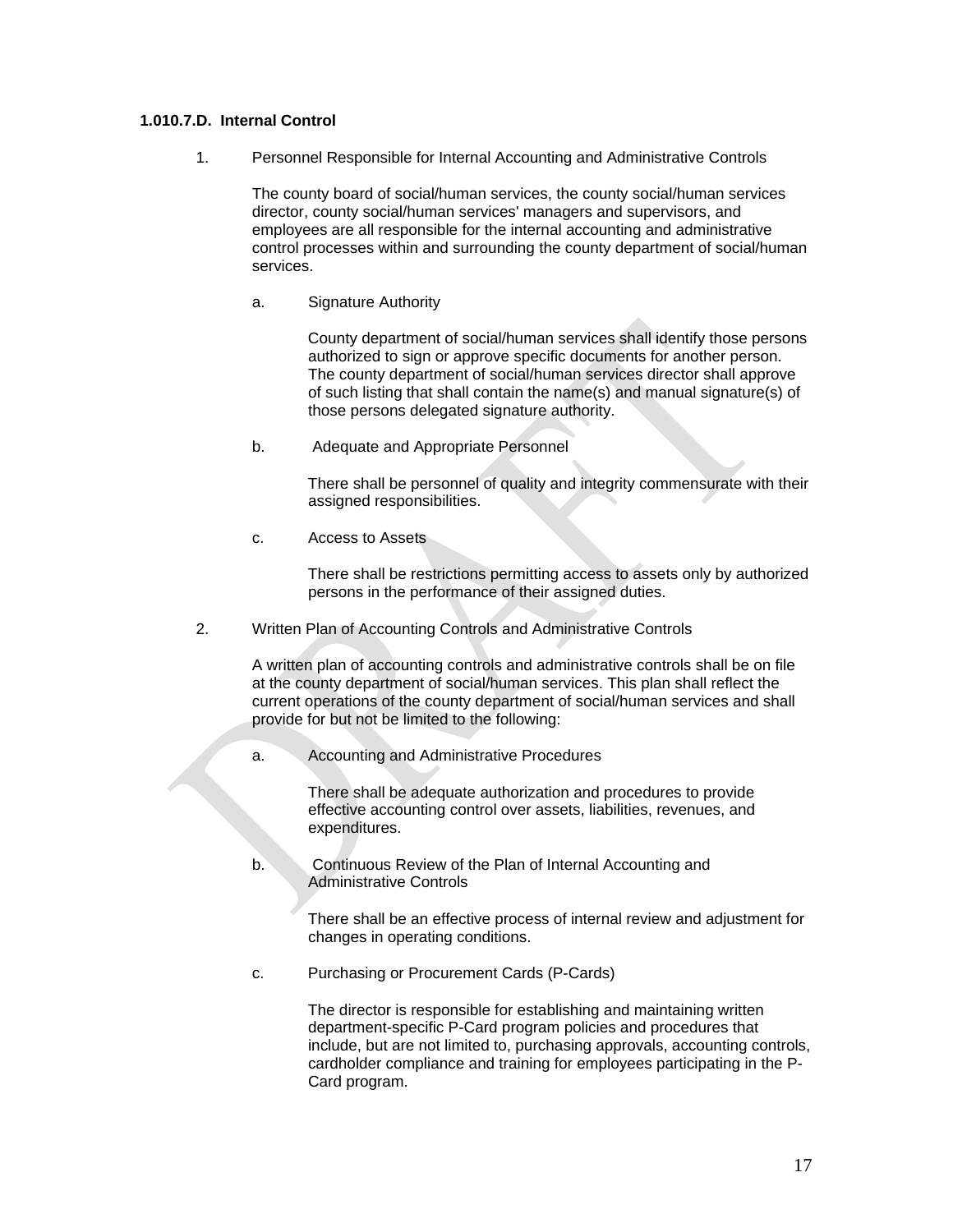### 3. Separation of Duties

 There shall be internal control procedures that include the appropriate separation of duties such as, but not limited to the following:

a. Separation of Duties for the Receipt and Recording of Cash

 The same employee shall not receive cash, record the receipt, deposit the funds, and make journal and/or ledger entries for cash.

b. Separation of Duties for the Receipt of Negotiable Items and the Control of Negotiable Items

 The same employee shall not receive negotiable items, dispense these items and control the repository and the inventory of them.

c Separation of Duties, Ordering and Paying for Goods and Services

 The same employee shall not order, receive, and process payment for goods and/or services. Orders for goods and/or services are to be approved in writing by the county director or the director's designee prior to placing such orders. There shall be written approval from the director or the director's designee prior to payment being made for goods and services received.

d Security for Computer Systems

 There shall be sufficient security to safeguard computer hardware, equipment and resources, and to prevent actual and/or potential loss of physical resources. The county department of social/human services is responsible to develop, define, recommend, establish, implement, review, maintain, and enforce policies and procedures relating to physical access to computer hardware, servers, PCs, workstations, terminals, printers, and other equipment physically located at the county department. Confidentiality of data shall follow the guidance of section 1.010.8.F of these rules.

4. Effectiveness and Efficiency of Operations

 There shall be an appropriate balance between accounting controls and administrative controls, and the effectiveness and efficiency of operations.

5. Reliable Financial Reporting

 There shall be systems in place for the accurate and timely compilation of financial reports.

6. Compliance with Applicable Laws and Regulations

 There shall be a review process to ensure compliance with the many and varied laws, rules and regulations that are included with the administration of federal grants.

7. Record Retention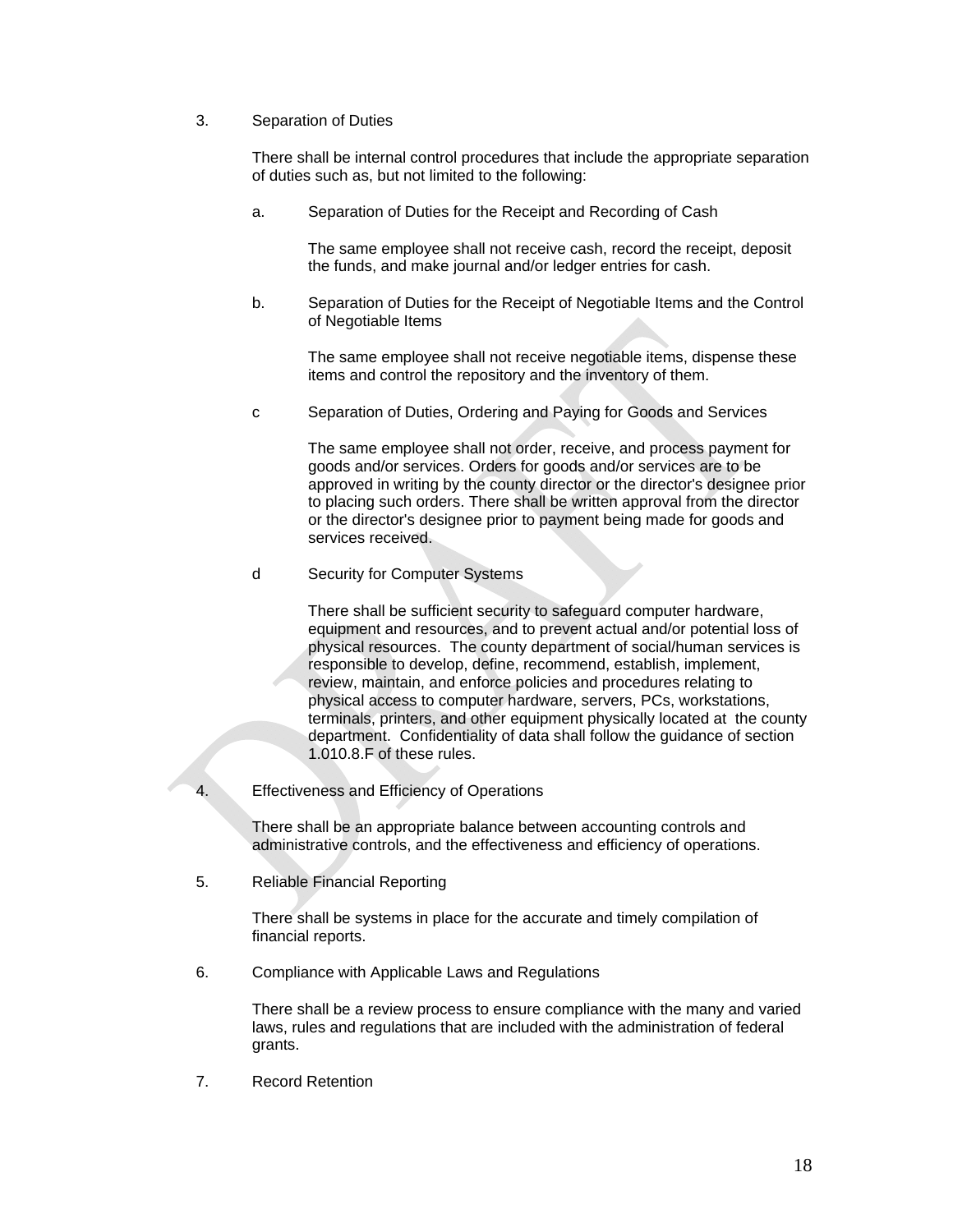Medical assistance data of any form shall be retained for the current year, plus three previous years unless:

- a. There is a written statutory requirement, rule, or regulation available from a county, state or federal agency requiring a longer retention period; or,
- b. There has been a claim, audit, negotiation, litigation or other action started before the expiration of the three-year period.
- 8. Official Receipts
	- a. Consecutively Numbered Receipt Book

 County departments of social/human services shall maintain manual or automated receipt books with receipts numbered consecutively. Manual receipt books shall be pre-numbered.

b. Mail Listing of All Negotiable Items

 There shall be a listing at the point the mail is opened for all negotiable receipts. This mail listing shall be prepared by the person opening the mail and by someone other than the bookkeeper/accountant.

c. Restrictively Endorsed Negotiable Items

 Each county shall have a restrictive endorsement stamp and each negotiable item shall be immediately stamped with a restrictive endorsement at the point the mail is opened.

d. Separation of Duties for Mail List Preparation and Receipt Writing

 The preparation of the mail and the writing of receipts, whether automated or manual shall be performed by different people. If possible, the monies shall be sent to another person for preparation of the deposit.

9. Deposit of All Cash

 All cash or negotiable items made payable to the county department of social/human services shall be deposited directly into the department of social/human services fund.

a. Daily Deposit of All Cash Totaling \$100 or More

 Monies shall be deposited daily unless the total amount received is less than \$100.00. Once the cumulative amount of monies received equals \$100 or more, it shall be deposited no later than the next business day. Sufficient security shall be provided to secure cash and negotiable items against theft or loss.

b. Cash Receipts Shall Equal Cash Deposits

The cash receipt total shall be the same as the amount deposited.

c. Reconcile the Mail List to the Receipts to the Deposits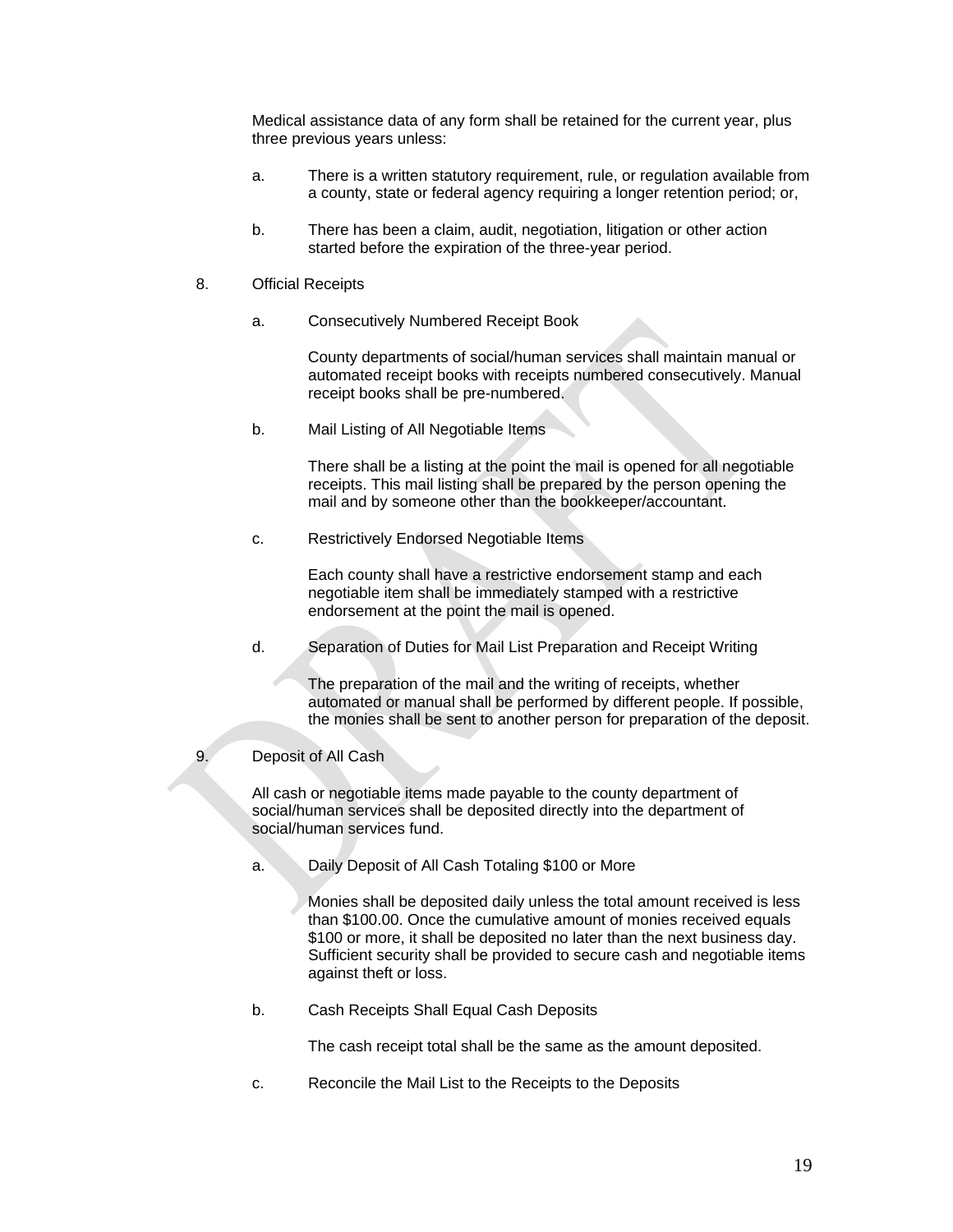At least at the end of each month, the mail listing and the listing of receipts shall be reconciled with the amount deposited and any differences shall be noted and reconciled.

d. Identification of Cash Receipts

 At a minimum, cash receipts shall include information to distinguish Colorado Department of Health Care Policy and Financing remittances, county revenues, plus receipts from individuals, vendors, and other sources.

e. Maintain a Cash Receipts Journal

 The county department of social/human services shall record the monies received for deposit into the social/human services fund on a cash receipts journal. The cash receipts journal shall record the receipt transactions for a calendar month.

f. Receipt of Negotiable Items Not Made Payable to the County Department of Social/Human Services

> If the county department of social/human services must accept negotiable items made payable to others, the county department of social/human services shall initiate a procedure to record the county department of social/human services receipt of the negotiable item, the amount of the negotiable item, the sender, the payee, the reason the transaction must be handled in this way, and the date the negotiable item was forwarded to the payee. All available methods to eliminate or minimize these transactions shall be undertaken by the county department of social/human services.

- 10. Bid System
	- a. Threshold for Utilizing a Bid System

 A county department of social/human services that purchases at one time, supplies, equipment, personal property, or personal services in excess of \$25,000.00 shall use a formal advertising and bidding process to provide, to the maximum extent practicable, open and free competition. If a county department of social/human services is unable to use this process, written justification shall be available at that county department of social/human services giving the facts related to the purchase and the inability to advertise and seek bids.

i) Groups of Items Totaling \$25,000 or More

 Purchases at one time of \$25,000.00 or more are defined as a purchase of one item or service or a group of items or services from a vendor that will equal or exceed \$25,000.00.

- 11. Reporting to the Colorado Department of Health Care Policy and Financing
	- a. Required Use of Statewide Automated Systems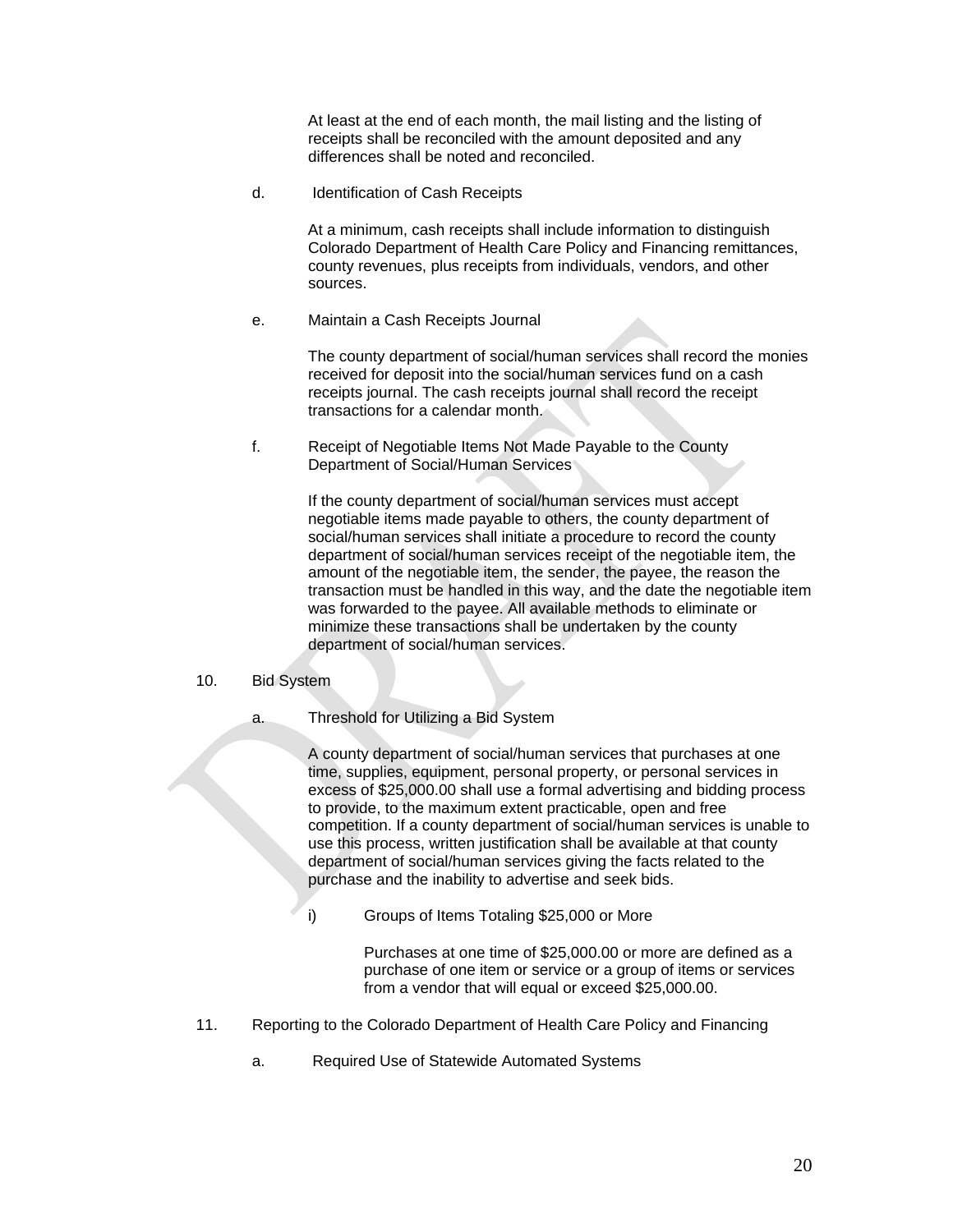County departments of social/human services shall use the State of Colorado automated statewide client and/or provider information systems. These systems are designed to collect and store program data; assist with eligibility and payment determinations; generate forms and reports; create electronic benefit authorizations; and add to, delete, or make changes to the information on file.

b. Reconciliation of County Information with Statewide Automated Systems

 County department of social/human services reimbursement or billing will be based on the information that is transmitted by these statewideautomated tracking systems to the Colorado Department of Human Services financial reporting system. County departments of social/human services shall reconcile their own information with the expenditures, reimbursements, and billing information documented in the statewide automated tracking systems and the State financial reporting system.

c. Correct Coding of Information

 County departments of social/human services shall correctly code all information reported to the Colorado Department of Human Services. These codes determine whether the expenditure falls within budgetary allocations, disregards budgetary maximums or is a special project.

i) Reimbursable and Non-Reimbursable Costs

 Some costs have a reimbursable portion and a non-reimbursable portion. County department of social/human services shall split and appropriately code these costs for reporting in the County Financial Management System.

d. Reporting of Refunds

 All refunds collected for previously reimbursed expenditures shall be reported in the County Financial Management System. This reporting shall follow the procedures of the statewide automated tracking systems and/or the financial reporting systems.

e. Over-collections

 If the county department of social/human services collects more money from a payer than the amount established as due, a county warrant shall be issued to the payer to repay this over-collection within 10 business days of determining the over-collection.

# **1.010.7.E. Balance Sheet Accounts**

1. Social/Human Services Fund

 A fund to be known as the county social/human services fund shall be established and maintained in each of the counties of the State of Colorado.

a. Separate from Other Funds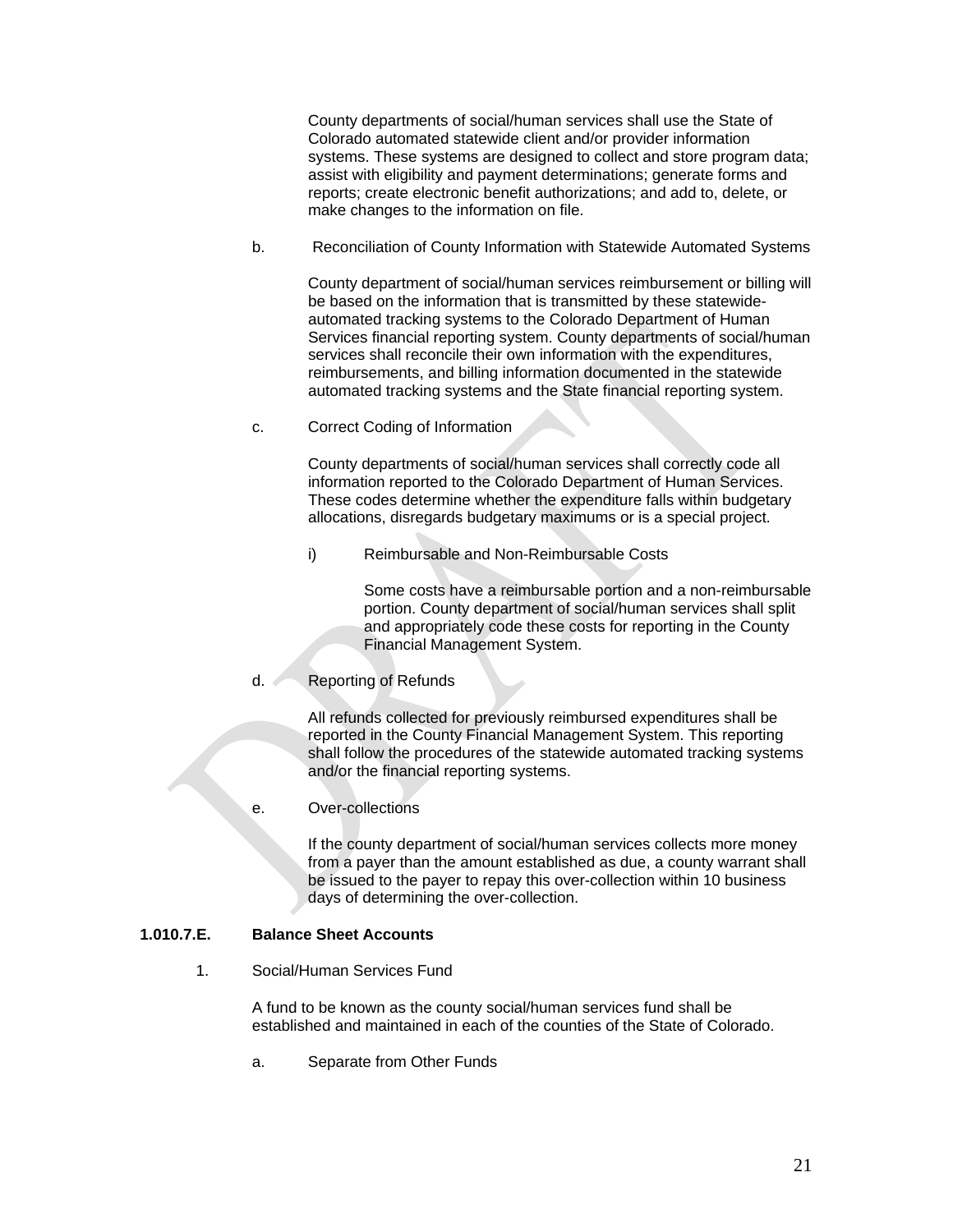The social/human services fund in each county shall be accounted for separately from any other funds in the county so that the cash balance in the county social/human services fund can be determined at all times.

b. Special Revenue Fund

 The county social/human services fund shall be maintained as a special revenue fund and used to account for the proceeds of specific revenue sources that are legally restricted to expenditures for specified purposes.

c. Includes All Medical Assistance

 The county social/human services fund shall include all money appropriated by the board of county commissioners for medical assistance administration and related purposes.

d. Includes All Colorado Department of Health Care Policy and Financing and Federal Funds

> The county social/human services fund shall include all moneys allotted, allocated, or apportioned to the county by the Colorado Department of Health Care Policy and Financing. These funds are granted by the State of Colorado and by the federal government for medical assistance administration and related purposes and paid to the county by the Colorado Department of Health Care Policy and Financing.

e. Composition of the Social/Human Services Fund

The fund consists of:

- i) Assets,
- ii) Liabilities,
- iii) Approved Budget, and
- iv) Fund Balance (surplus or deficit of local revenues, both current and prior year).
- 2. Cash, Warrants and Electronic Benefits Authorized
	- a. Cash Reconciliation(s)
		- i) Performed Within 30 Days

 All cash accounts are to be reconciled each month within 30 days of the end of each month.

ii) Send Reconciliation to the Colorado Department of Health Care Policy and Financing

> A copy of the December 31 cash reconciliation(s) report shall be submitted to the Colorado Department Health Care Policy and Financing, Audits Department, 1570 Grant Street, Denver, CO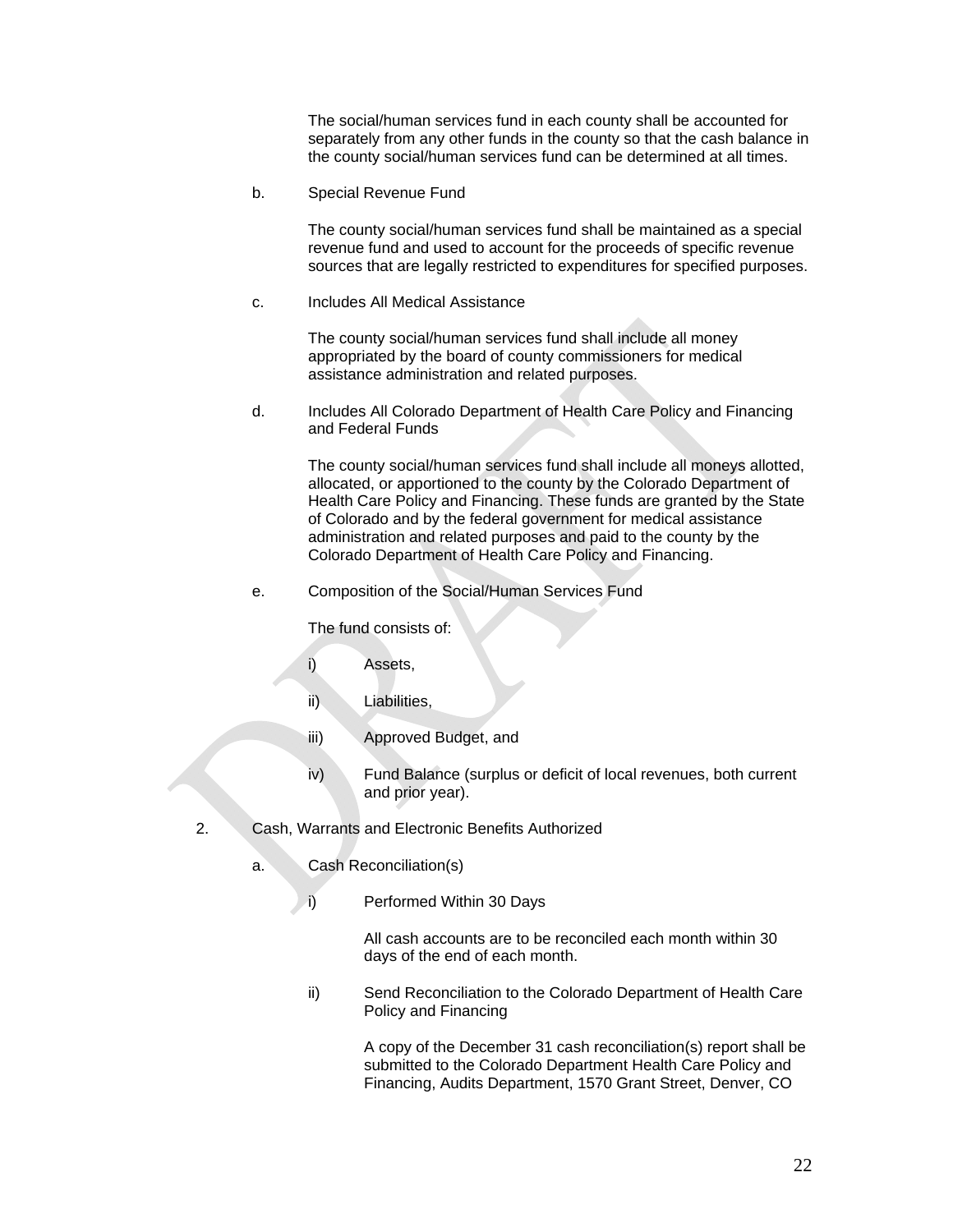80203-1818 or submitted electronically to HCPFAudit@hcpf.state.co.us by March 1 of each year.

iii) Warrants Redeemed List

 A redeemed warrant listing(s) shall be retained or alternative procedures should be in place to reconcile the cash balance of the social/human services fund based on warrants written with the cash balance of the social/human services fund based on warrants redeemed.

iv) Retain Redeemed Warrants

 The redeemed warrants shall be retained, filed in numerical sequence or by date redeemed, and available for audit. A facsimile listing of redeemed warrants provided by the financial institution shall be acceptable.

b. Date of Warrant Issue

The date of issue on a warrant must be on or before the date of mailing.

i) Delivery

 On the established pay date, all client and vendor warrants shall be mailed to the last known address of the payee. Client and vendor warrants shall not be hand delivered to payees. Employee compensation or employee travel reimbursement may be hand delivered with appropriate internal control surrounding the delivery.

c. Warrant Redemption Period of 180 Days

 Each warrant drawn on and issued from the county social/human services fund shall bear a notation clearly printed in a prominent position upon its face, stating that the warrant is void after a predetermined number of days, for example: "Void after 180 days from issue date."

i) Exception to Rule

 County departments of social/human services shall not have the option of using a time period longer than 180 days for canceling warrants but may use a shorter period of time for cancellation of the warrants.

ii) Canceling Warrants

 Any warrants outstanding after the specified time period shall be canceled in accordance with the county's internal control procedures or by resolution of the county board of social/human services at their next county social/human services board meeting with the stipulation that should such warrant be presented for payment, a new warrant shall be issued.

iii) Stale Dated Warrants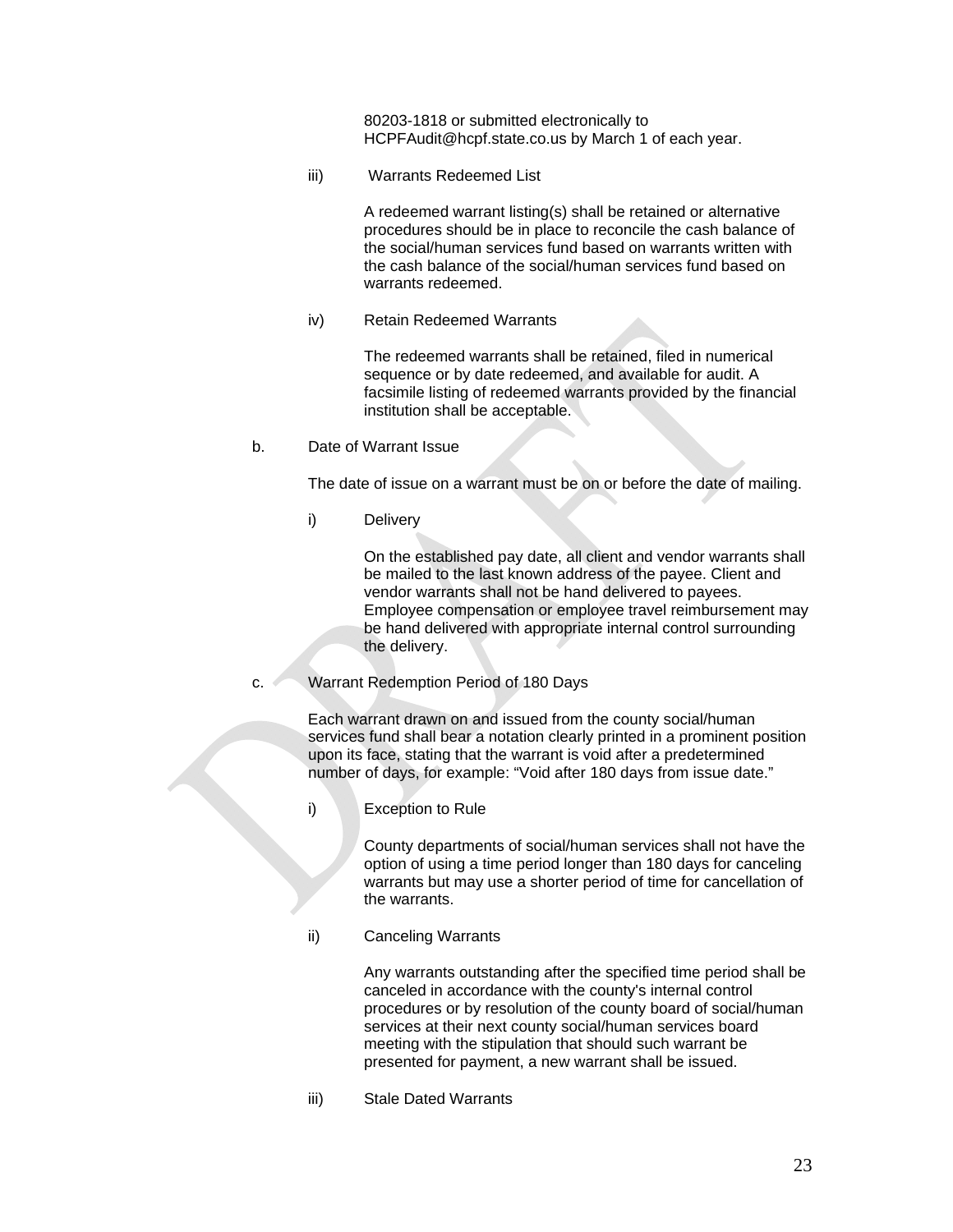A stop-payment order will be issued to the county treasurer or county redemption entity at the time the warrant cancellation resolution is passed.

d. Client and Vendor Warrants are not Assignable

 No warrants issued to recipients shall be transferable or assignable, and none of the money paid or payable under the Social Services Acts shall be subject to execution, levy, attachment, garnishment, or other legal process nor be restricted in any way.

- e. Forged Warrants
	- i) County Procedure

 Disposition of the forged warrant shall follow whatever steps are available at the county level to recover the amount of the forged warrant.

ii) Non-Reimbursable

 The expenditure as a result of a forged warrant is nonreimbursable. If the amount is collected (from the forger or through return through the banking system) the refund is not reported through the County Financial Management System.

# **1.010.7.F Trust Accounts**

1. Responsibility

 All trust accounts arising from the Department of Health Care Policy and Financing programs shall bear the name and the title of the director of the county department of social/human services as trustee for the recipient. Withdrawals from savings, checking or investment accounts shall require two signatures, neither of which can be the caseworker or the bookkeeper. They may be the business office supervisor and director or director designee, caseworker supervisor and director or director designee. Shortages in trust accounts are the responsibility of the county department of social/human services.

- 2. Trust Accounts Usage
	- a. Deposits

 All trust account funds shall initially be deposited with the county treasurer with the understanding that it is to be invested where it can draw interest.

b. Document Security

 All savings account passbooks, blank checks, checkbooks, bonds, all other securities and any other documentation that could provide access to a trust account shall be kept in a secure place.

c. Checking Accounts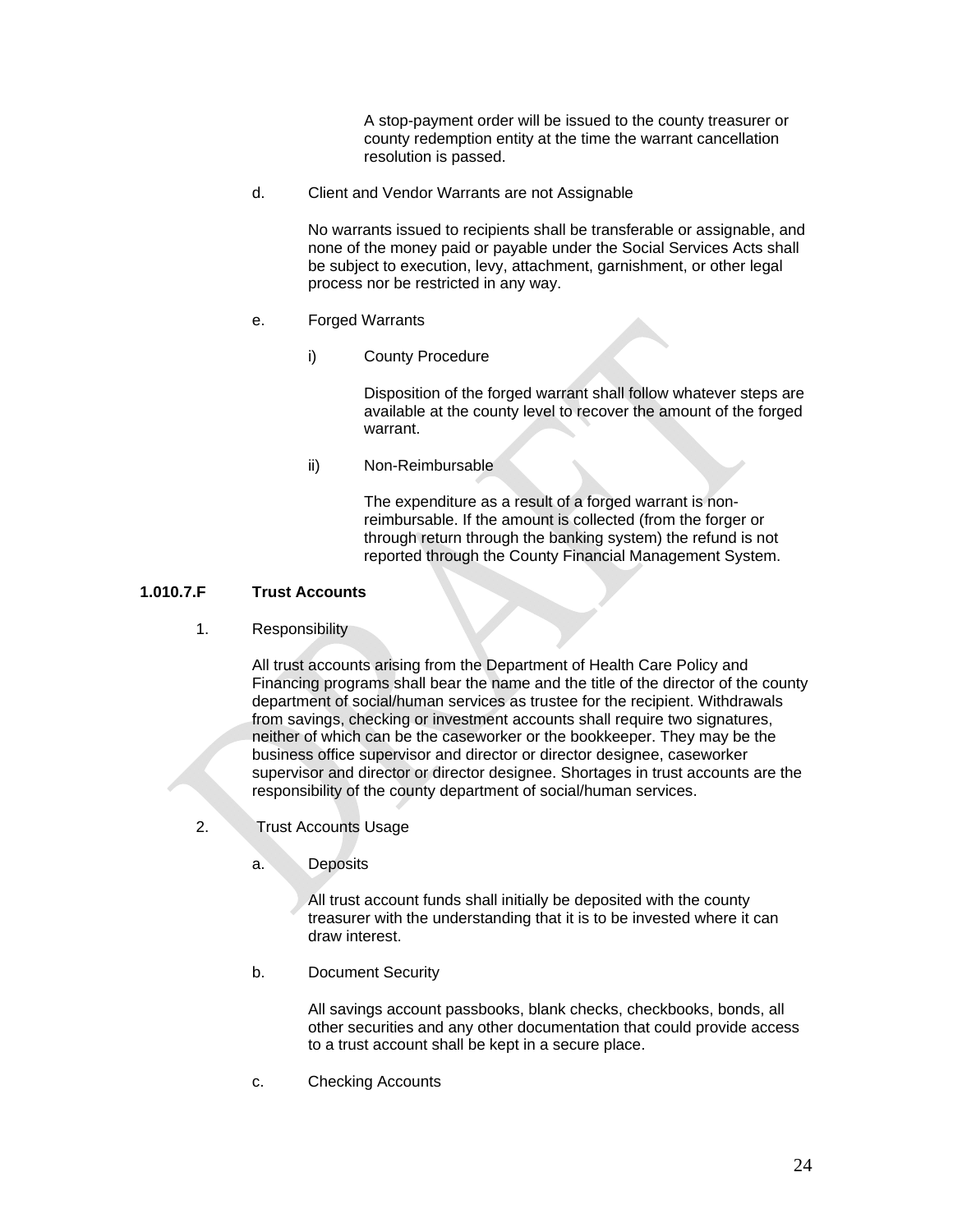When a client has monthly needs, the trust account funds may be held in a checking account. When it is determined that the checking account contains more than is reasonably needed for the current month's needs, the excess shall be deposited in an interest bearing account.

d. Documentation

 Documentation must exist for all transactions of the trust account(s). Withdrawals from trust accounts shall be documented by use of a disbursement request form developed by the county department of social/human services.

e. Termination

 Termination of trust accounts shall be documented on a notice to terminate trust account form. The form shall be prepared by the caseworker/technician indicating the fact that all payments are to cease on a given date and indicating the disposition of the funds.

f. Reconciliations

 All trust accounts shall be reconciled each month and the business office shall prepare a monthly trust account status report 10 working days after the close of the month's business. If all activity is limited to saving account interest earnings, quarterly status reports are acceptable.

g. Commingling

 Multiple trust accounts may be held in one account. The monthly reconciliation shall indicate that the adjusted bank balance will cover the positive balances of all the individual trust accounts.

3. Trust Accounts Recorded in the General Ledger

 Trust account deposits, withdrawals, and balances shall be recorded in a general ledger account(s). The general ledger account(s) shall, at a minimum, be updated at the conclusion of each month's business.

# **1.010.7.G. Accounts Receivable**

1. Conflict with Accounts Receivable Program Rules

 If the accounts receivable rules of a program are in conflict with these financial rules, the program rules shall be followed instead of these financial rules.

2. Establish Accounts Receivable

 County department of social/human services shall establish recoveries due from clients, providers, vendors, and employees for all program and administrative areas in a manner consistent with program rules.

- 3. Interest Payment on Delinquent Accounts Receivables
	- a. Statutory Interest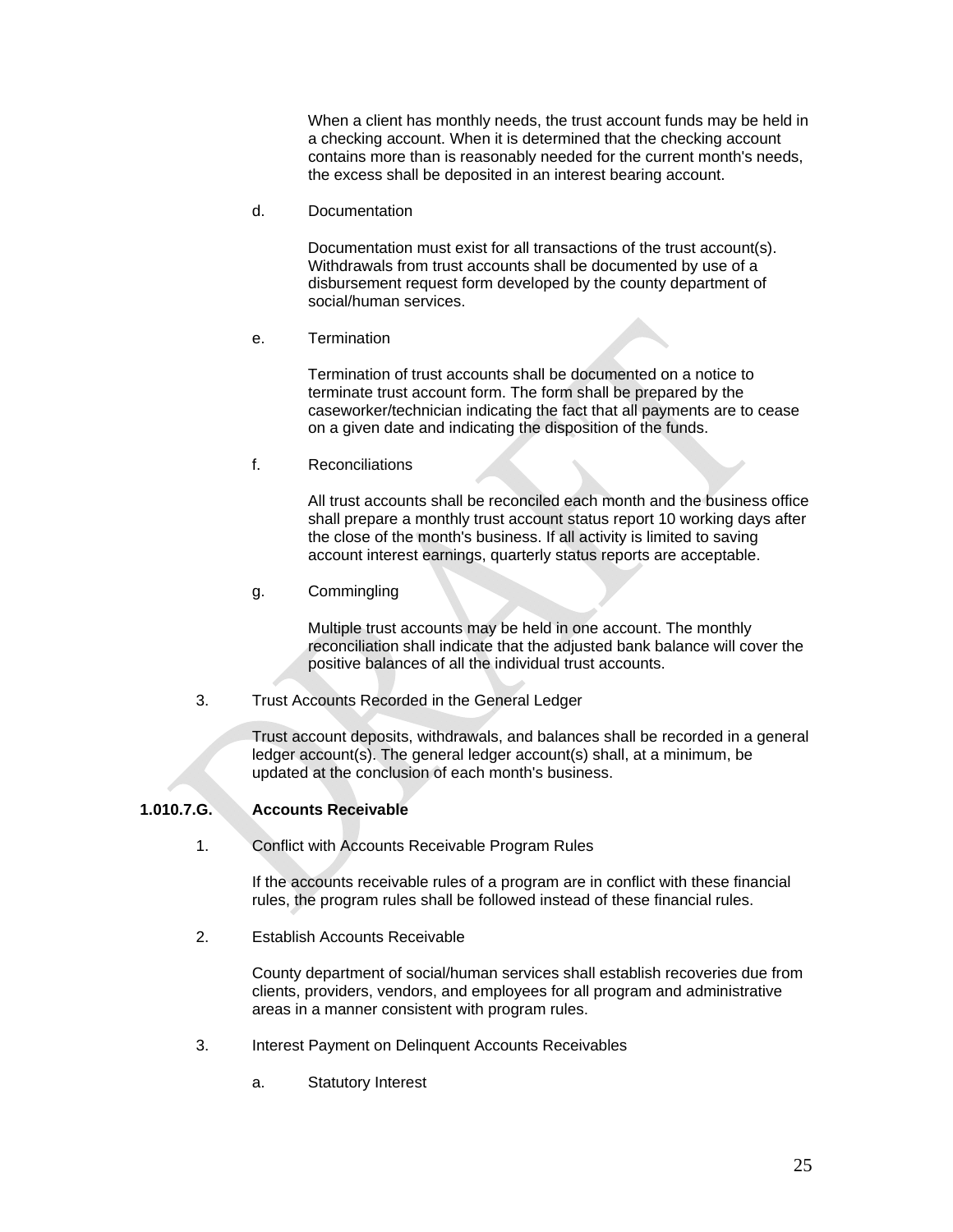If permitted by program rules, a delinquent receivable not already assigned an interest rate may be assessed interest at the statutory rate as set by Section 5-12-102 C.R.S.

b. Interest Begins on Forty-Sixth Day After Notice

 If no time for payment has been provided for in writing and interest is assessed, interest on the unpaid balance shall be calculated beginning with the forty-sixth day after the notice has been given that the receivable is due and payable.

c. Interest Stated Separately

 Interest liability incurred shall be presented on each billing statement as a separate amount from the original amount due.

4. Monthly Billing for Accounts Receivable

 The billing shall be supported by the detail of the amount owed, prepared by the county department of social/human services referencing the delinquent receivable, the number of days of interest to be paid if applicable, and the interest rate if applicable.

5. Aging Accounts Receivable

 Each month every account receivable shall be aged in increments of 1-30 days past due,31-60 days past due, 61-90 days past due, and over 91 days past due.

a. Referral of Accounts Receivable to a Collection Agency

 When a county has exhausted its collection resources on a claim, the claim shall be referred to a collection agency and written off.

6. Assignment of Client Benefits

 No assistance payments made to an eligible recipient shall be transferable or assignable at law or in equity, and none of the money paid or payable under this article shall be subject to execution, levy, attachment, garnishment, or other legal process or to the operation of any bankruptcy or insolvency law.

7. Accounts Receivable Recorded in the General Ledger

 The total amount of recoveries due shall be recorded in the county department of social/human service's general ledger accounting system. The account will be adjusted at a minimum each quarter, reflecting additional amounts due and collections received.

8. Accounts Receivable, Subsidiary Journal

 The county department of social/human services shall maintain detailed subsidiary journals and the total of the subsidiary journals must equal the amount(s) recorded in the general ledger accounting system for accounts receivable.

#### **1.010.7.H. Fixed Assets**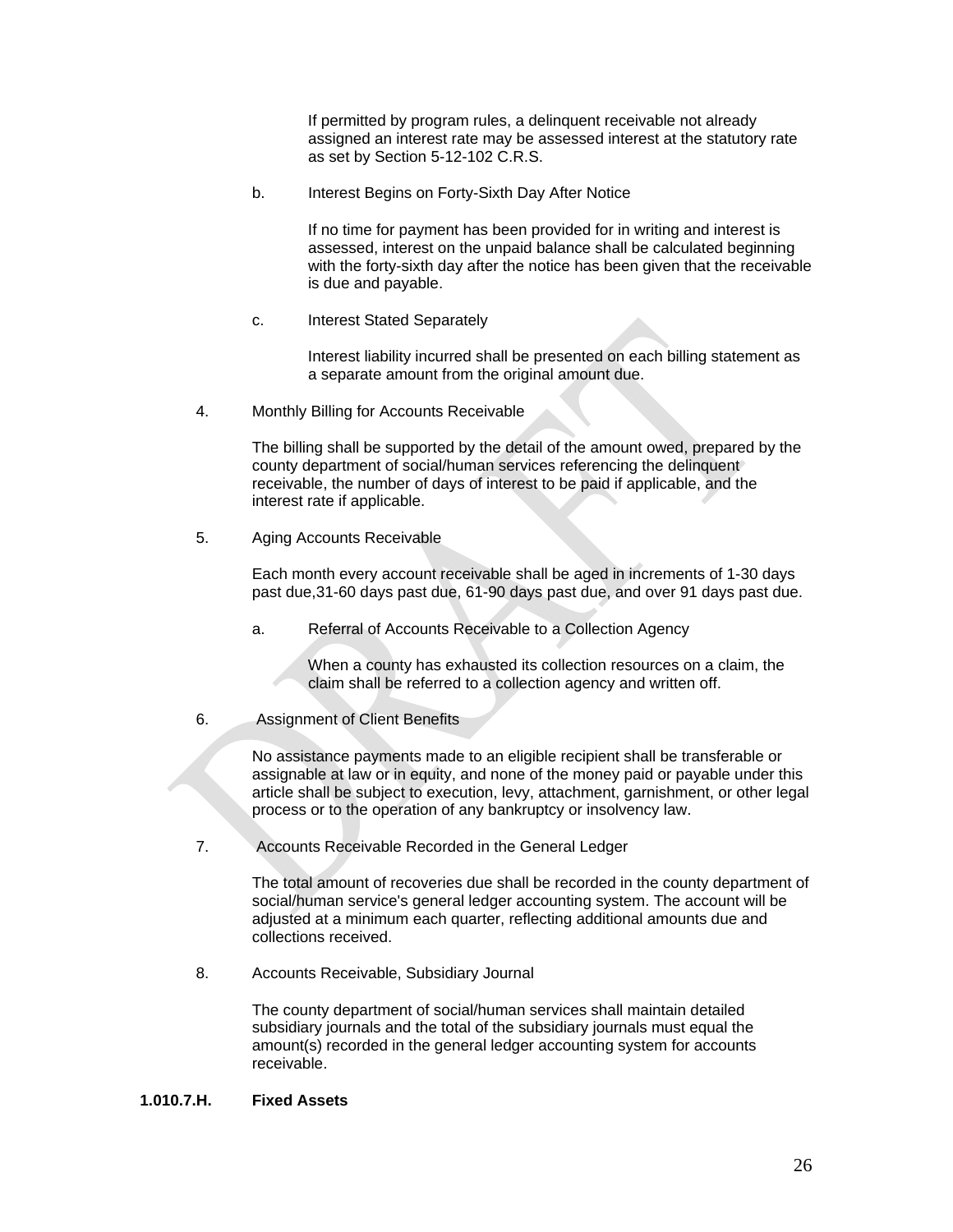1. County Responsibility

 Each county department of social/human services shall be responsible for ensuring that all capitalized equipment is properly accounted for when acquired, annually inventoried, safeguarded throughout its useful life, and properly accounted for at the time of disposal.

2. Inventory

 The county department of social/human services shall be responsible for an annual inventory of property, both real and personal, belonging to the county department of social/human services. An inventory shall be required only with respect to items of property having an original cost that equals or exceeds \$5,000.00. For control purposes a county department of social/human services may establish an amount less than \$5,000.00.

3. Property Records

 Each county department of social/human services shall maintain detailed property records disclosing the:

- a. Date acquired,
- b. Cost of the fixed asset or value at the time of donation,
- c. Specific program fund or cost pool used to acquire the fixed asset,
- d. Any alterations made to the fixed asset, and
- e. The physical location of the fixed asset.
- 4. Useful Life, Use and Disposal
	- a. Useful Life

 The fixed asset acquired must be used by, and in, the county department of social/human services for the useful life of the asset. Useful life will be the same as defined by the Internal Revenue Service for straight-line depreciation for that class of asset.

b. Use for the County Department of Social/Human Services

 If the fixed asset is removed from the county department of social/human services, sold or traded before the useful life is exhausted, the prorated cost of the remaining useful life is to be refunded to the original funding source for the asset.

c. Discontinuance of Program

 If fixed assets were purchased from a program that has been discontinued, the assets may continue to be used for the benefit of the other federally funded programs that are administered by the county department of social/human services.

d. Credit to the Original Funding Source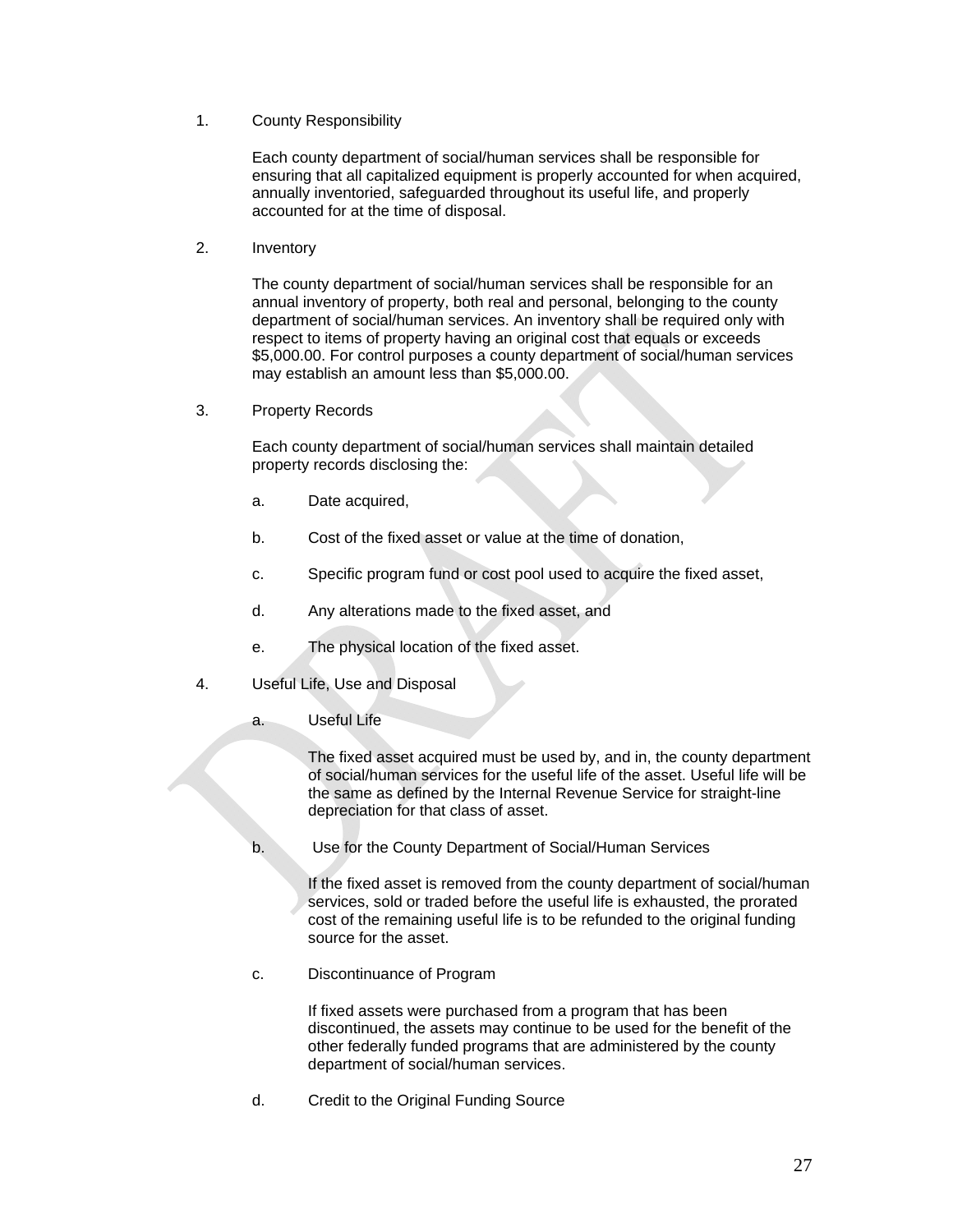Upon fixed asset disposal, the trade-in value or scrap value is to be reported as a credit to original funding source of the asset.

5. Recorded in the General Ledger

 The total dollar amount of fixed assets shall be recorded in the general ledger and shall be supported by and agree to the detailed property records that disclose the funding source of the assets.

6. Donated Fixed Assets

 Fixed assets donated to a county department of social/human services shall be recorded at the fair market value on the date of the gift and treated as purchased equipment for inventory and accounting purposes.

7. Leased Fixed Assets With No Intent to Purchase

 The fixed asset so acquired must be used by, and in, the county department of social/human services for the term of the lease.

a. Interest

 Interest is allowable per the restrictions found in this rule manual, section1.010.7.G(3)(a).

b. Allowable Cost in a Sale and Leaseback

 Costs under sale and leaseback arrangements are allowable only up to the amount that would be allowed had the county department of social/human services continued to own the fixed asset.

c. Limit on Amount of Reimbursement

 Fixed assets rented by the county department of social/human services with no intent to purchase are reimbursable only up to the amount of the annual depreciation had the county purchased the asset.

8. Capital Lease of Fixed Assets

 Costs under leases, which are required to be treated as capital leases under generally accepted governmental accounting principles, are allowable only up to the amount that would be allowed had the county purchased the fixed asset on the date the lease agreement was executed. This amount would include expenses such as depreciation or use allowance, maintenance, and insurance.

#### **1.010.7.I. Revenue and Expenditures**

1. County Tax Revenue

 The county government, through the budget process, determines the amount of county tax revenue that will be deposited into the social/human services fund during a calendar year.

a. Apportioned Taxes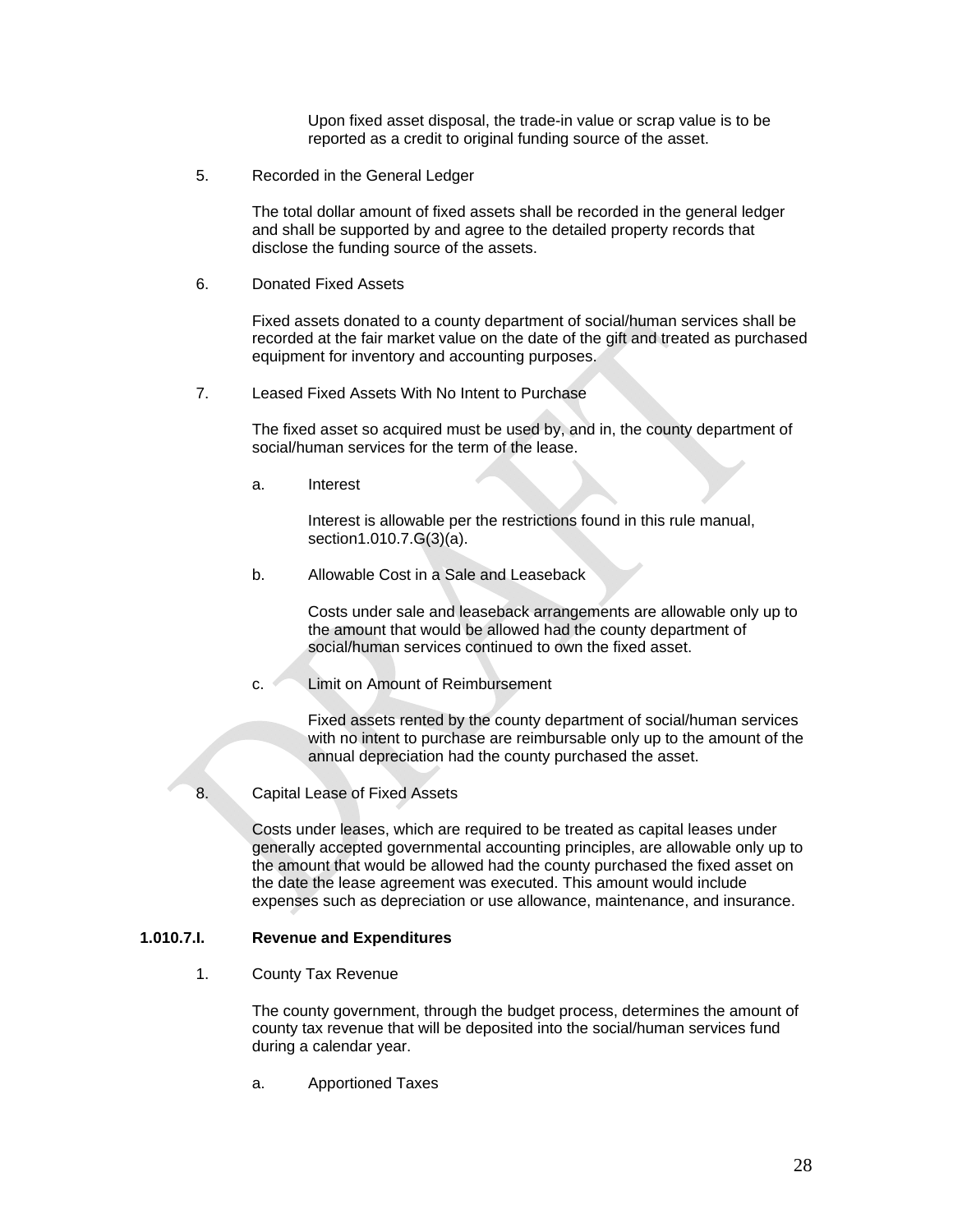County tax revenue apportioned to the social/human services fund includes but is not limited to:

- i) Levy on assessed valuation of property, and
- ii) Specific ownership taxes.
- b. Deposits are Revenues

 The county department of social/human services shall record the actual deposits made each month to the social/human services fund from information furnished by the county treasurer. No calculation of earned revenue from county sources is necessary month by month.

- 2. Miscellaneous Revenue
	- a. Revenue from Social/Human Services Costs

 All revenue received by a county or county department of social/human services, as a result of part or all of the costs being borne by a social/human services program, shall be deposited into the county social/human services fund.

b. Donations and Gifts

 Unrestricted bequests, gifts or donations to the county department of social/human services are used as local revenue. If a restricted donation to the county department of social/human services is invested and the income from the investment is not restricted, such income is a source of local revenues.

- 3. State and/or Federal Revenue and Payables
	- a. Monthly Posting to the General Ledger

 Accounting entries to record the county department of social/human services' calculation of the monthly earned revenues and electronic benefit authorization payables shall be posted monthly to the county department of social/human services general ledger.

# 4. Expenditures

a. Expenditures, Basis of Claims for Reimbursement, and Factors Affecting Allowability of Costs

 To be allowable for reimbursement under Federal awards, expenditures reported in the County Financial Management System shall meet the following general criteria:

i) No Provision for Profit

 Reimbursable expenditures shall be based on actual cost with no provision for profit or increment above cost.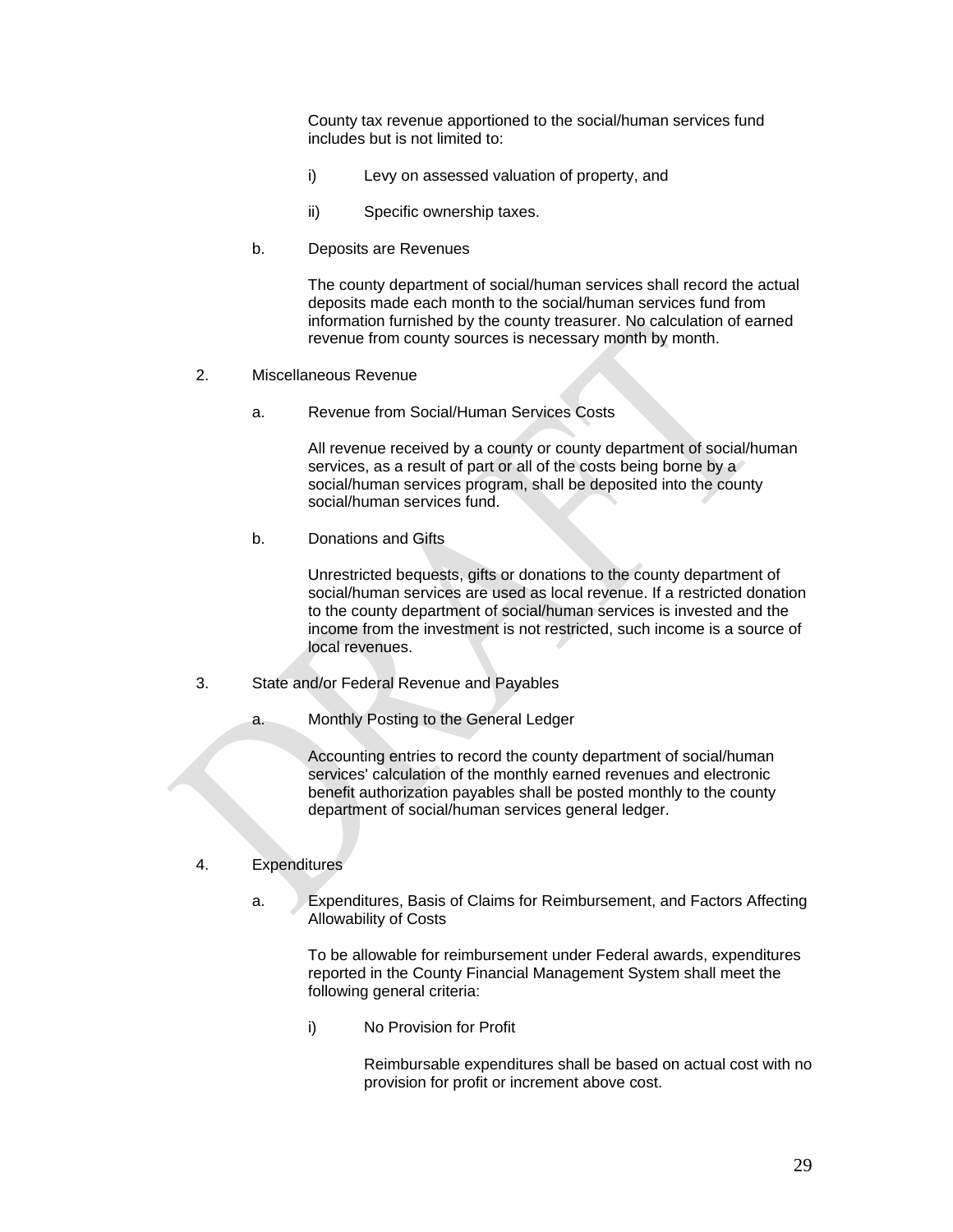ii) Expenditures shall be based on Actual Costs

 Reimbursable expenditures shall be an actual cost and not a cost based on an average, allocated, anticipated or budgeted cost.

iii) Expenditures Shall Not Be Prohibited

 Reimbursable expenditures shall not be those prohibited under federal, State, or local, laws, rules, and regulations.

iv) Expenditure Policies, Regulations, and Procedures Shall Be Applied Uniformly

> Reimbursable expenditures shall be consistent with policies, regulations, and procedures that apply uniformly to State and federal awards and other activities of the county.

1) Expenditures Shall Have Consistent Treatment

 Expenditures shall be accorded consistent treatment. A cost shall not be assigned to a federal award as a direct cost if any other cost incurred for the same purpose in like circumstances has been allocated to the federal award as an indirect cost.

2) Expenditures Shall Comply With Generally Accepted Accounting Principles

> Expenditures shall, except for provisions in Office of Management and Budget Circular A-87, be determined in accordance with generally accepted governmental accounting principles.

v) Expenditures Shall Only Be Used Once as a Match

 Expenditures shall not be included as a cost or used to meet cost sharing or matching requirements of any other federal award in either the current or a prior period, except as specifically provided by federal law or regulation.

- vi) Expenditures Shall Be Net of Applicable Credits
	- 1) Net of All Credits

 Expenditures shall be claimed net of all credits, including but not limited to, volume and cash discounts, refunds, rental income, trade-ins, scrap sales, rebates or allowances, recoveries or indemnities on losses, insurance refunds, adjustments of overpayments, and erroneous charges.

2) In Some Instances, the Amounts Received from the Federal Government Shall Be Treated as Applicable **Credits**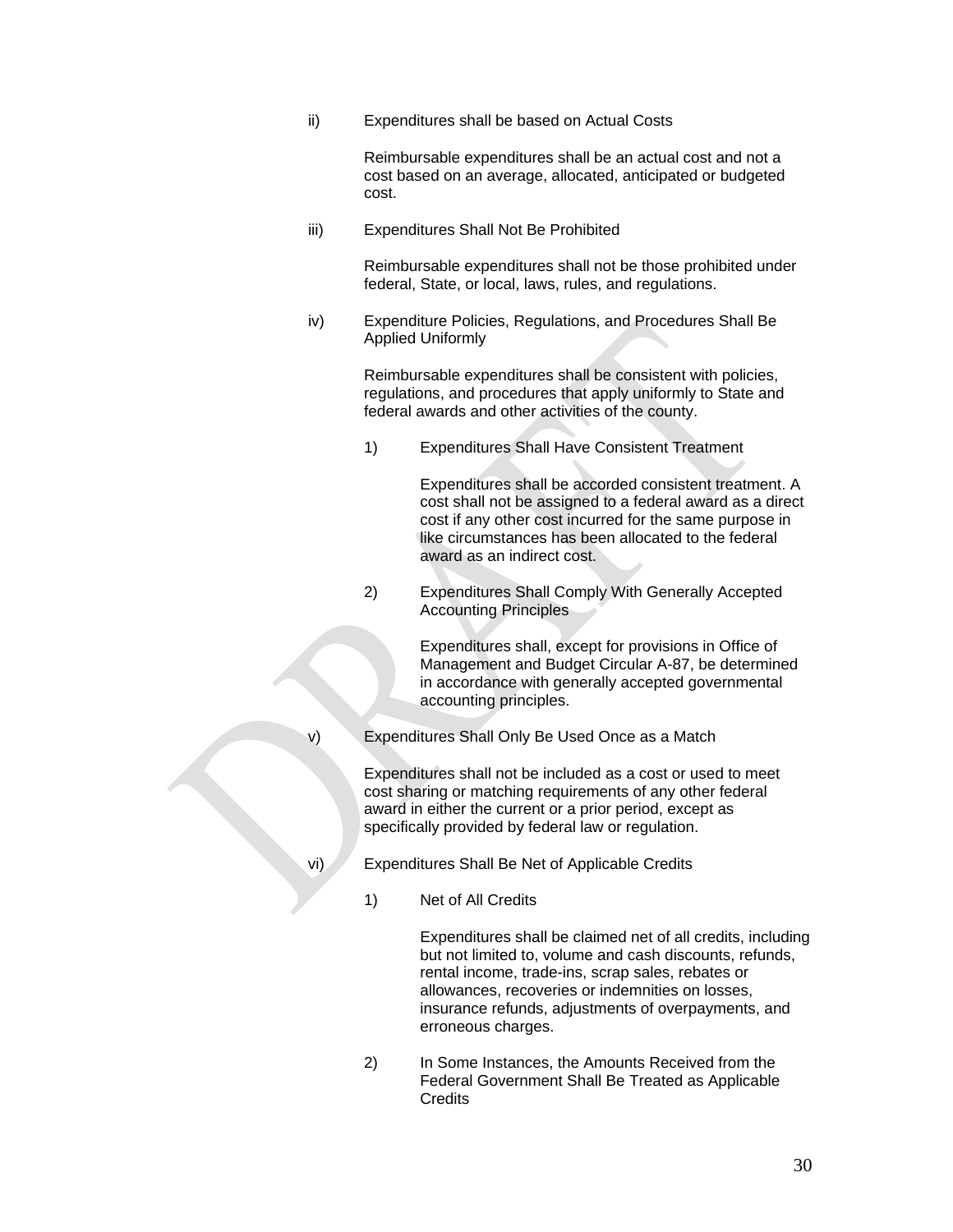In some instances, the amounts received from the Federal government to finance activities or service operations shall be treated as applicable credits. Specifically, the concept of netting such credit items, including any amounts used to meet cost sharing or matching requirements, should be recognized in determining the rates or amounts to be charged to federal awards.

vii) Expenditures Shall Be Necessary and Reasonable

 Expenditures shall be necessary and reasonable for proper and efficient performance and administration. A cost is reasonable if, in its nature and amount, it meets all the following criteria:

1) Expenditures Shall Be Compared to Market Prices for Reasonableness

> Expenditures shall be compared to the market prices for comparable goods or services as a test for reasonableness.

2) Expenditures Shall Be Ordinary and Necessary

 Expenditures shall be of a type generally recognized as ordinary and necessary for the operation of the governmental unit or the performance of the federal award.

3) Expenditures Shall Meet Standards Such as Sound Business Practices and Arms-Length Bargaining

> Expenditures shall have restraints or requirements imposed by such factors as: sound business practices; arms-length bargaining; Federal, State and other laws and regulations; and, terms and conditions of the State and/or Federal award.

4) Expenditures Shall Be the Same as Would Be Incurred by a Prudent Person

> Expenditures shall not exceed that which would be incurred by a prudent person under the circumstances prevailing at the time the decision was made to incur the cost. A prudent person is one who considers their responsibilities to the governmental unit, its employees, the public at large, and the federal government.

b. Legal Settlements

 Legal judgments and settlements against county departments of social/human services are not reimbursable.

5. Documentation of Expenditures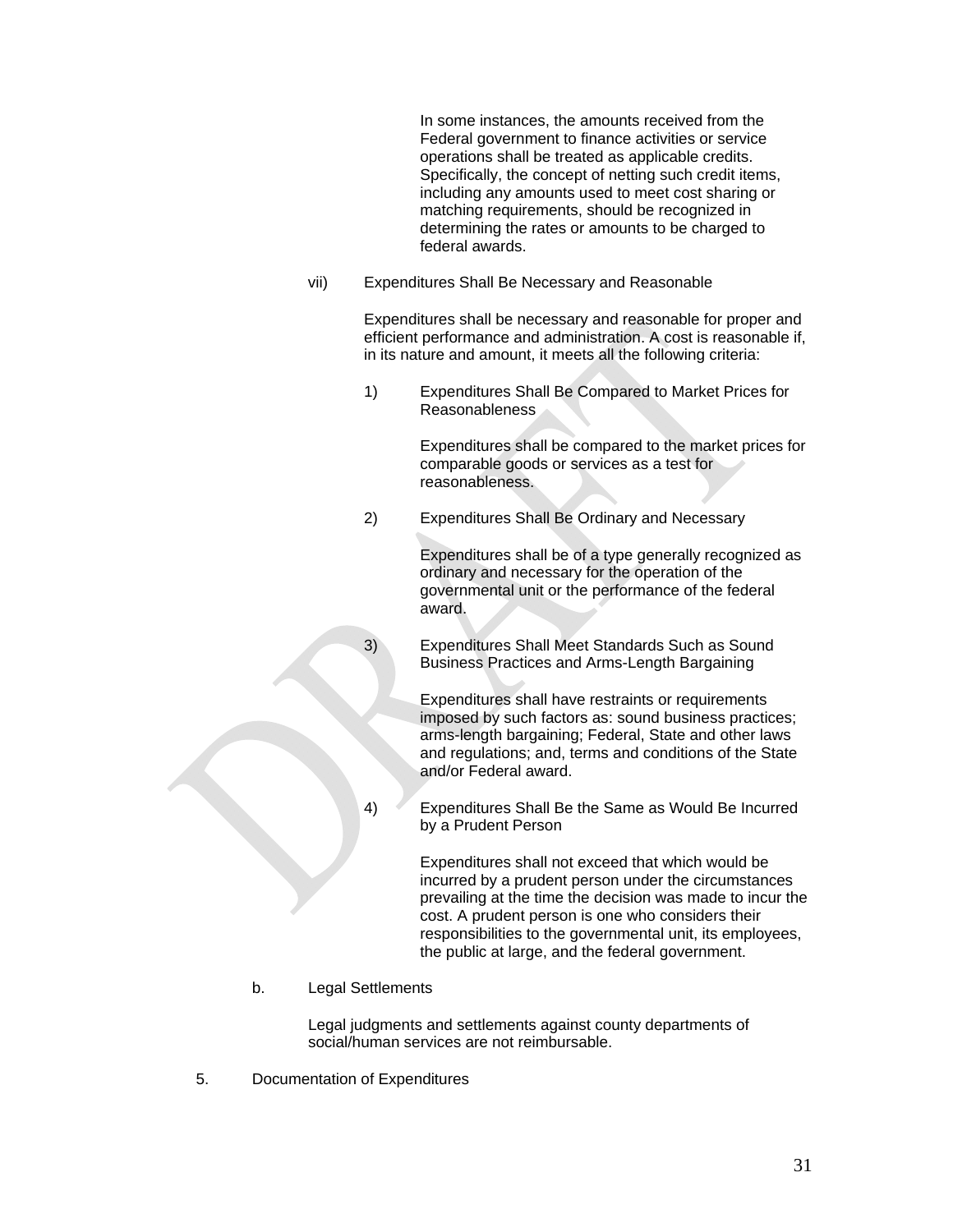To be allowable for reimbursement under Federal awards, expenditures reported in the County Financial Management System shall meet the following criteria:

a. Documentation to Support Expenditures

 The authorization to purchase, documentation of the receipt of the goods or services, the vendor's invoice, and a signed commitment voucher or signed approval to pay for each disbursement are documents supporting expenditures and must be retained and available for audit purposes.

i) Prior Authorization

 Expenditures shall be prior authorized by a signed requisition, purchase order, or similar form of prior authorization. If the purchase is for a monthly recurring expense, a copy of the initial authorization shall be attached to the billing.

ii) Different People are Required for Ordering, for Receiving and for Processing Payment

> The person ordering goods and/or services shall not be the same person receiving or the person processing the payment for them. Likewise, the person receiving the goods/services shall not be the same person processing the payment for them.

- iii) Receiving Reports
	- 1) Proper Receiving Report

 Expenditures shall be documented by evidence of the receipt of goods or services such as a receiving report signed by an employee authorized to receive the goods or services. A receiving report shall include; actual quantities received, any unsatisfactory condition, and compliance with specifications, prior to a voucher being processed for payment and shall be attached to the voucher packet.

iv) Verification of Vendor's Invoice

 The vendor's invoice must be verified by checking for proper purchase authorization, notation of receipt of goods/services, correct addition, and extensions. The invoice should be signed by the person verifying its accuracy. Any discounts for prompt payment or volume purchase shall be reported as a credit or reduction of expenditures.

v) Commitment Vouchers

 No disbursement of funds shall be made unless the county department of social/human services director or the director's designee has signified approval by signing the commitment voucher or invoice.

6. Employee Salary and Benefits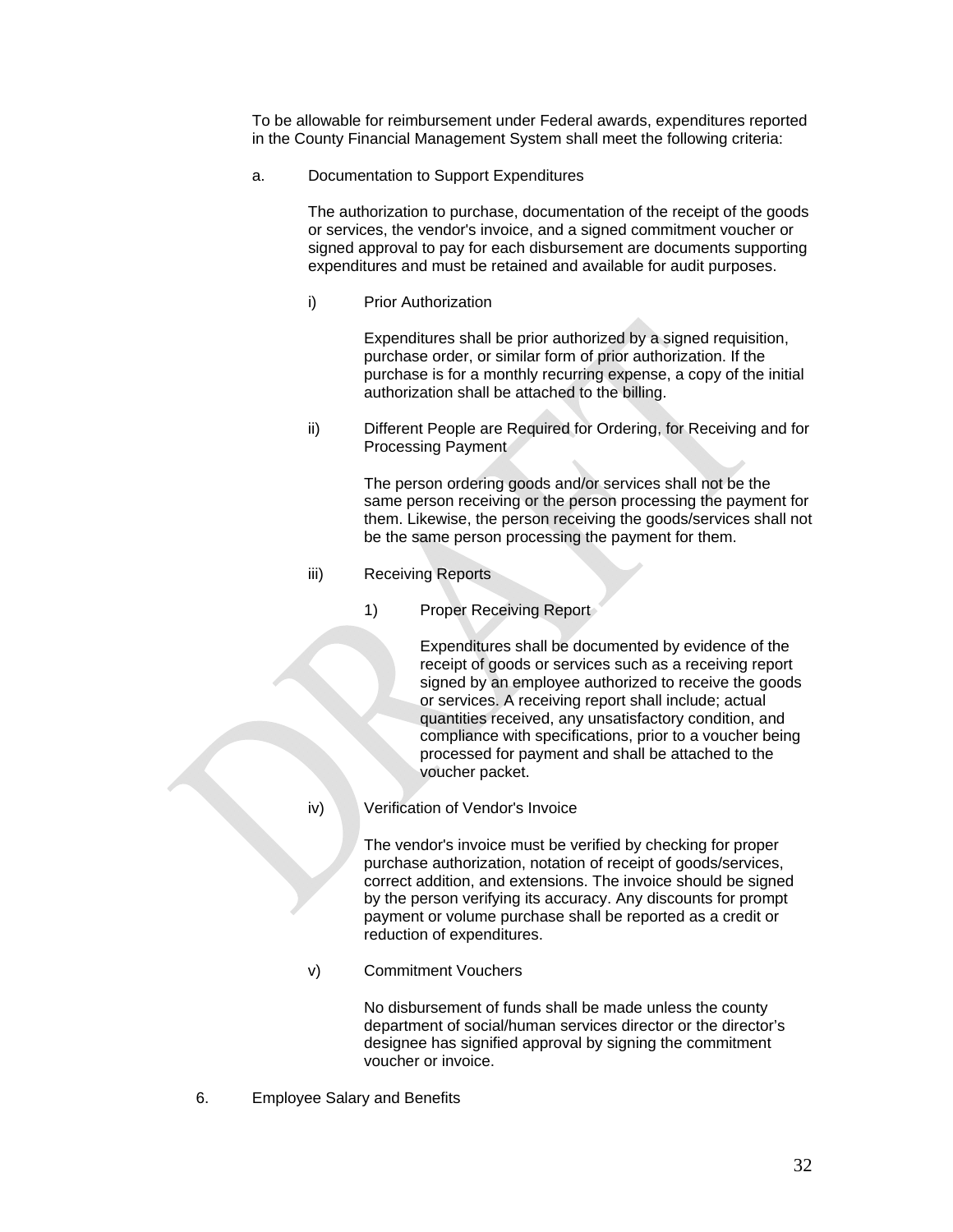To be allowable for reimbursement under Federal awards, employee salary and benefits reported in the County Financial Management System shall meet the following criteria:

a. Documentation of Employee Salary and Benefits

 The county director and/or board of county commissioners will document employee salary, benefits, and withholdings on payroll records. County department of social/human services' expenditures shall be listed on payrolls separate from other county personnel costs. These payrolls must be retained and available for audit.

i) Documentation of Employee Salary and Benefits

 County departments shall have records documenting all personnel actions including, but not limited to, appointments and separations, employee salary level, transfers, demotions, funding changes, pay increases, promotions, terminations, title changes, attendance and leave records, longevity or other circumstances affecting employee compensation.

ii) Controls Over Employee Salary and Benefits

 Adequate controls shall be maintained to initiate changes in salary due to promotion, longevity or other circumstances affecting employee compensation.

b. Employee Wage Assignments

 County department of social/human services' employee wages are subject to execution, levy, attachment, garnishment, or other legal processes.

c. Leave Records

 All county departments of social/human services shall maintain records of all leave both accrued and taken.

- d. Employee Training
	- i) Training Purpose

 Training functions shall be held to achieve program objectives, develop employees, enhance employee's job performance, and shall be limited to reasonable and actual costs.

ii) Training Attendance

 The attendance of employees at training functions shall include only those individuals related to the purpose of the function.

iii) Training Functions Shall Be Documented

 Training functions shall have a written agenda, study materials, and be led by an identified presenter.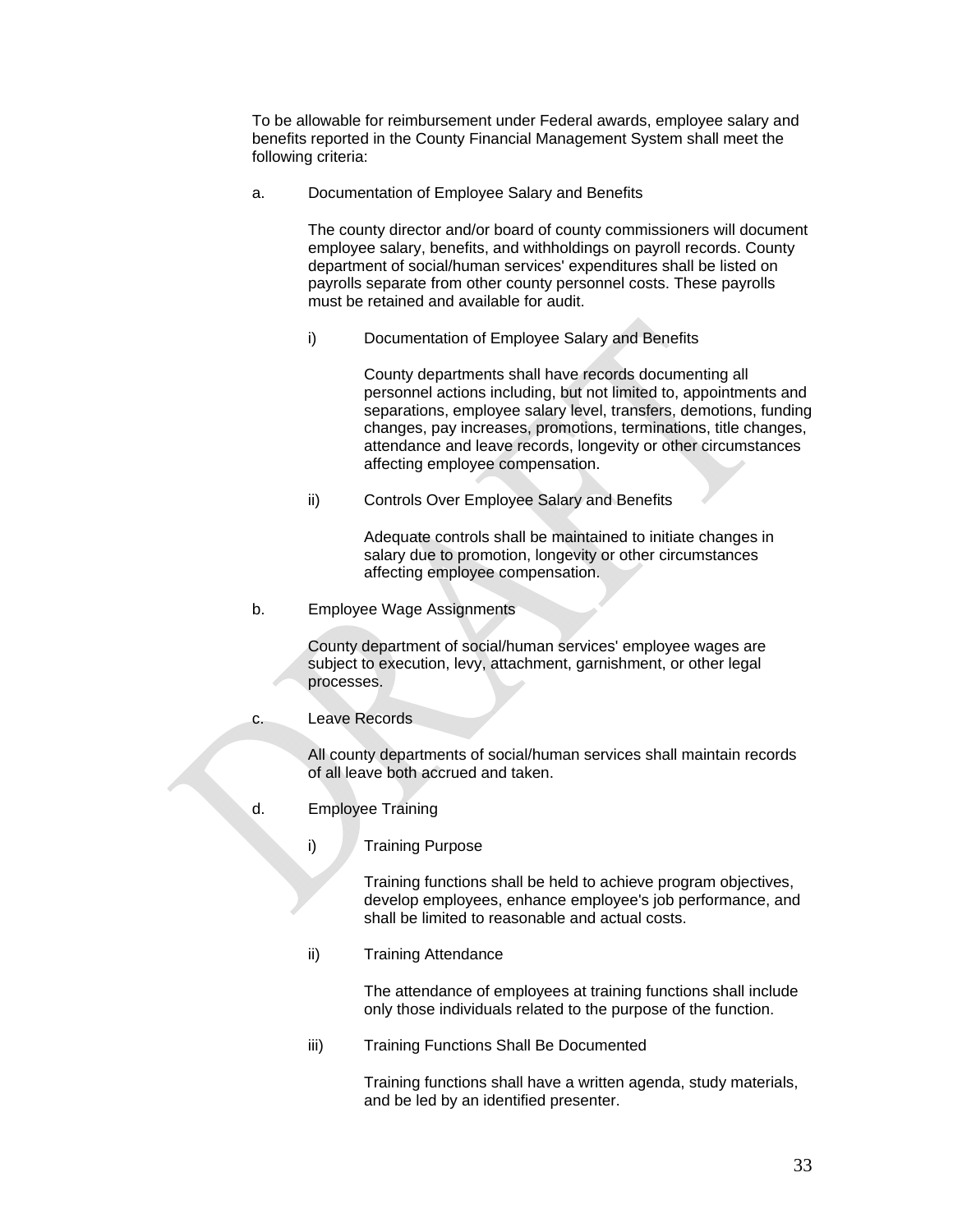### **1.010.7.J. Contracts**

To be allowable for reimbursement under Federal awards, expenditures for contracts reported in the County Financial Management System shall meet the following criteria:

1. Contract Intent

 Each county department of social/human services shall be responsible for assuring that the contracts they initiate are within the intent of the funding source and that the contract is necessary and is the most economical and efficient means for accomplishing the identified tasks.

2. Interagency Contracts

 Formal agreements between two agencies, sometimes referred to as "Interagency Agreements", "Memoranda of Understanding", or "Memoranda of Agreement" are to be treated as if they are contracts.

3. Contracts Legality

 The county department of social/human services shall be responsible for assuring that all constitutional, statutory, regulatory, and grant requirements have been met prior to signing a contract.

4. Protection of Interests

 A county department of social/human services shall negotiate and process a contract when protecting the interest of the county can only be accomplished by using a contract. When questions arise in this area, the county's legal representative should be contacted for assistance.

5. Advance Payments/Retainers

 Contracts and other commitment vouchers shall not provide for advance payment for goods and/or services unless it is an established industry standard or unless the party to the contract provides a benefit to the county at least equal to the cost and risk of the advance payment. Any advance payment made on a contract shall require the written approval of the chairman of the county social/human services board, or an authorized delegate.

6. No Personal Benefit

 The county signatories of a contract shall have no personal or beneficial interest whatsoever in the goods or services described in the contract.

- 7. Contracts at a Minimum Shall:
	- a. Be in Writing

All contracts at a minimum shall be prepared in writing.

b. Specifically Identify the Parties to the Contract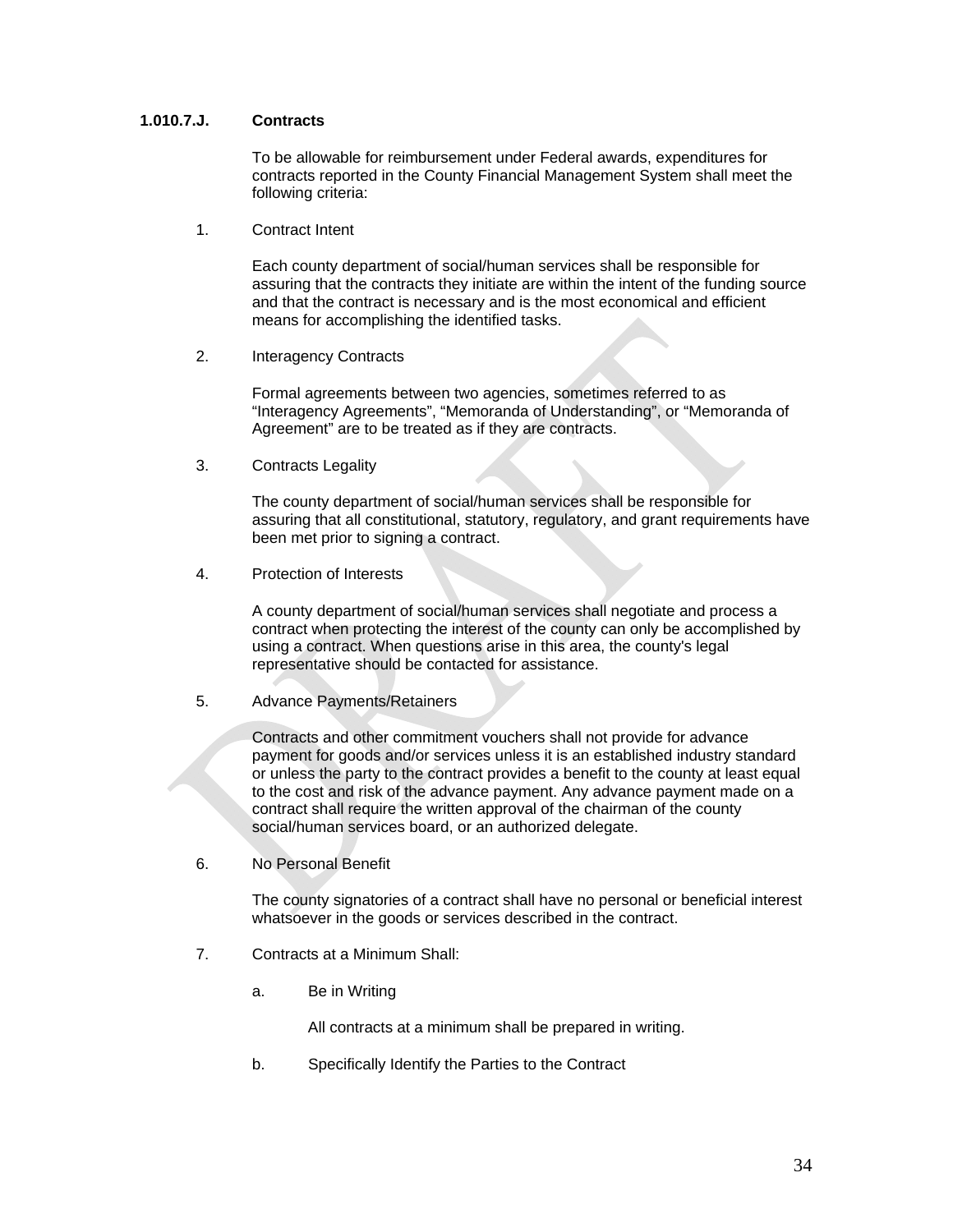All contracts at a minimum shall specifically identify the parties to the contract.

c. Contain a County Fiscal Year Restriction

All Contracts shall contain a fiscal year restriction such as:

 "This contract is subject to and contingent upon the continuing availability of budgeted county funds for the purposes hereof."

d. Contain a Restriction Regarding the Availability of State and/or Federal Funds

 Contracts shall contain a restrictive clause involving State and or federal funds such as:

 "This contract is subject to and contingent upon the continuing availability of State and or federal funds for the purposes hereof."

- e. All Contracts Shall Contain Provisions for:
	- i) Statement of Work;
	- ii) Payment terms, including maximum dollar amount;
	- iii) Performance period (contract beginning and end dates); and
	- iv) General terms and conditions.
- f. Request Payment at Least Monthly

 Contractors shall bill for goods or services at least monthly. Goods or services performed must be identified in detail. All parties to the contract shall maintain, for audit purposes, documentation to support expenditures claimed under the contract. Payments made should be coded to account categories that identify the type of expense being paid.

g. Define Breach of Contract

The County shall define breach of contract and remedies.

h. State a Preference for Colorado Labor

 Pursuant to Sections 8-17-101 and 8-17-102, C.R.S., a preference for Colorado labor is applicable if the contract is for public works and is financed in part or in whole with State funds.

- 8. Contract Review
	- a. Contract Monitoring

 The County shall have a monitoring system to assure that expenditures claimed are within the terms of the contract.

b. Review for Availability of Funds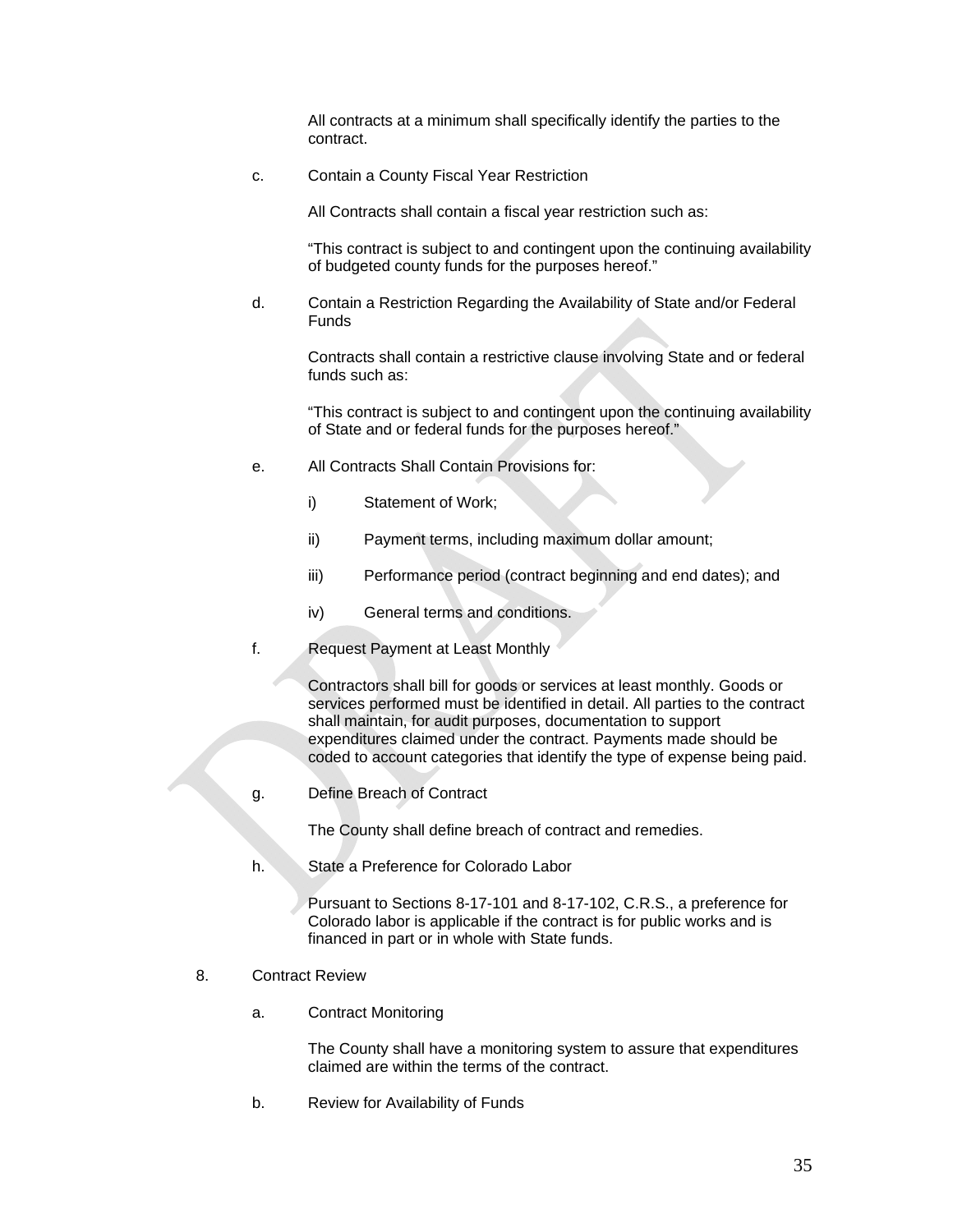Before the execution of a contract, the county director or a delegate shall review the contract for completeness and to ensure that funds are available to cover the contract liability; written evidence of the director's or designee's review shall be maintained with the contract.

c. Review for Compliance

 Before execution of a contract, the county director or designee shall categorize the contract according to risk using the State Controller's "Review and Approval of State Contracts" criteria or criteria established by written policy of the county department of social/human services director. The county's legal representative shall review all high risk contracts to include compliance with:

- i) The federal and the State constitution,
- ii) Federal and State laws,
- iii) Federal and State rules and regulations,
- iv) Executive orders, and
- v) The authority of the county department of social/human services to enter into the contract.

 The county shall maintain written documentation of the risk analysis of the contract as well as a copy of the results of the written legal review in the contract file.

d. Delegation of the Contracting Authority

 Under certain circumstances the county director may delegate, in writing, authority to execute contracts. Delegation of the county director's signature authority does not eliminate the requirement that all contracts have a risk analysis and, if required, legal review, or exempt any county department of social/human services from securing the required approval from the chairman of the county social/human services board.

- 9. Contract Signature Approval
	- a. Signature Authority

 The chairman of the county social/human services board or a designee shall sign all contracts on behalf of the county department of social/human services. Delegated authority shall be in writing and maintained for audit purposes.

b. Original Signatures

 It shall be the responsibility of the contracting county to obtain original or legally accepted signatures of all parties to the contract and to retain at least one contract that contains the original or legally accepted signatures of all of the contracting parties.

10. Required for Personal Services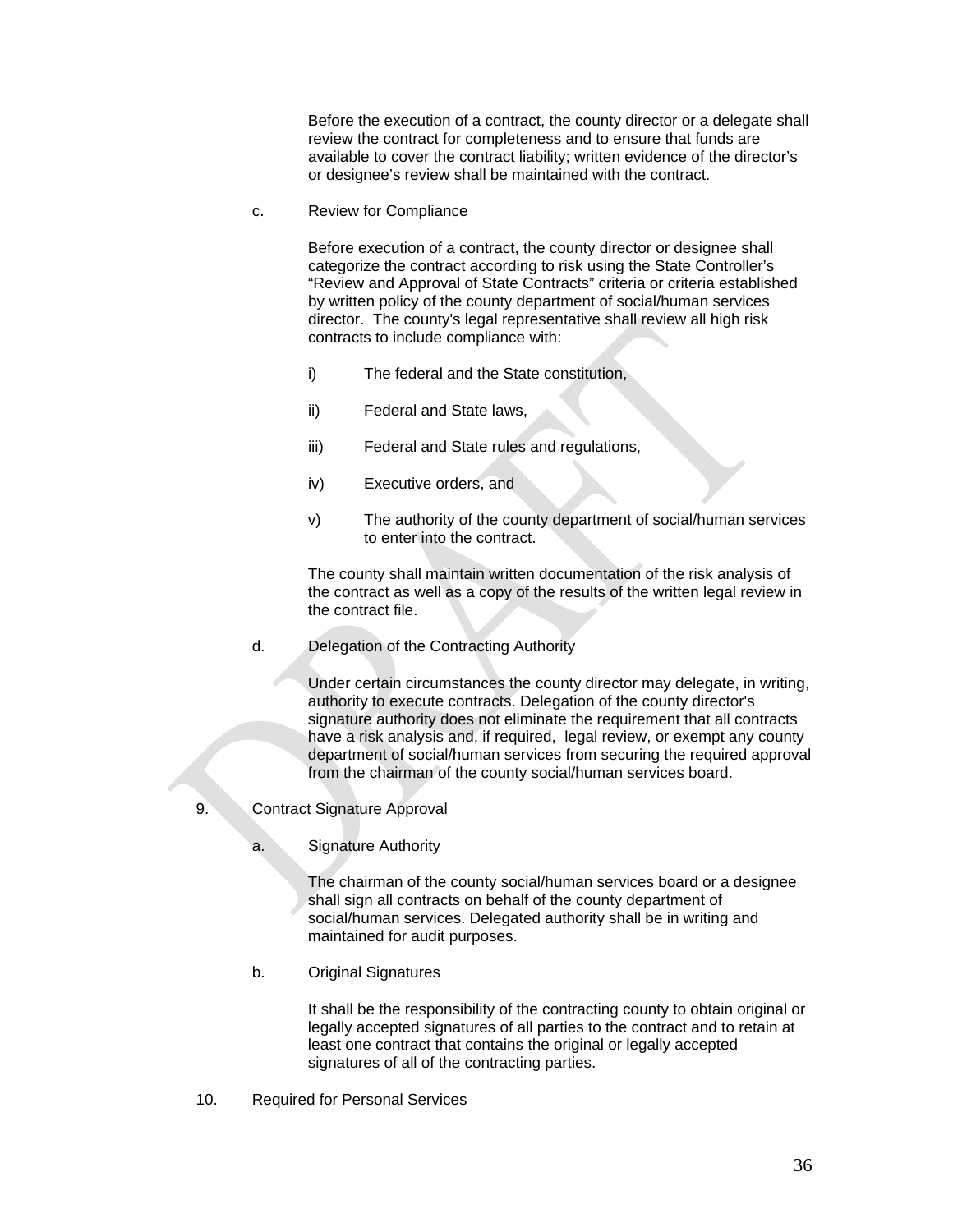Contracts shall be required when a county department of social/human services purchases personal services that are provided in a relationship other than that of employee-employer. Personal service contracts include maintenance and service agreements, including but not limited to, legal services, management services, extensions of county department of social/human services staff, other public or private agencies, automated data processing services, and training by other than Colorado Department of Health Care Policy and Financing, Colorado Department of Human Services, or another county department of social/human services' staff.

a. Contract Provision for Personal Services in excess of \$100,000

 To be included as a reimbursable expense from the Department of Health Care Policy and Financing, personal services contracts over \$100,000 shall include all of the contract requirements of Section 24- 103.5-101 C.R.S. as follows:

- i) Performance measures and standards developed specifically for the contract by the administering County;
- ii) Accountability standards requiring regular vendor reports on achievement of the specified performance measures and standards;
- iii) Payment provisions allowing the County to withhold payment until successful completion of all or specified parts of the contract and requiring prompt payment upon successful completion;
- iv) Monitoring requirements specifying how the County and the vendor will evaluate each other's performance, including progress reports, site visits, inspections, and reviews of performance data; and
- v) Processes for resolving disputes between the County and the vendor.
- b. Contract for Legal Services

 Contracts for legal services that provide for a set monthly fee shall contain a reconciliation clause that requires an annual rebate to the county department of social/human services if the hours expended on social/human services cases is less than the predetermined number at the contract-specified hourly rate.

11. Contract with the District Attorney

 Pursuant with Sections 25.5-1-115, the county department of social/human services shall negotiate a contract with the district attorney and pay expenditures incurred by the district attorney's office in investigating and prosecuting any person who has fraudulently obtained medical assistance. Costs of the District Attorney's office for training county department of social/human services staff are also allowable.

12. Required for Lease/Rent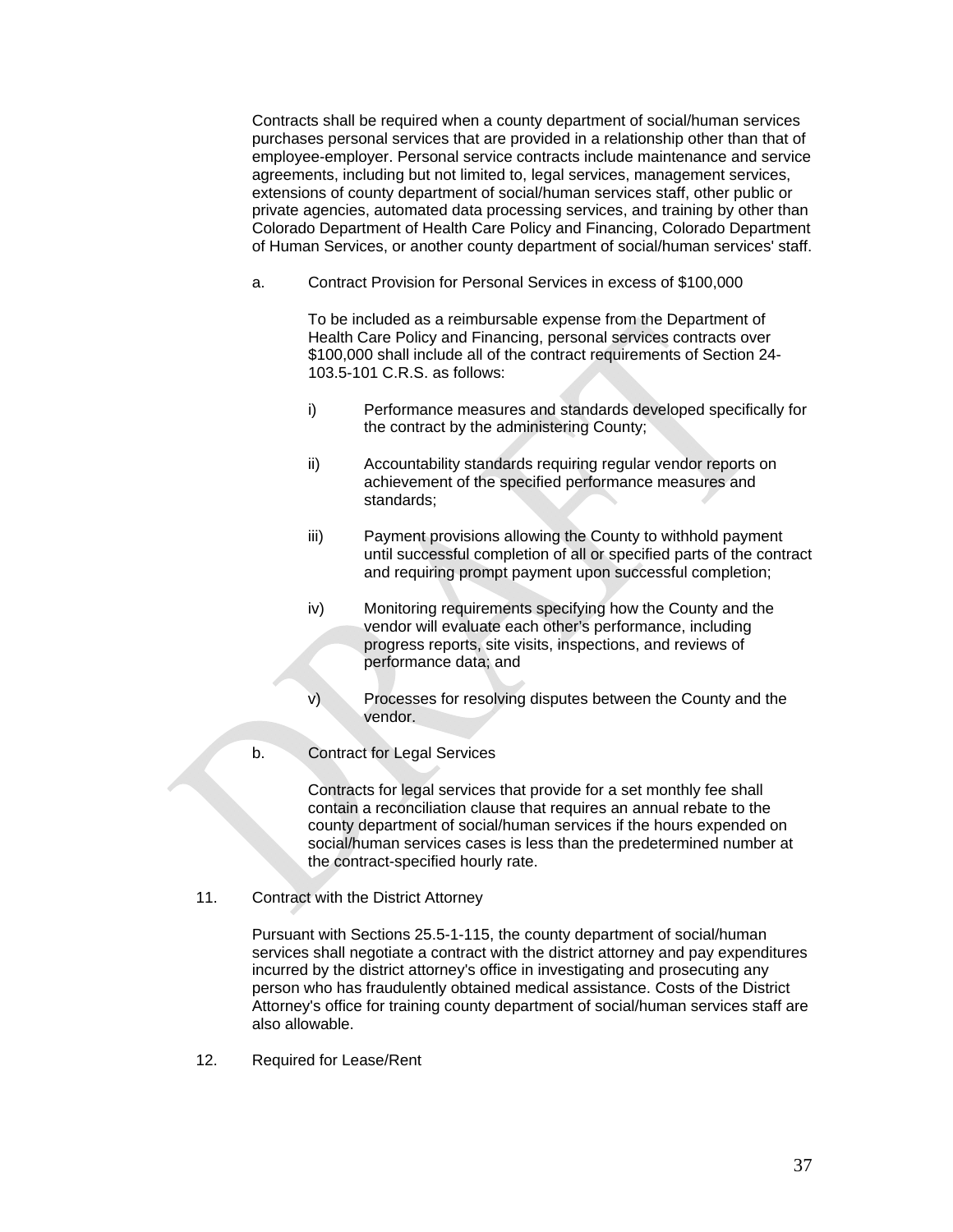A county department of social/human services shall negotiate and process a contract when leasing land, buildings, or other office or meeting space when the rental is for more than thirty days or for an amount more than \$5,000.00.

13. Required for Capital Construction/Maintenance

 A county department of social/human services shall negotiate and process a contract when expending capital construction or maintenance funds in excess of \$5,000.00.

#### **1.010.7.K. Travel**

- 1. To be allowable for reimbursement under Federal awards, travel expenditures reported in the County Financial Management System shall meet the following criteria:
	- a. General

 All costs for travel not directly related to case workers or client activity shall be pre-approved by the employee's supervisor and the social/human services department director. Appropriate supporting documentation shall be maintained by the supervisor prior to travel.

b. Travel Policies Shall Be Consistent Throughout the County

 The travel policies for county departments of social/human services employee reimbursement for lodging, meals, and transportation shall be consistent with those policies in the county's other departments, offices, and divisions.

c. Travel Expense as Part of Another Fee

 If travel expenses (meals, lodging, transportation, etc.) are included in conference fees, registration fees, or are otherwise furnished at no additional cost to the traveler, no reimbursement shall be made for these items. If, however, a meal included in a commercial transportation ticket is not adequate, and the traveler incurs an additional meal expense, reimbursement may be claimed at the authorized rate for that meal.

d. Travel Reimbursement for Only County Business

 Lodging, meals, and other reimbursable travel expenses shall only be reimbursed for the period of time necessary for the traveler to accomplish the county's business. When a traveler uses an alternate method of transportation, which is authorized by the approving authority, any additional time required to complete the county's business shall be charged to approved leave.

e. Limited Time for Reimbursement

 Reimbursement for travel and related expenses is available for the current (month being paid) and two preceding months.

2. Transportation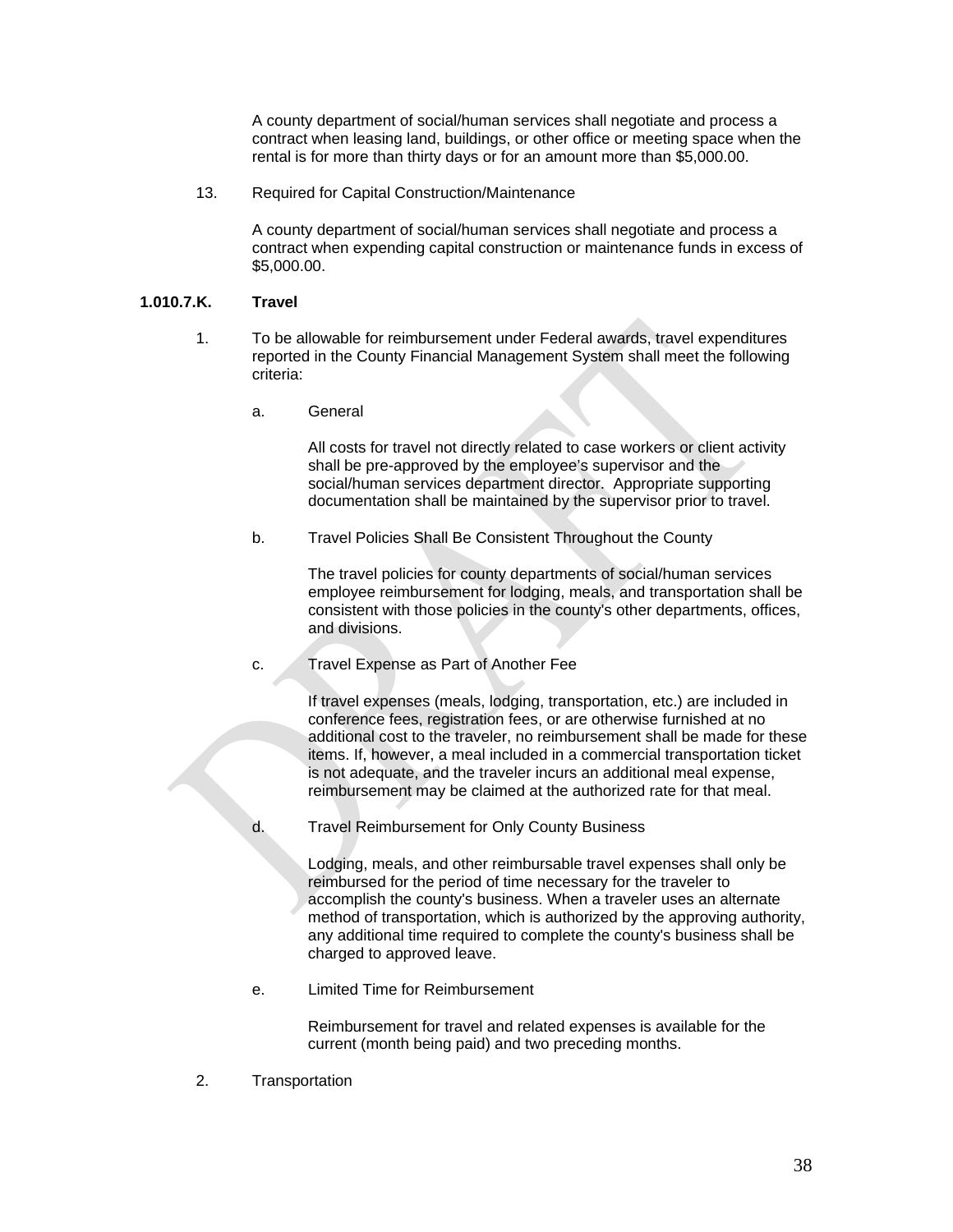Transportation costs charged to the Department of Health Care Policy and Financing shall be for benefit of the Department of Health Care Policy and Financing and shall conform to Rule 5-1 (Travel) of the State of Colorado Fiscal Rules.

a. Reimbursement for the Most Economical and Efficient Means Available

 Transportation shall be completed using the most economical and efficient means available that will satisfactorily accomplish the county department of social/human services' business.

b. Documentation of Trip

 Sufficient documentation of the purpose and the cost of the trip shall be included with the travel expense form. If the purpose of the travel is not solely for business purposes, the individual involved shall make a reasonable allocation of the expenses and the travel reimbursement request shall contain sufficient documentation to indicate the allocation made and the basis for the allocation.

c. Mileage Rate

 Reimbursement of vehicle transportation shall be not be greater than the rate established for state employees. This mileage rate is to cover all ownership and operating costs of the vehicle, such as depreciation, use allowance, insurance, repairs, maintenance, gas, oil, tires, etc.

d. Transportation Does Not Include Employee's Spouse or Other Person

 Reimbursable costs shall not include the cost of an employee's spouse or other person(s) accompanying the employee on a business trip.

e. Only One Reimbursement per Vehicle

 When two or more people travel together in the same personally owned and operated automobile, only the employee responsible for the automobile shall be allowed mileage reimbursement.

- 3. Lodging
	- a. Lodging Receipt

 Receipts for lodging shall be obtained and submitted with the travel expense form. The actual lodging receipt is required. Charge slips are not sufficient.

b. Travel Reimbursement at Reasonable Accommodations

 Employees pre-authorized to travel shall be reimbursed the actual cost of reasonable accommodations. Employees may be required to use approved or designated lodging facilities in certain areas to assist in controlling travel cost. Reimbursement shall be limited to the cost of commercial lodging.

4. Meals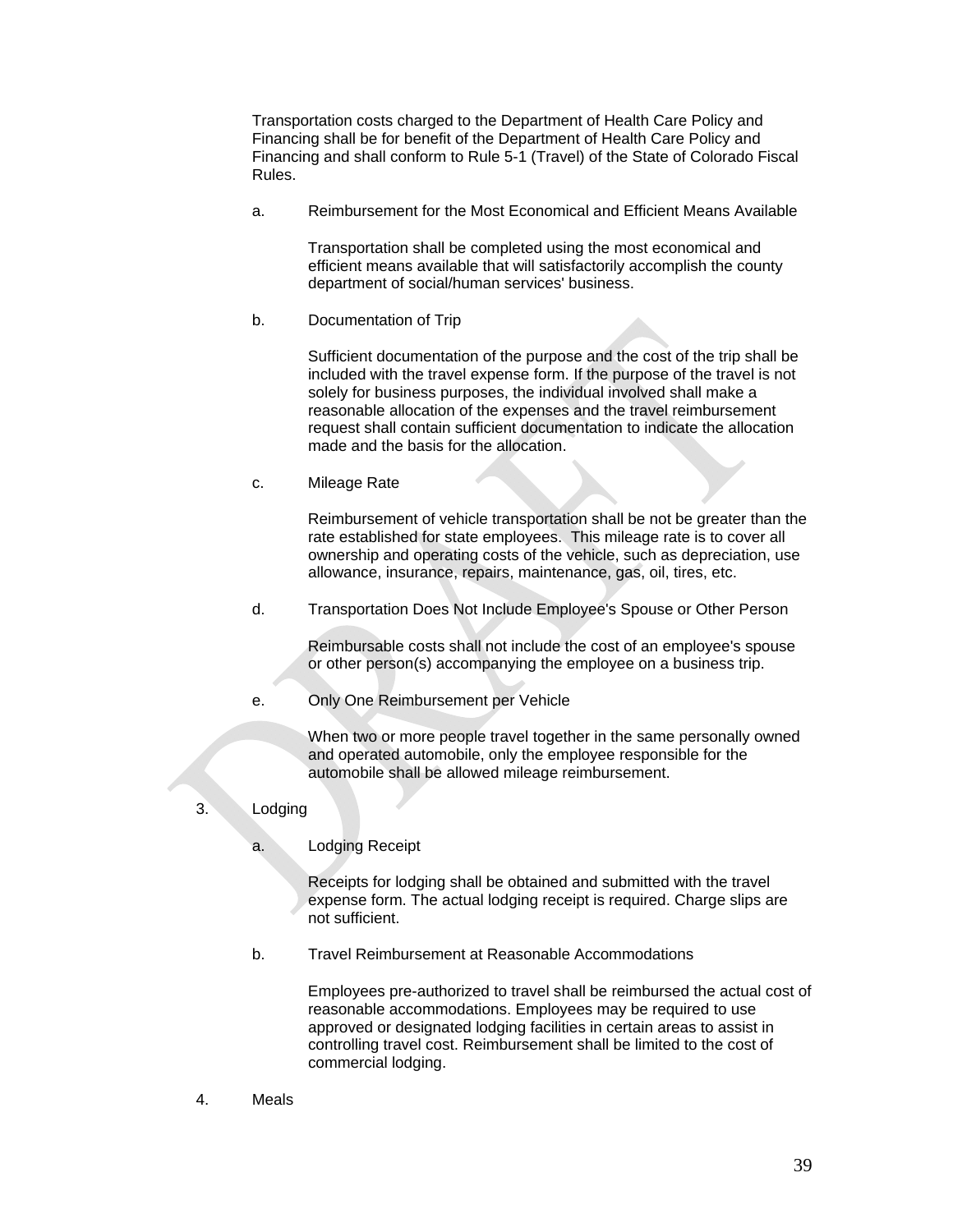a. Meal Per Diem

 Employees pre-authorized to travel shall be reimbursed for the cost of meals, including tax, tip and other incidental expenses at a rate not higher than the per diem rates set by State Fiscal Rule 5-1.

5. Reimbursable Items

 In addition to lodging, meals, and transportation, the following actual expenses incurred as a necessary part of approved travel may be reimbursed.

a. Travel Tips

 Reasonable tips paid by the traveler for bellhops, porters, maids, and ground transportation are reimbursable up to the daily incidental per diem. Tips paid in conjunction with meals are included in the meal per diem and cannot be claimed separately.

- b. Vehicle Trips
	- i) Mileage of a Private Vehicle

 Mileage expenses are reimbursable for the written, pre-approved use of a private vehicle. The written approval should be by the employee's supervisor. The pre-approval may be provided by the supervisor on a annual basis for case workers and those directly involved with client activity.

ii) Commercial Vehicle

 Commercial transportation expenses paid by the traveler are reimbursable. A receipt shall be required for each individual ride in a commercial vehicle, if over \$25.00.

c. Travel Campsite Fees

 Campsite fees paid by the traveler for a commercial camp ground or a State or national park are reimbursable. A receipt shall be required if over \$25.00.

d. Parking Fees

 Parking fees paid by the traveler are reimbursable. A receipt shall be required for any single fee over \$25.00.

e. Travel Registration Fees

 Registration fees paid by the traveler are reimbursable. A receipt is required for all registration fees paid.

f. Rental Car Cost

 Rental car costs paid by the traveler are reimbursable. A receipt is required for all rental car expenditures.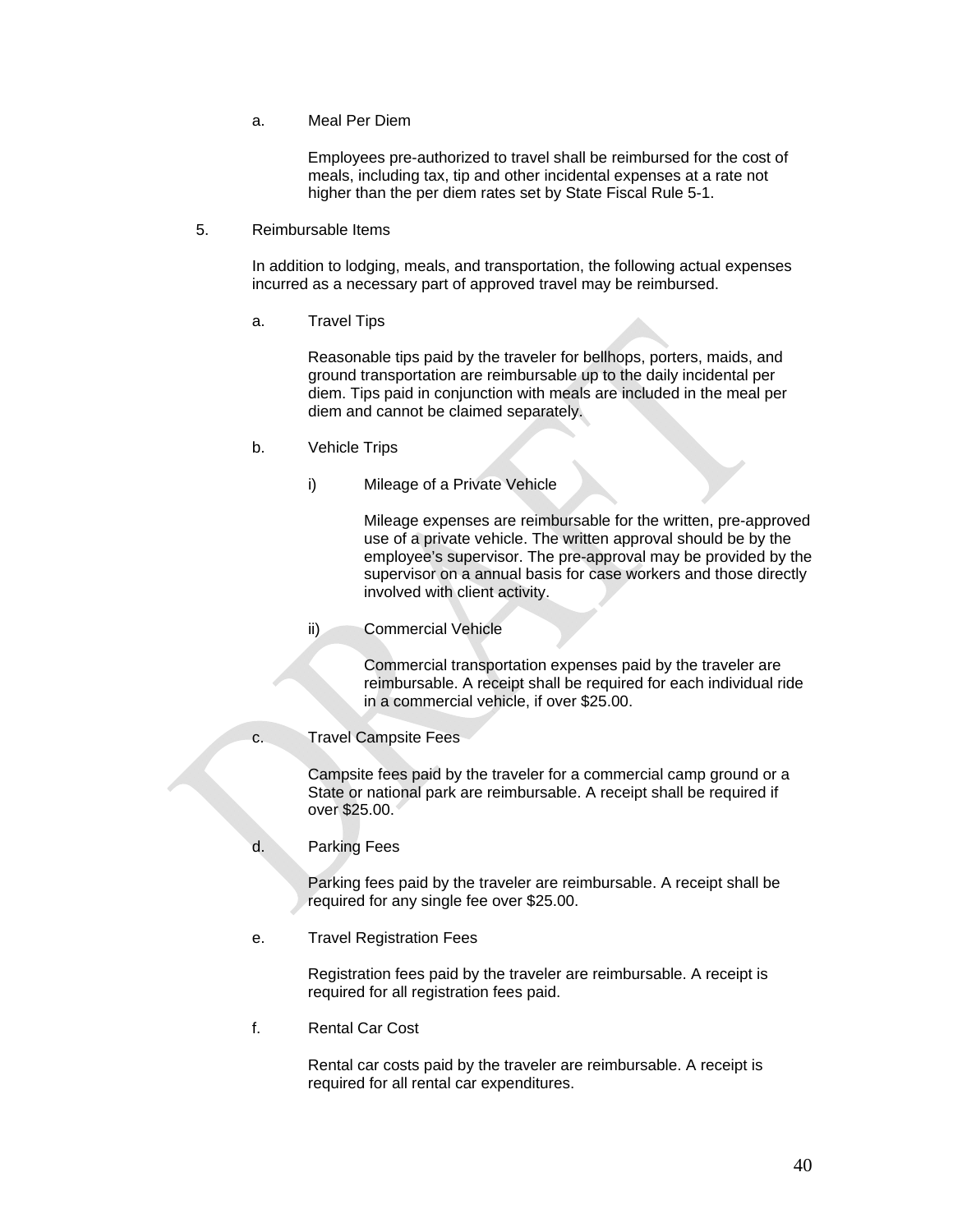g. Communications Charges

 Telephone, fax, and other similar charges paid by the traveler for official county business are reimbursable. A receipt shall be required for any single charge over \$25.00. Personal phone calls are included in the incidental per diem rate; they cannot be claimed separately.

h. Toll Road Charges

 Toll road charges paid by the traveler are reimbursable when the travel is for official county business and when the travel is pre-approved.

6. Non-Reimbursable Travel Items

 The following actual expenses incurred as a part of approved travel shall not be reimbursed.

a. Alcohol

 Alcoholic beverages purchased by the traveler are not allowable for reimbursement.

b. Entertainment Fees

 Entertainment expenses paid by the traveler are not allowable for reimbursement.

c. Personal Items

 Personal expenses incurred during travel that are primarily for the benefit of the traveler and not directly related to the official purpose of the travel are not allowable for reimbursement. Examples include the purchase of personal hygiene items, magazines, snacks, movie rentals, and other miscellaneous items.

d. Insurance Expense

 Travel insurance expenses paid by the traveler are not allowable for reimbursement.

e. Traffic Fines and Tickets

 The cost of traffic fines and traffic tickets are not allowable for reimbursement.

- 7. Travel Expense Form and Approval
	- a. Travel Expense Form

 The Colorado Department of Health Care Policy and Financing prescribed travel expense form or alternate form containing the same information shall be used for claiming all travel expense for which an employee, volunteer, or county social/human service board member requests reimbursement. A properly completed and approved travel expense form shall support all payments for travel expense.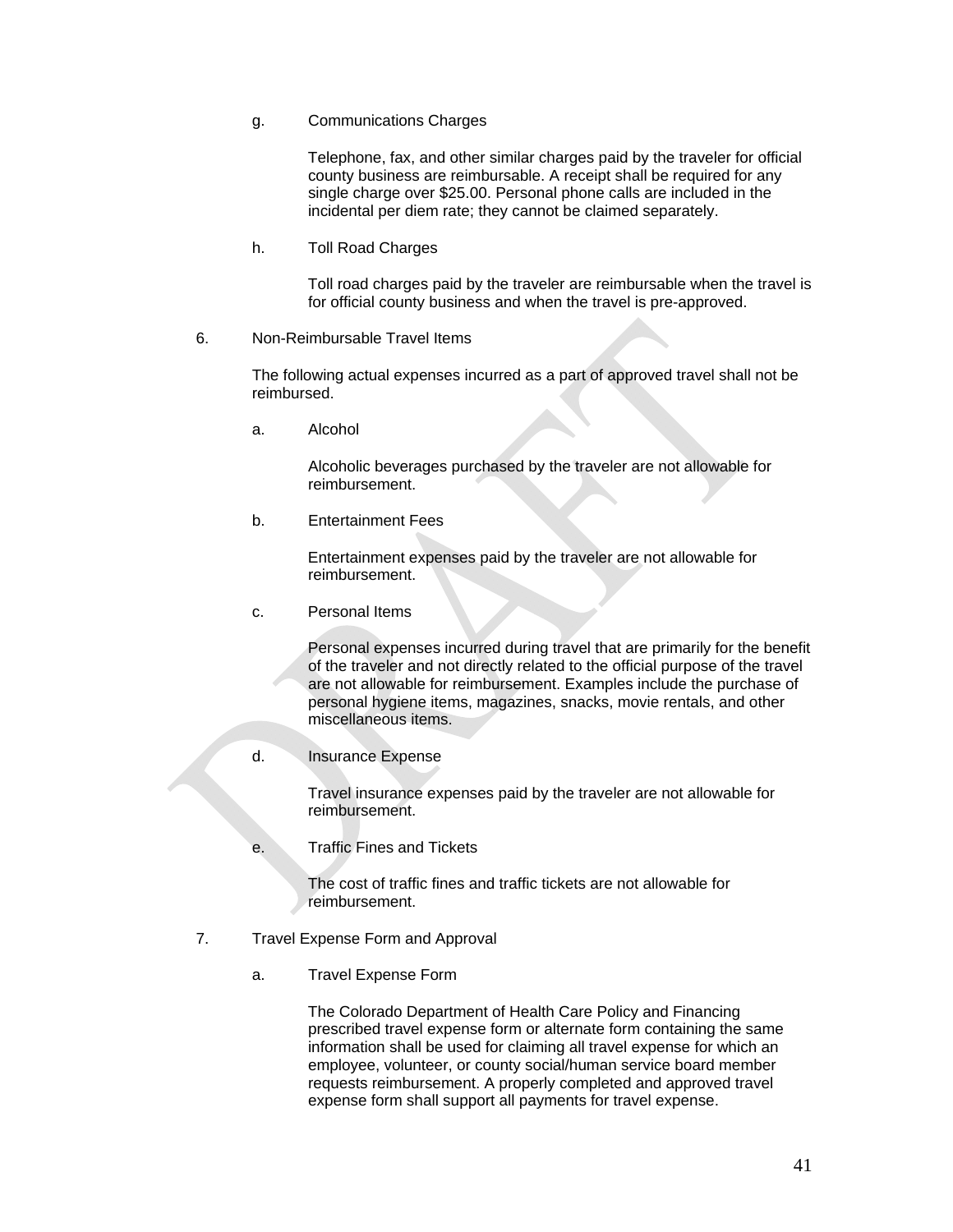b. Approval

 The director of social/human services or the director's designee shall sign the travel expense form. This signature shall certify a review and approval of all travel expense items. Receipts for lodging, parking and other miscellaneous claims shall be attached to the county department of social/human services' copy of the travel expense form. This travel expense form and all receipts shall be retained. Approval of this travel expense form shall be shown by the employee's supervisor's signature. The employee requesting reimbursement shall sign the travel expense form to certify that all expenses listed are for approved county social/human services purposes.

c. Travel Advances

 At the discretion of and in compliance with county policies and procedures, employees may request a cash advance to conduct business for the county department of social/human services. The amount of the travel advance shall be no larger than the total per diem allowance for the planned trip. The Colorado Department of Health Care Policy and Financing prescribed Request for Travel Advance form or alternate form containing the same information shall be used for requesting an advance. The form should require the signed approval of the employee's supervisor and the department director or designee.

- 8. Travel Coding and Reimbursement
	- a. Travel Coding

 Travel shall be reported under the same program and function coding as the employee's salary and benefits. If the travel expense is reported under a coding other than the coding for the employee's salary and benefits, sufficient explanation and/or documentation to support this alternate coding shall be attached to the travel expense form.

b. Travel Appropriations and Reimbursement

 Travel by county department of social/human services employees and members of county social/human services boards will be reimbursed within the limit of each county's allocation(s) if travel was pursuant to section 1.010.7 K of these rules.

#### **1.010.7.L. Office Space**

- 1. To be allowable for reimbursement under Federal awards, expenditures for office space reported in the County Financial Management System shall meet the following criteria:
	- a. Purchase of Office Space

 A county social/human service fund shall not use federal funds to construct or purchase buildings or facilities or to purchase real estate unless prior approval has been obtained from the Controller of the Colorado Department of Health Care Policy and Financing, 1570 Grant St., Denver, CO 80203.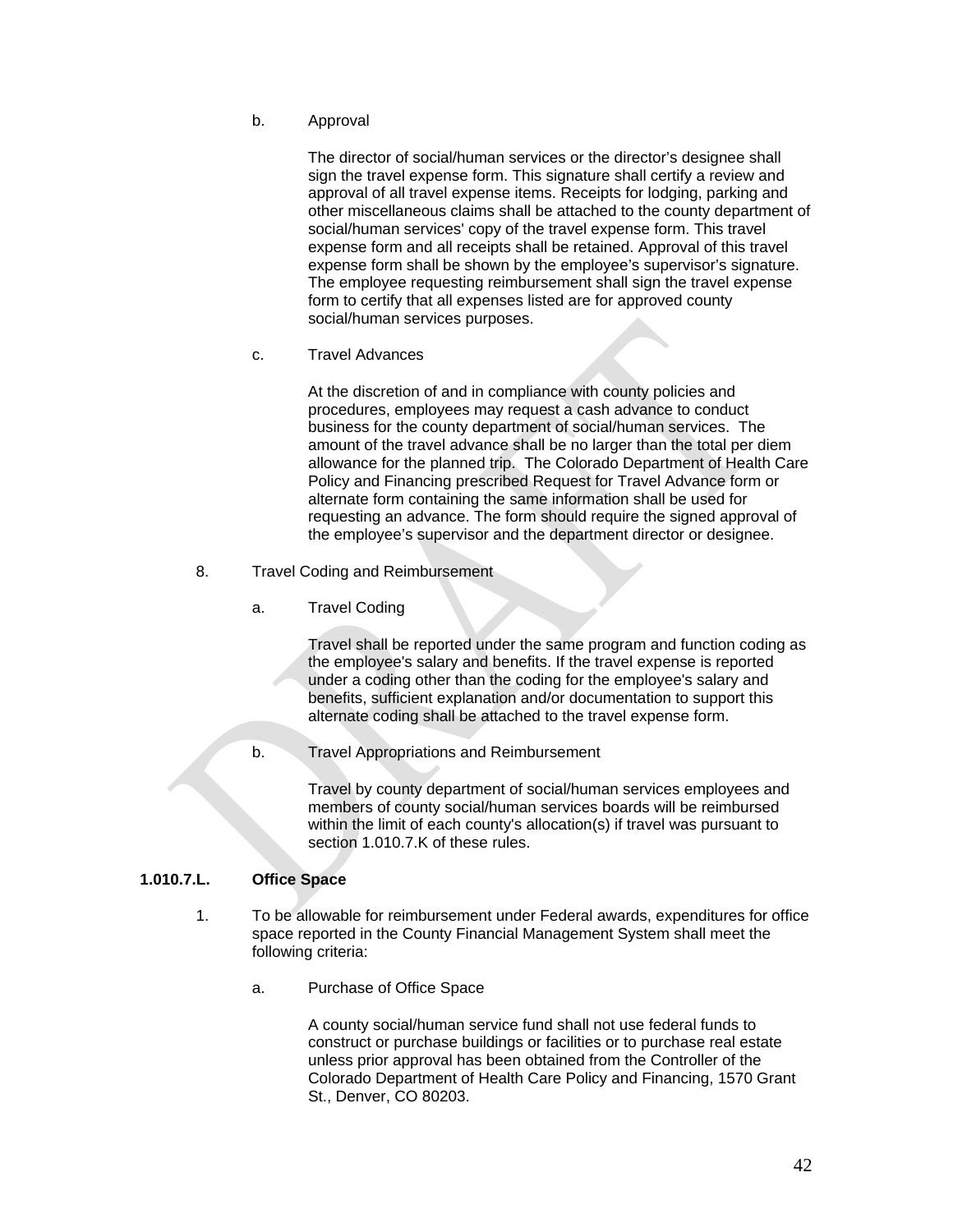### b. Allocation of Office Space Costs

 The reimbursement for office space is a part of each program's administrative allocation and allowable only to the extent of each program's administrative allocation. The allocation of the total office space costs to each program is to be based on square foot used or other reasonable and documented method.

c. Sharing Office Space

 If a building is shared with another agency, the county department of social/human services' cost shall not exceed the prorated share of the total building costs based on square feet used.

d. Substantiating Space Costs

 Prior to building or contracting for another building, or changing the current contract, the county department of social/human services shall obtain and retain documentation that office space costs incurred are equal to or less than the cost of comparable commercial leases in the area.

- 2. Allowable Costs for County Owned Office Space
	- a. Allowable Capital Costs for Owned Office Space

 The allowable cost for county owned office space is based on a usage allowance of two percent per year of the capitalized cost of the building or an amount based on a reasonable depreciation schedule that is approved by the Controller of the Colorado Department of Health Care Policy and Financing, 1570 Grant St., Denver, CO 80203.

b. Expenditure of the Social/Human Service Fund

 The full amount of the usage allowance or depreciation for office space shall be an actual expenditure from the social/human services fund. This expenditure shall be paid to the county fund or other county entity that owns the building(s)

c. Allowable Office Space Costs in Addition to Capital Costs

 Office space costs that are allowable for reimbursement are as follows, but are not limited to, utilities such as heating, lighting or cooling the building, normal repairs and maintenance that are not capitalized, ordinary and normal rearrangement and alterations that are not capitalized, security, janitorial, building insurance, elevator service, and upkeep of grounds.

d. Allowable Interest on Office Space Costs

 Costs incurred for interest on borrowed capital or the use of a governmental unit's own funds, however represented, are unallowable except as specifically provided below.

i) Office Space Interest Expense Limitations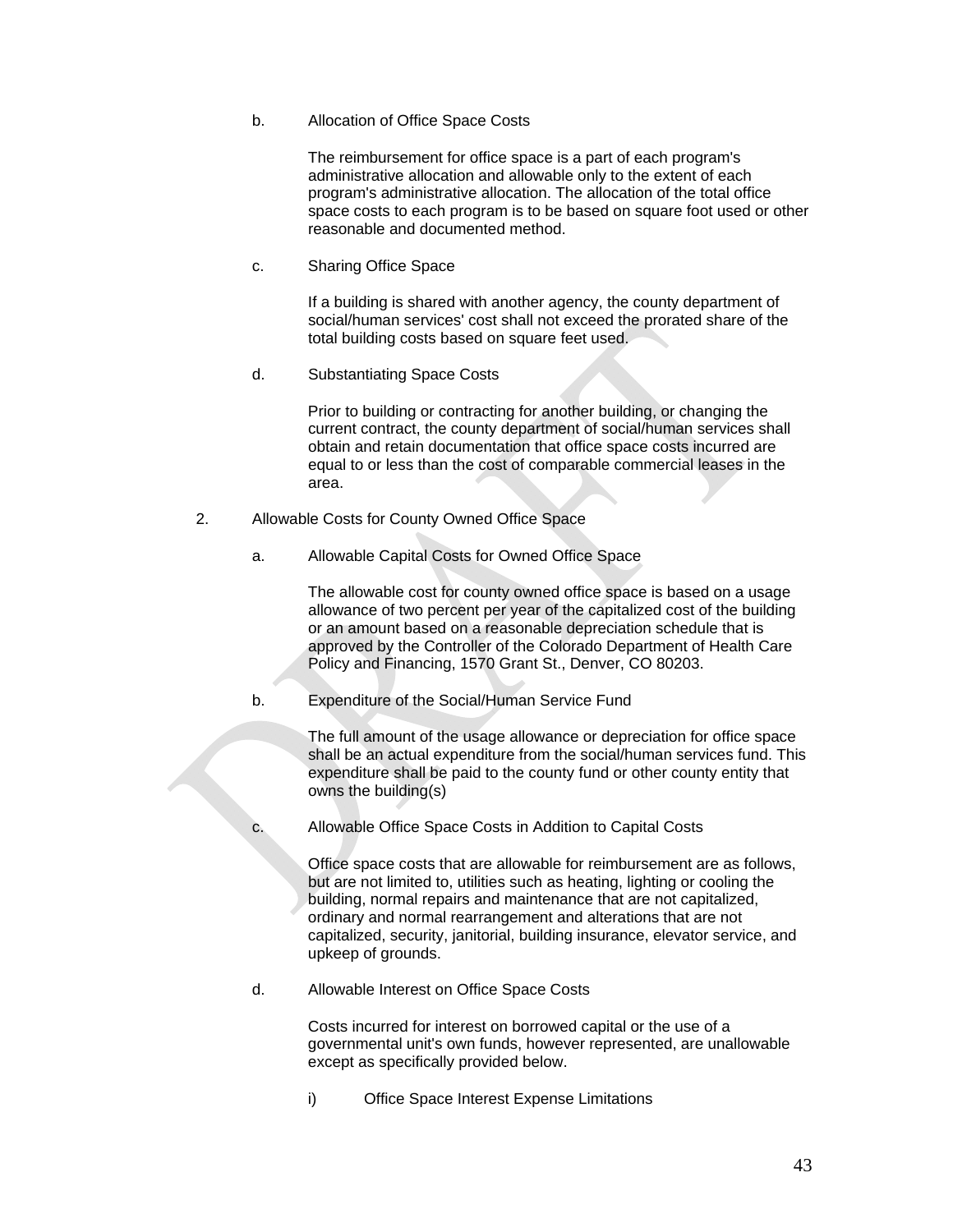Financing costs (including interest) paid or incurred on or after August 29,1997, associated with the otherwise allowable costs of building acquisition, construction, or fabrication, reconstruction or remodeling completed on or after October 1,1980, is allowable, subject to the following three conditions:

1) Bona Fide Third Party Funding

 The financing is provided (from other than tax or user fee sources) by a bona fide third party external to the governmental unit,

2) Support Federal Awards

The assets are used in support of federal awards, and

3) Interest Earnings

 Earnings on debt service reserve funds or interest earned on borrowed funds pending payment of the construction or acquisition costs are used to offset the current period's cost or the capitalized interest, as appropriate. Earnings subject to being reported to the Federal Internal Revenue Service under arbitrage requirements are excludable.

- 3. Allowable Costs for Leased Office Space
	- a. Allowable Office Space Costs for Leased Office Space

 The allowable cost for non-county owned office space is the lower of the actual lease cost or a rate that is reasonable in light of such factors as rental costs of comparable property, if any; market conditions in the area; alternatives available; and, the type, life expectancy, condition, and value of the property leased.

b. Allowable Office Space Costs in Addition to Lease Costs

 Office space costs that are allowable for reimbursement if not already provided for in the lease agreement are as follows but are not limited to utilities such as heating, lighting or cooling the building, normal repairs and maintenance that are not capitalized, ordinary and normal rearrangement and alterations that are not capitalized, security, janitorial, building insurance, elevator service, upkeep of grounds, and appraisal fees required by the county department of social/human services for cost comparisons.

c. Allowable Office Space Costs in a Sale and Leaseback

 Costs under sale and leaseback arrangements are allowable only up to the amount that would be allowed had the county continued to own the property.

d. Office Space Costs in a Less-Than-Arms-Length Lease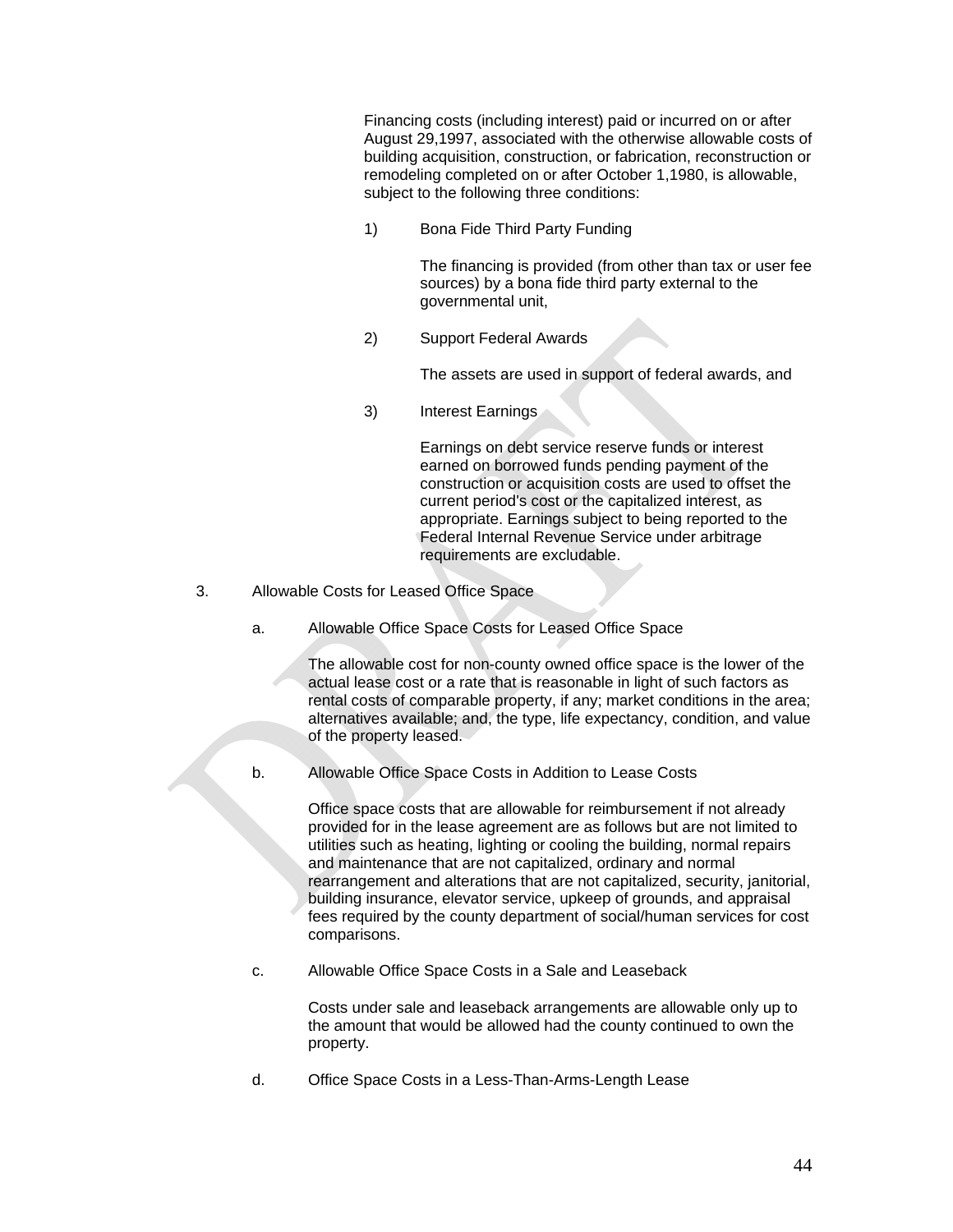Office space costs under a less-than-arms-length lease are allowable at the lower of the actual lease cost or an amount that is reasonable in light of such factors as rental costs of comparable property, if any; market conditions in the area; alternatives available; and the type, life expectancy, condition, and value of the property leased.

e. Authority Created to Acquire and Lease Office Space

 Prior approval from the Controller of the Colorado Department of Health Care Policy and Financing, 1570 Grant St., Denver, CO 80203, is required for reimbursement of office space costs when the county creates an authority or similar entity to acquire and lease the office space to the county.

f. Capital Lease of Office Space

 Costs under leases, which are required to be treated as capital leases under generally accepted governmental accounting principles, are allowable only up to the amount that would be allowed had the governmental unit purchased the property on the date the lease agreement was executed. This amount would include expenses such as depreciation or use allowance, maintenance, and insurance. Interest costs related to capital leases are allowable to the extent they meet the criteria for allowability of interest in section 1.010.7.L(2)(d) of these rules.

- 4. Office Space Costs to be Excluded from Reimbursement
	- a. Office Space Funded by Others

 Office space cost to be excluded is space that is funded by another State or private agency.

b. Sublet Office Space

 Office space cost to be excluded is space sublet to a local, state, or federal agency or other user.

c. Used by Others

 Office space cost to be excluded is space used solely by staff not authorized by the Colorado Department of Health Care Policy and Financing.

d. Not Authorized for Use

 Office space cost to be excluded is space used solely for functions not authorized by the Colorado Department of Health Care Policy and Financing.

e. Not Incurred

 Office space cost to be excluded is cost, which has not been incurred by or paid from the county department of social/human services. Costs excluded are the value of donated materials, labor, or buildings. Other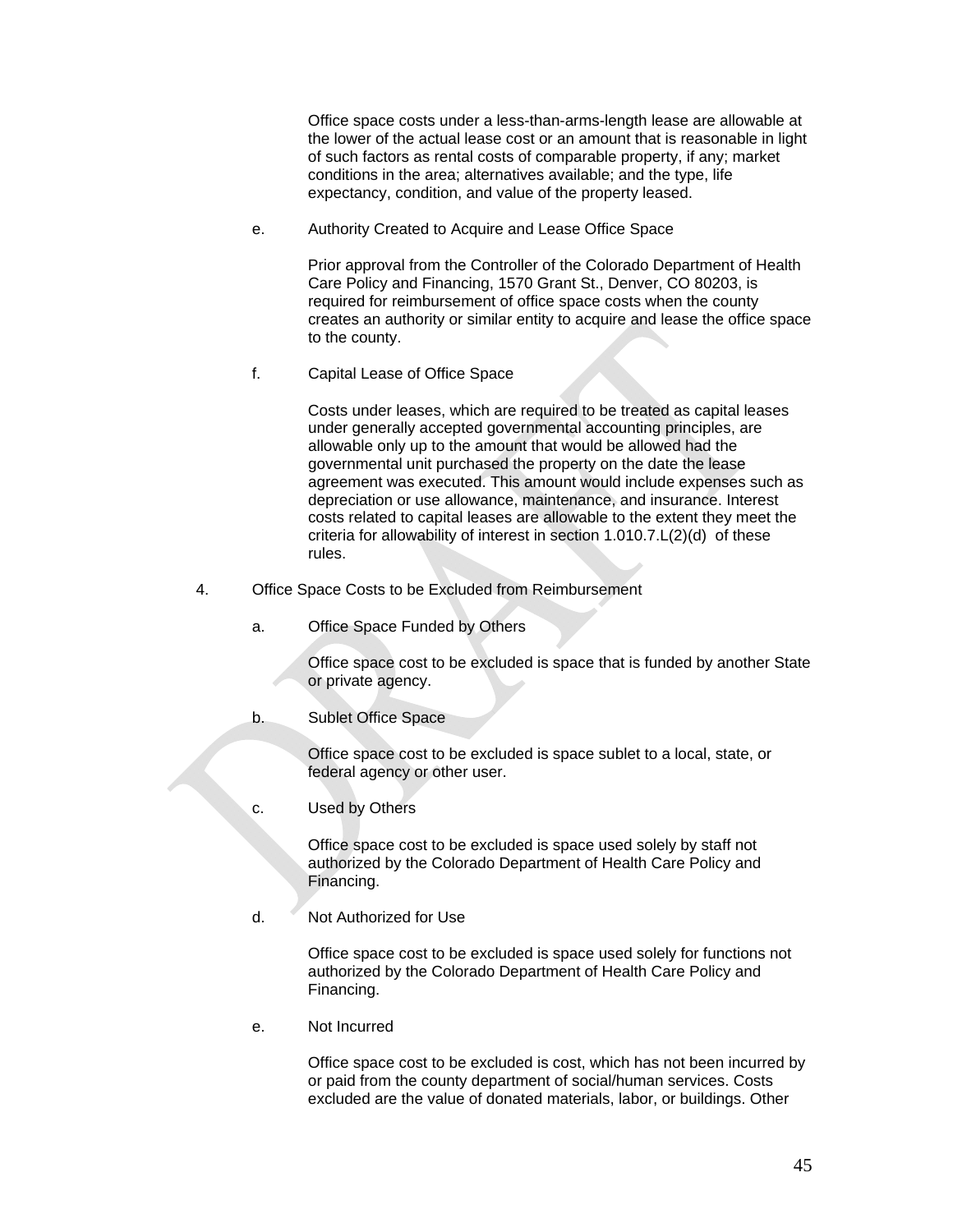costs excluded are those paid from a grant, or a cost used as matching funds for a grant.

f. Idle or Empty Office Space

 Office space cost to be excluded is idle facilities or idle capacity unless necessary to meet fluctuations in workload.

### **1.010.7.M. Cost Accounting**

1. Application of Costs Requires a Plan

 Where an accumulation of indirect costs will ultimately result in charges to a federal award, a cost allocation plan, indirect rate proposal, or application of random moment sampling shall be required.

- 2. Direct or Indirect Cost
	- a. Consistent Treatment

 Each item of cost shall be treated consistently in like circumstances either as a direct or an indirect cost.

b. No Universal Rule

 There is no universal rule for classifying certain costs as either direct or indirect under every accounting system. A cost may be direct with respect to some specific service or function, but indirect with respect to the federal award or other final cost objective.

3. Reasonable and Based on Generally Accepted Governmental Accounting **Principles** 

> All costs incurred shall be allocated to the program/activity/cost pool based on generally accepted governmental accounting principles and OMB Circular A-87. Direct costs shall be allocated to the project on a reasonable basis relating directly to the benefit or value added to the program. Indirect costs shall be allocated from indirect cost pools on a reasonable basis consistent with that of other similar or related projects/grants/activities.

4. All Inclusive Cost Accounting Plan

 All activities that benefit from an indirect cost, including unallowable activities and services, shall receive an appropriate allocation of indirect costs.

- 5. Duplicate Claims for Reimbursement
	- a. Same Cost Not Allowed

 Costs shall not be claimed for reimbursement by a county or a county department of social/human services more than once.

b. Direct and Also Indirect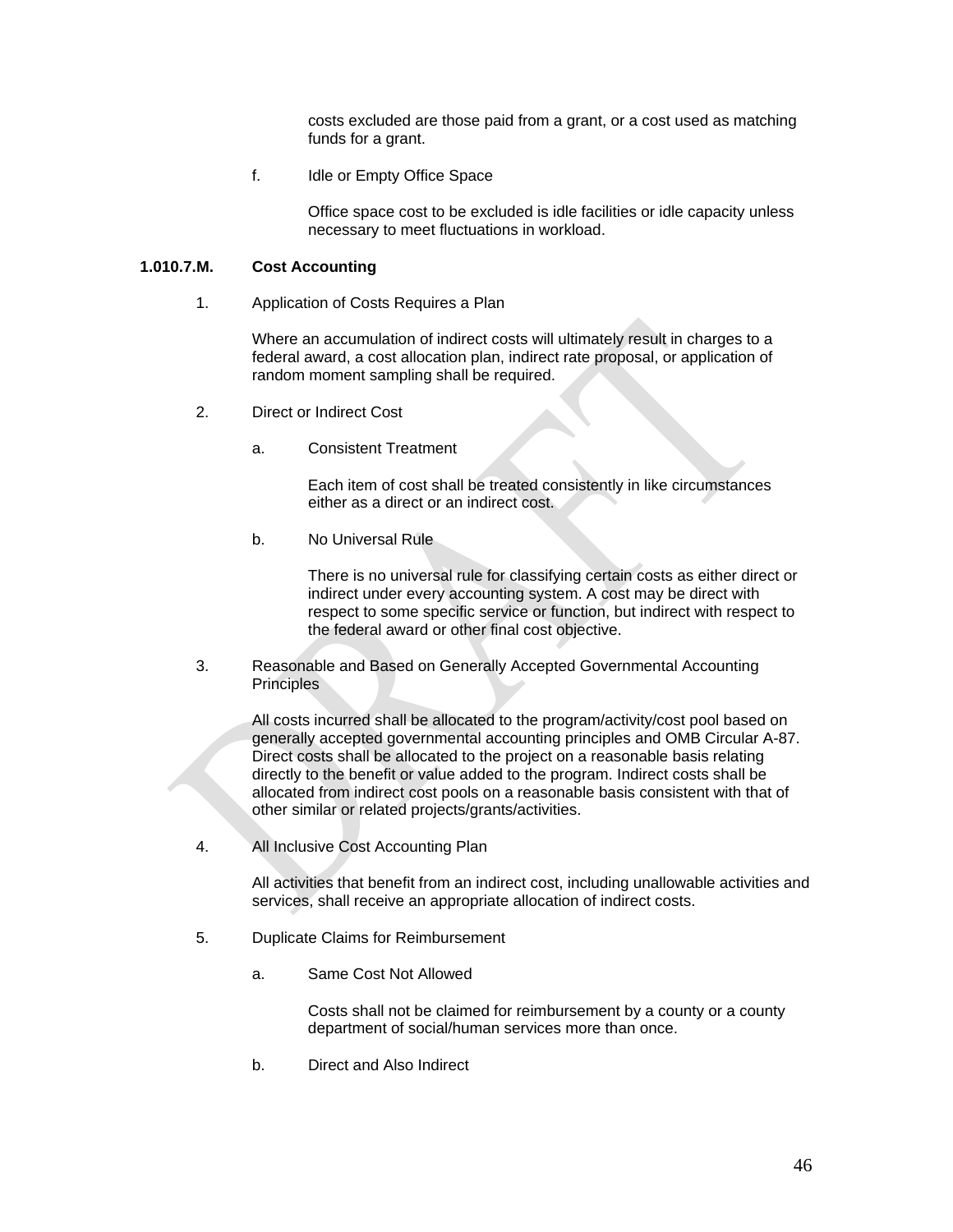The same cost shall not be charged directly to a program and then charged again through a cost allocation plan or an indirect rate proposal.

c. Same Cost Reported to More Than One Program

 The same cost shall not be charged to more than one program. For example, a staff person being reported and reimbursed from county administration full-time may have some costs reimbursed through a special program, project, or grant. Any reimbursement received from the special grant must be reported as a reduction of expenditures, not as a source of revenue. Crediting the refund to the funding source from which the original reimbursement was made reduces expenditures.

6. Net of All Credits

 Expenditures shall be claimed net of all credits, for example, volume and cash discounts, refunds, rental income, trade-ins, scrap sales, rebates or allowances, recoveries or indemnities on losses, insurance refunds, adjustments of overpayments, erroneous charges, etc.

7. Relative Benefits Received

 A cost is allocable to a particular cost objective if the goods or services involved shall be chargeable or assignable to such cost objective in accordance with relative benefits received.

8. Cost Shifting to Fund Deficiencies

 Any cost allocable to a particular federal award or cost objective shall not be charged to other federal awards to overcome fund deficiencies or to avoid restrictions imposed by law or terms of the federal awards, or for other reasons. However, this prohibition shall not preclude from shifting costs that are allowable under Federal and State laws for two or more awards in accordance with existing program agreements.

# **1.010.7.N. Random Moment Sampling**

1. Participation in Random Moment Sampling

 Participation in random moment sample reporting shall be required by all county departments of social/human services employees as determined by the Colorado Department of Human Services and the Department of Health Care Policy and Financing.

2. Purpose of Reporting Under Random Moment Sampling

 The purpose of this reporting is to measure time expended by employees on certain programs in order to substantiate expenditures eligible for federal reimbursement. Reporting on random moment sampling measures the direct services provided by the county department of social/human services. The results of the workload study are used to distribute the indirect costs of the county department of social/human services to direct service areas.

#### **1.010.7.O. Countywide Cost Allocation Plan**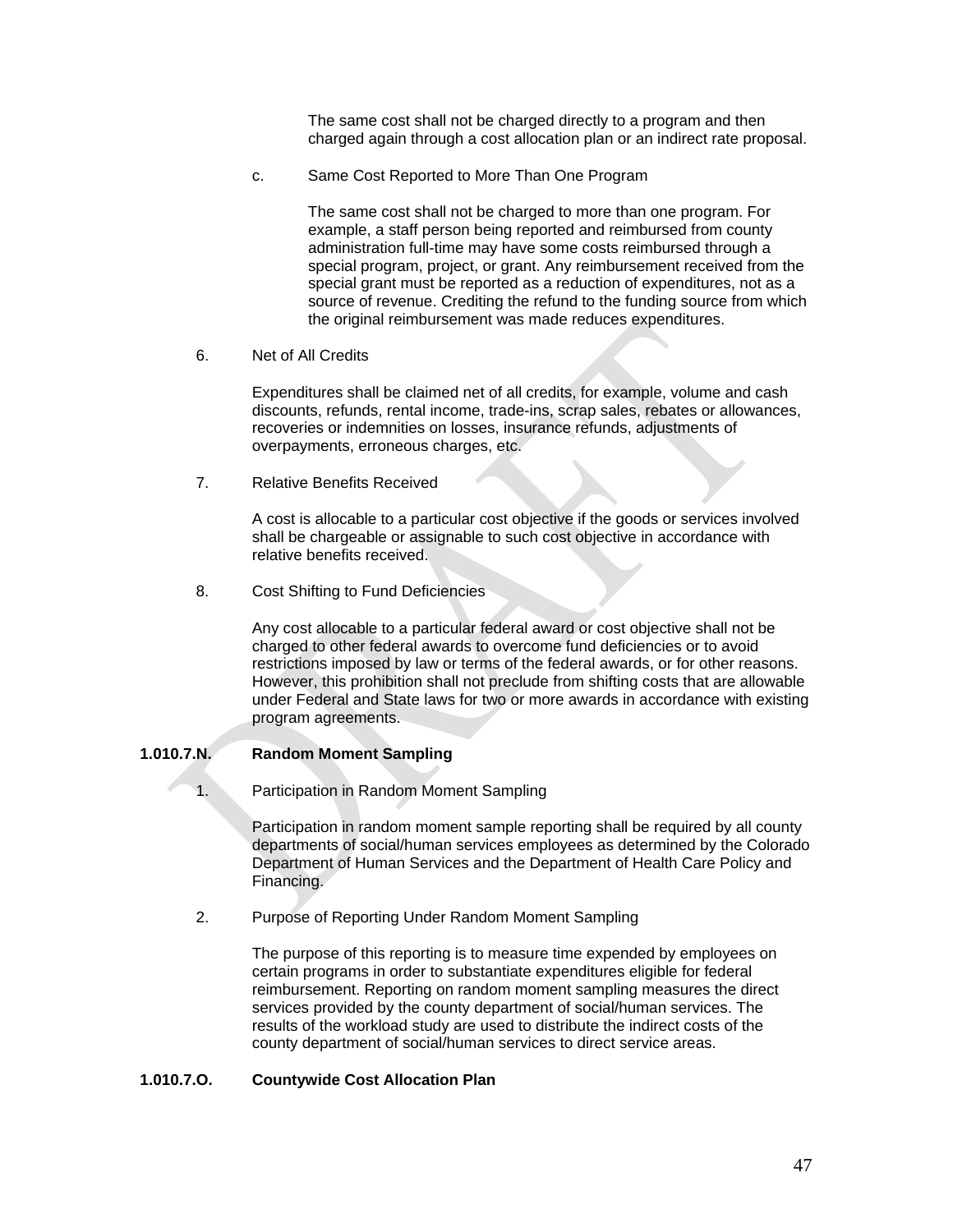1. Availability of Funds

 Based on the availability of State and federal funds, a county's allowable indirect countywide costs shall be reimbursed.

2. Purpose of the Countywide Cost Allocation Plan

 Counties shall prepare a countywide cost allocation plan that allocates indirect costs across the county operations relative to the benefit derived. Countywide cost allocation plans shall be used in determining rates, fees, or the cost of services provided, and by management in determining the cost effectiveness of a program or activity.

3. Countywide Cost Allocation Plan, Cost Principles

 Certified countywide cost allocation plans must be prepared in accordance with the cost principles found in the Office of Management and Budget Circular A-87, "Cost Principles for State, Local and Indian Tribal Governments" or other cost principles as required by a specific grant.

4. Responsibility for the Countywide Cost Allocation Plan

 Responsibility for preparation and submittal of an indirect countywide cost allocation plan is with the county.

5. Submittal of the Countywide Cost Allocation Plan

 A copy, either electronic or hardcopy, of the countywide cost allocation plan that is provided to Colorado Department of Human Services annually due on June 30 of each year shall be provided to the Colorado Department of Health Care Policy and Financing, Audits Section, 1570 Grant Street, Denver, CO 80203 or submitted electronically to HCPFAudit@hcpf.state.co.us.

# **1.010.8 Audits, Conflict of Interest, Confidentiality, Misappropriation, and OMB Circulars**

# **1.010.8.A. County Responsibility for Administration**

1. County Responsibilities

 The county department of social/human services is charged with the responsibility for administering all social/human services funds in accordance with rules established by the Colorado Department of Health Care Policy and Financing and other State departments. The county department of social/human services will only be reimbursed for payments under the Colorado Medical Assistance Act and the administration of these programs if said programs are administered in accordance with Colorado Department of Health Care Policy and Financing rules as well as all other applicable Federal, State, and local laws, rules and regulations.

2. Federal Compliance on Pass Through Funds

 County departments of social/human services are responsible for administering federal programs that involve contracts, grants, block grants, and other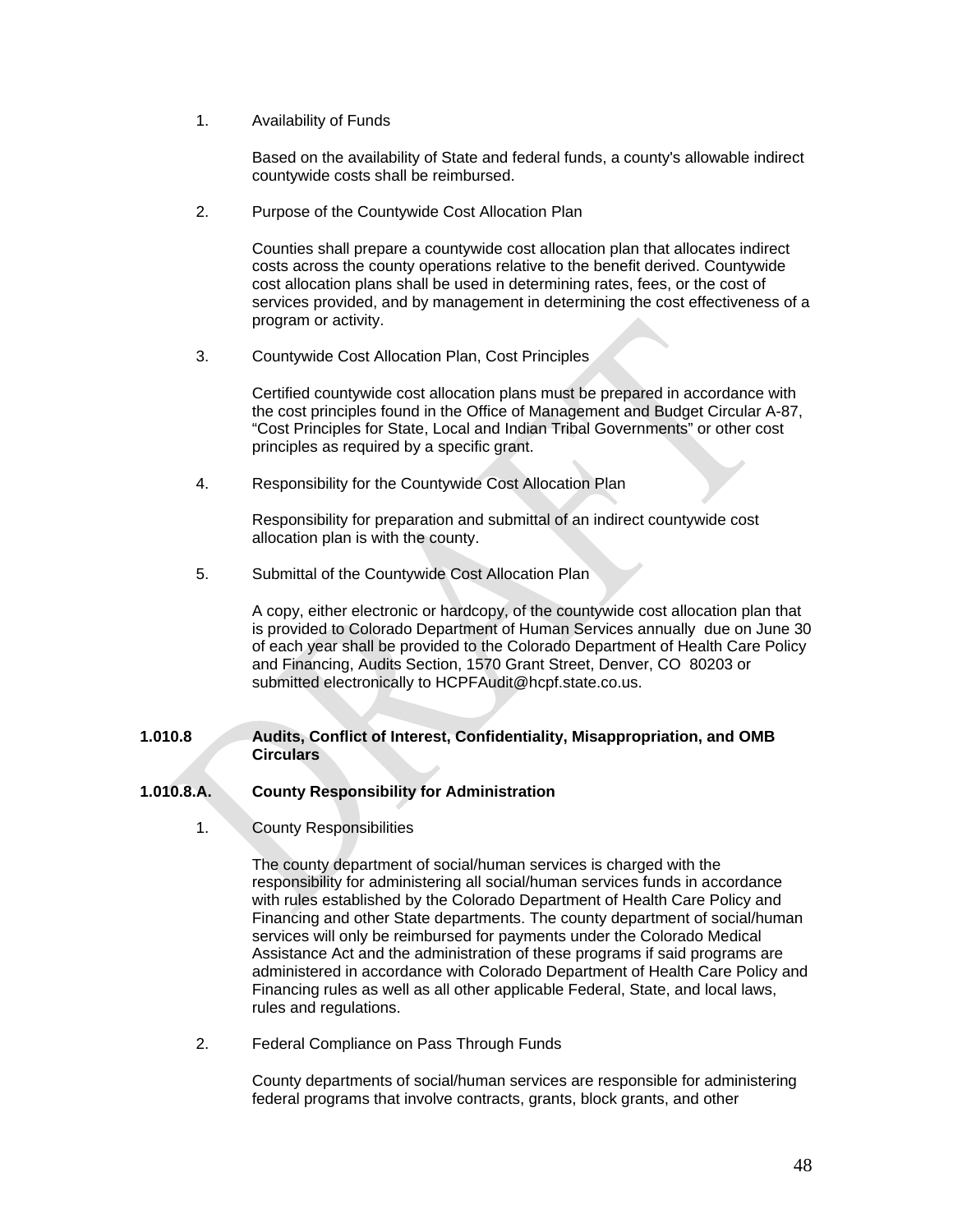agreements and shall comply with the applicable federal and state laws and regulations even though the funds were passed through the Colorado Department of Health Care Policy and Financing.

3. Contracts and Memorandums of Understanding

 Existing laws, rules and regulations cannot be overridden by terms in a contract or a memorandum of understanding.

4. Knowledge of Laws and Regulations

 There are many Federal, State and local, laws, rules and regulations that govern the administration of grants, the employment of personnel, and the health and safety of our lands and the general population. When in doubt as to the existence, applicability, or intent of any law, rule or regulation, county personnel shall make inquiries with the Colorado Department of Health Care Policy and Financing and/or the applicable federal department or agency.

### **1.010.8.B. Audit by an Independent Certified Public Accountant**

Each county shall annually have a financial and, if required by OMB A-133, a single audit made by a certified public accountant. A copy of these audits shall be sent to the Department of Health Care Policy and Financing, 1570 Grant Street, Denver, CO 80203 or submitted electronically to HCPFAudit@hcpf.state.co.us, within the earlier of 30 days after receipt by the county of the auditor's report or nine months after the end of the audit period. If the audit report is not received by the Department of Health Care Policy and Financing within nine months after the end of the audit period, the Colorado Department of Health Care Policy and Financing may suspend reimbursements of expenditures until such time as the audit report is received. Extensions for filing can be requested from the Department of Health Care Policy and Financing, Audits Section.

# **1.010.8.C. Audits by the Colorado Department of Health Care Policy and Financing**

Requests for information by Colorado Department of Health Care Policy and Financing personnel resulting from Desk Audits, Medicaid Eligibility Quality Control (MEQC) audits, Payment Error Rate Measurement (PERM) audits, or any other audit of county records, shall be provided a response within the time frame specified by the request. If responses are not received by the due date (including extensions), the Colorado Department of Health Care Policy and Financing may suspend reimbursements of expenditures until such time as the responses are received.

#### 1. Desk Audits

 The Colorado Department of Health Care Policy and Financing is responsible for supervising the maintenance of fiscal and administrative controls to insure proper accountability for all expenditures of State and Federal funds. Desk audits made at the Colorado Department of Health Care Policy and Financing may result in reducing a county's claim for reimbursement by the amount of any incorrect claims for reimbursement.

2. Post-Audits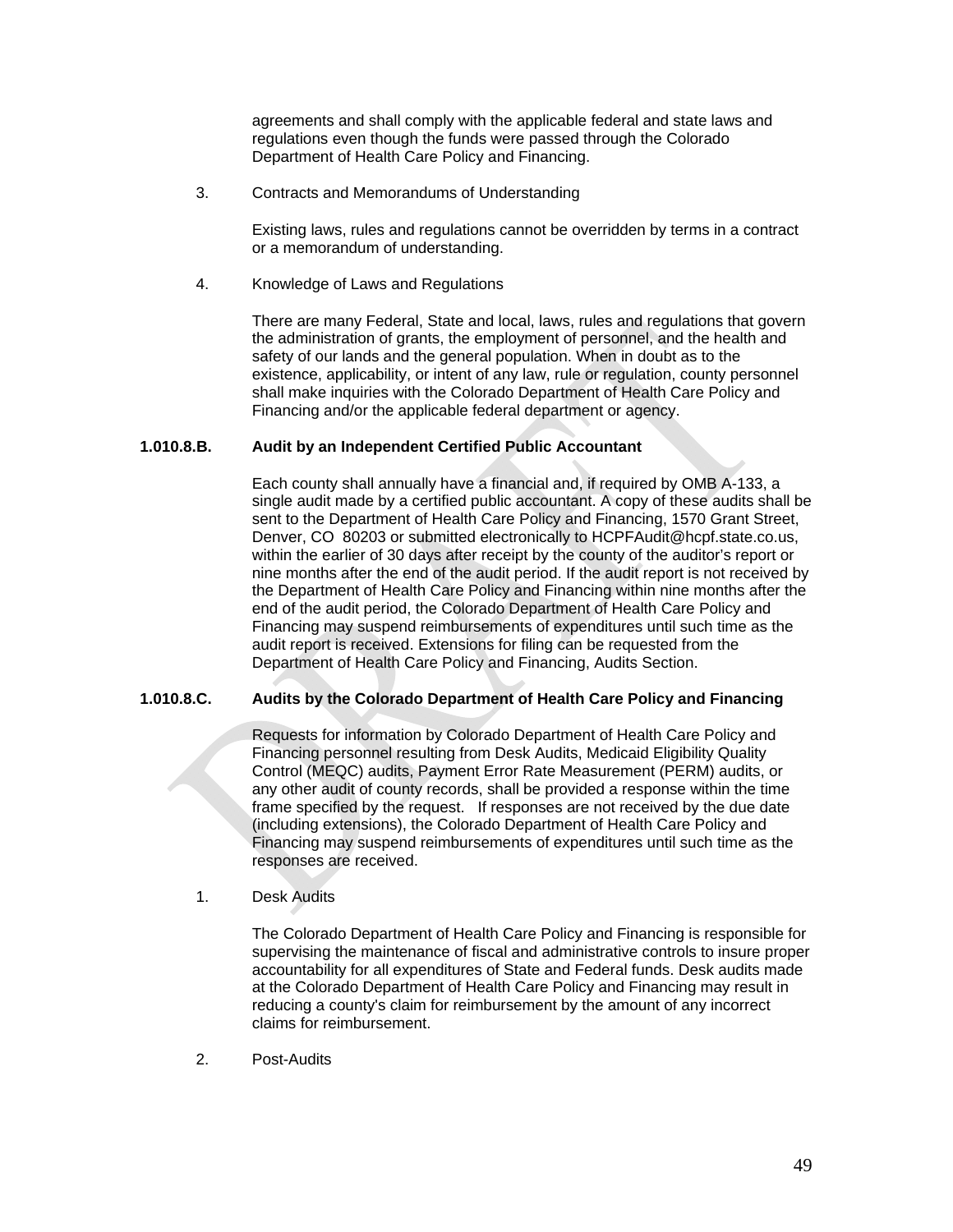Post-audits are made by the Colorado Department of Health Care Policy and Financing to verify the correctness of payments and benefit authorizations and may result in additional adjustments in county claims for reimbursement.

3. Recovery of Money Owed by a County

 Pursuant to Section 25.5-1-114, C.R.S., the Colorado Department of Health Care Policy and Financing has the power to recover any monies owed by a county to the Colorado Department of Health Care Policy and Financing by reducing the amount of any payments due from the Colorado Department of Health Care Policy and Financing in connection with any program or activity. Unallowable costs which are identified during either desk audits or field audits will be disallowed despite similar costs which may have been reimbursed in the past.

- 4. Corrective Action Process for Financial Compliance Reviews Performed by the Colorado Department of Health Care Policy and Financing
	- a. Copy to County Director

 The Colorado Department of Health Care Policy and Financing will mail one copy of the preliminary Financial Compliance Review report to the director of the county Department of Social/Human Services

b. Deadline for Factual Corrections

 The county department of social/human services shall have 15 working days from the date of mailing to submit any factual corrections to the Financial Compliance Review report to the Colorado Department of Health Care Policy and Financing, Audit Section, 1570 Grant Street, Denver, CO 80203. If no factual corrections are to be submitted, then the county department of social/human services shall have 30 working days from the date of mailing to submit a corrective action plan to the Audit Section.

c. Corrective Action Plan

 The corrective action plan submitted by the county department of social/human service shall include a:

i) Written Corrective Action Plan Completion

 Description, in writing, on how each non-compliance issue has been corrected; or

ii) Information on the Corrective Action Planned

 Plan, in writing, by which each non-compliance issue will be corrected. Such a plan must contain the following information for each non-compliance issue:

- 1) Identify the non-compliance issue,
- 2) List the specific action(s) to be taken to correct the noncompliance,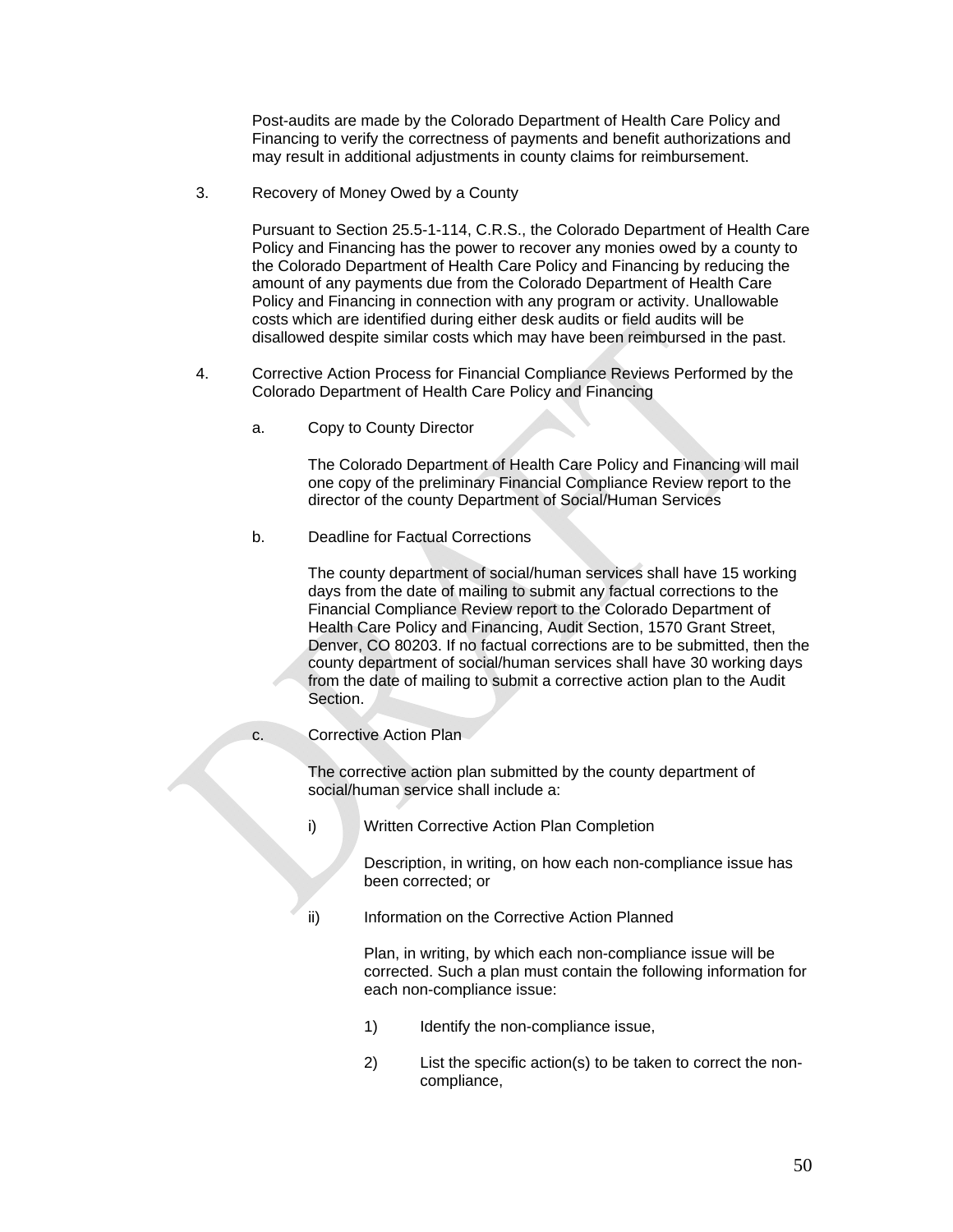- 3) List the specific time frames for completion of each specific action, and
- 4) Provide the name of the contact person responsible for corrective action.

The corrective action plan should proceed as rapidly as possible.

d. Technical Assistance

 The county department of social/human services may request technical assistance from the State in developing the corrective action plan. This request must occur within the 30-day period.

e. Extension of Time

 If the county department of social/human services needs additional time to develop a Corrective Action Plan, the county director must submit a request in writing to the Colorado Department of Health Care Policy and Financing, Audit Section, 1570 Grant Street, Denver, CO 80203, specifying the new timeframe and providing an explanation for the extension request.

i) Review of Extension Request

 The Colorado Department of Health Care Policy and Financing, Audit Section, will review the request for time extension within five working days and respond to the county director.

ii) Accept or Reject the Corrective Action Plan

 Within 30 working days of receipt of the Corrective Action Plan from the county department of social/human services, the Colorado Department of Health Care Policy and Financing, Audit Section, will review and either accept or reject the corrective action plan.

f. Corrective Action Plan

i) Accepted Corrective Action Plan

 If the plan is accepted, this decision will be indicated and the county department of social/human services will be notified via letter.

ii) Rejected Corrective Action Plan

 If the plan is rejected by the Colorado Department of Health Care Policy and Financing, Audit Section, the county department of social/human services will be notified of the decision along with a new due date for an amended plan to be submitted.

iii) Accepted New Plan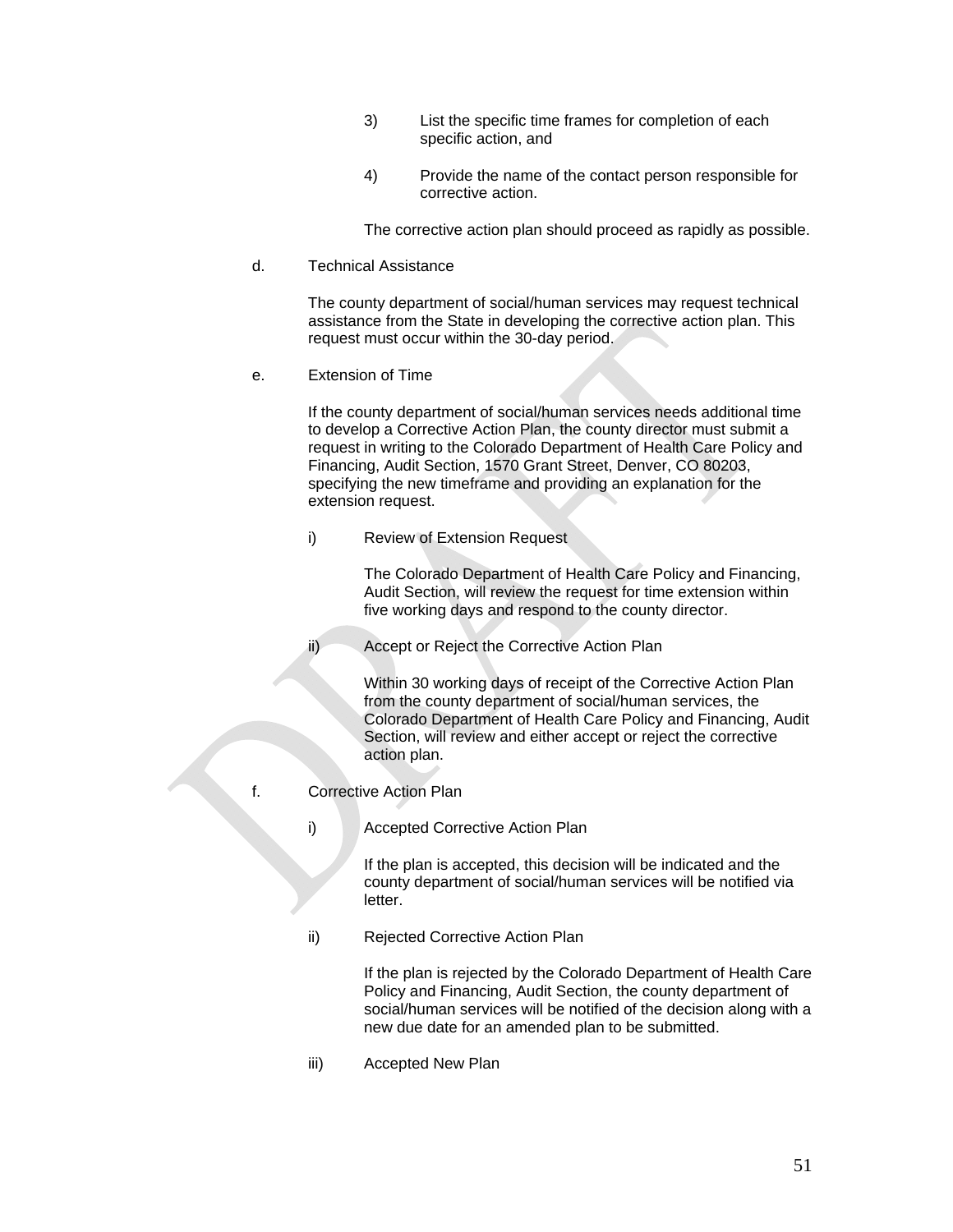Upon acceptance of new plan, the Colorado Department of Health Care Policy and Financing, Audit Section will follow procedures outlined in section 1.010.8.C(4)(f)(i) of these rules.

iv) Follow-Up

 The Colorado Department of Health Care Policy and Financing, Audit Section will verify that the county department of social/human services has complied with the corrective action plan.

v) Closure

 The Colorado Department of Health Care Policy and Financing, Audit Section, will send a closure letter to the county director and any applicable financial adjustments to the Colorado Department of Human Services, Accounting Division to be processed in the State financial reporting system.

- 5. Appeal Process for Financial Compliance Reviews Performed and Management Decisions Issued by the Colorado Department of Health Care Policy and Financing, Audit Section
	- a. Appeal in Writing

 The appeal must be in writing and addressed to the Audit Manager of the Colorado Department of Health Care Policy and Financing, 1570 Grant St., Denver, CO 80203. The basis for the appeal shall be limited to a factual error in the report or an incorrect interpretation of law, rule, or regulations.

- b. A secondary appeal may be made to the Executive Director of the Colorado Department of Health Care Policy and Financing. The decision of the Executive Director of the Department shall be the end of the appeal process.
- 6. Interest on Wrongful Claims
	- a. Statutory Interest

 When money or property has been wrongfully claimed, withheld, or reimbursed, and when there is no agreement as to the interest rate, interest charged by the State may be at the rate of eight percent per annum compounded annually commencing on the date of the wrongful claim, withholding, or reimbursement to the date of settlement for all moneys or the value of property wrongfully claimed withheld, withheld, or reimbursed. Interest paid to the State may not be claimed for reimbursement.

7. Federal Department of Health and Human Services, and Other Federal Department or Agencies

> The federal Department of Health and Human Services and other federal departments or agencies with which the county department of social/human services expends funds and is reimbursed with federal funds may make periodic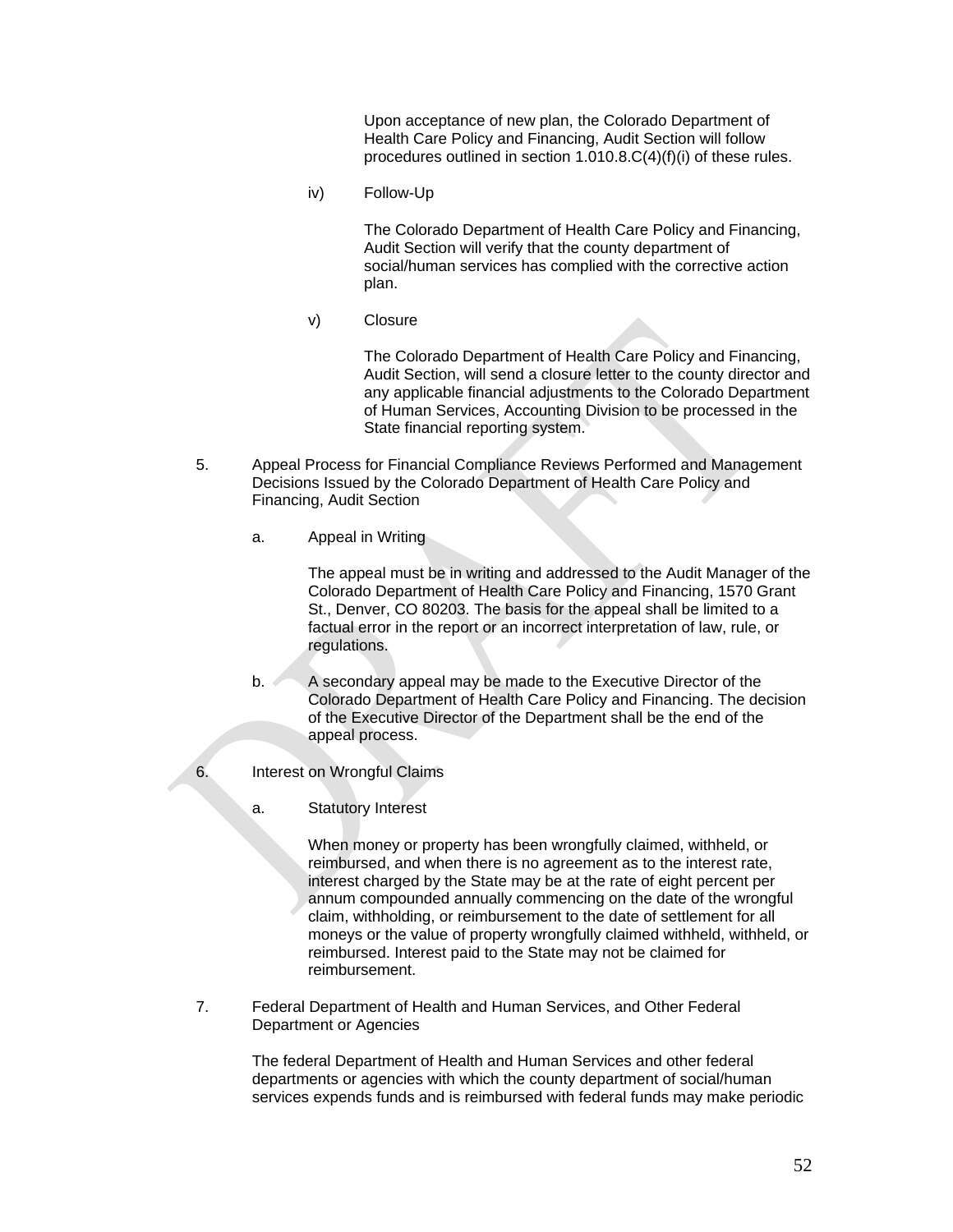audits in selected county department of social/human services to verify the correctness of payments, case recording, and pertinent administrative practices. County departments of social/human services shall comply with requests from these federal auditors. These audits may result in adjustments in county claims for reimbursement.

### **1.010.8.D. Conflict of Interest**

1. Conflicts of Interest

 No county department of social/human services employee shall accept fees, compensation, gifts, payment of expenses, or any other item of monetary value under circumstances in which the acceptance could result in:

a. Preferential Treatment

 An undertaking to give preferential treatment to any person or business, or,

b. Impeding Efficiency or Economy

Impeding governmental efficiency or economy, or,

c. Loss of Independence or Impartiality

Any loss of complete independence or impartiality, or,

d. Decisions Made Outside Official Channels

The making of governmental decisions outside official channels, or,

e. Activity Detrimental to Duties and Responsibilities

 County department of social/human services employees shall not engage in any activity that may be perceived as detrimental to the discharge of assigned duties and responsibilities, or,

f. Reasonable Inference of Conflict of Interest

 The reasonable inference that any of the provisions in this rule manual have happened or might happen, or,

g. Adverse Effect on Public Confidence

 Any adverse effect on the confidence of the public in the integrity of the government of the State of Colorado or its county departments of social/human services.

2. Personal Business Interests

 County commissioners, county department of social/human service directors, or any other county department of social/human services employee shall not perform an official act directly and substantially affecting an economic benefit for a business or other undertaking in which they either have a substantial financial interest or are engaged as counsel, consultant, representative, or agent.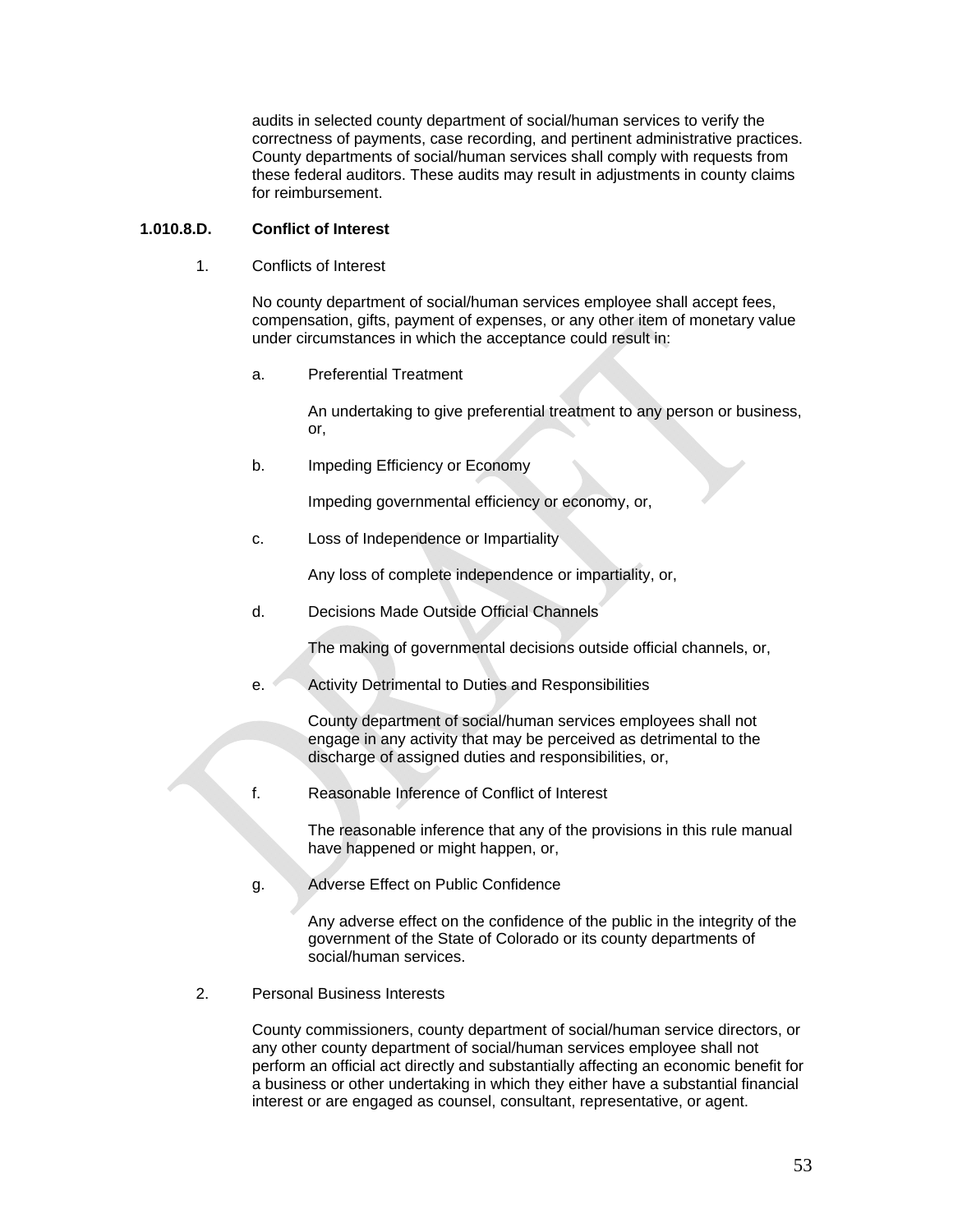3. Outside Employment

 All outside employment of county department of social/human services' employees shall have the prior written approval of their appointing authority. The outside employment shall not conflict with the interests of the county department of social/human services, the county involved, the State of Colorado, or the federal government.

4. Private Business with People You inspect or Supervise

 County commissioners, city council or any board of social/human services, county department of social/human service directors, or any other county department of social/human services employee shall not engage in a substantial financial transaction for their private business purpose with a person whom they inspect or supervise in the course of their official duties.

5. Employment Within Six Months of Termination

 County commissioners, city council or any board of social/human services, county department of social/human services directors, or any other county department of social/human services employee shall not, within six months following the termination of their office or employment, take advantage, unavailable to others, of matters with which they were directly involved during their employment.

6. Voting or Attempting to Influence

 Pursuant to Section 24-18-109 C.R.S., County commissioners, city council or any board of social/human services, county department of social/human services directors, or any other county department of social/human services employee shall not vote and shall refrain from attempting to influence the decision of other members of the governing body in voting on matters in which they have a personal or private interest.

# **1.010.8.E. Political Activity**

# 1. Partisan Politics

 Pursuant to the Hatch Act, 5 United State Code (USC) Chapter 15, county department of social/human services' employees whose salary is reimbursed partially or fully with federal funds shall not be candidates for partisan elective office.

2. Non-Partisan Politics

 Activity with respect to the proposed adoption of constitutional amendments, the approval of matters specified in referendums, the proposed adoption of charter amendments, the approval of municipal ordinances, or with respect to other matters of a similar non-partisan character, shall not be deemed to be political activity.

# **1.010.8.F. Confidentiality**

1. Confidentiality of Financial Data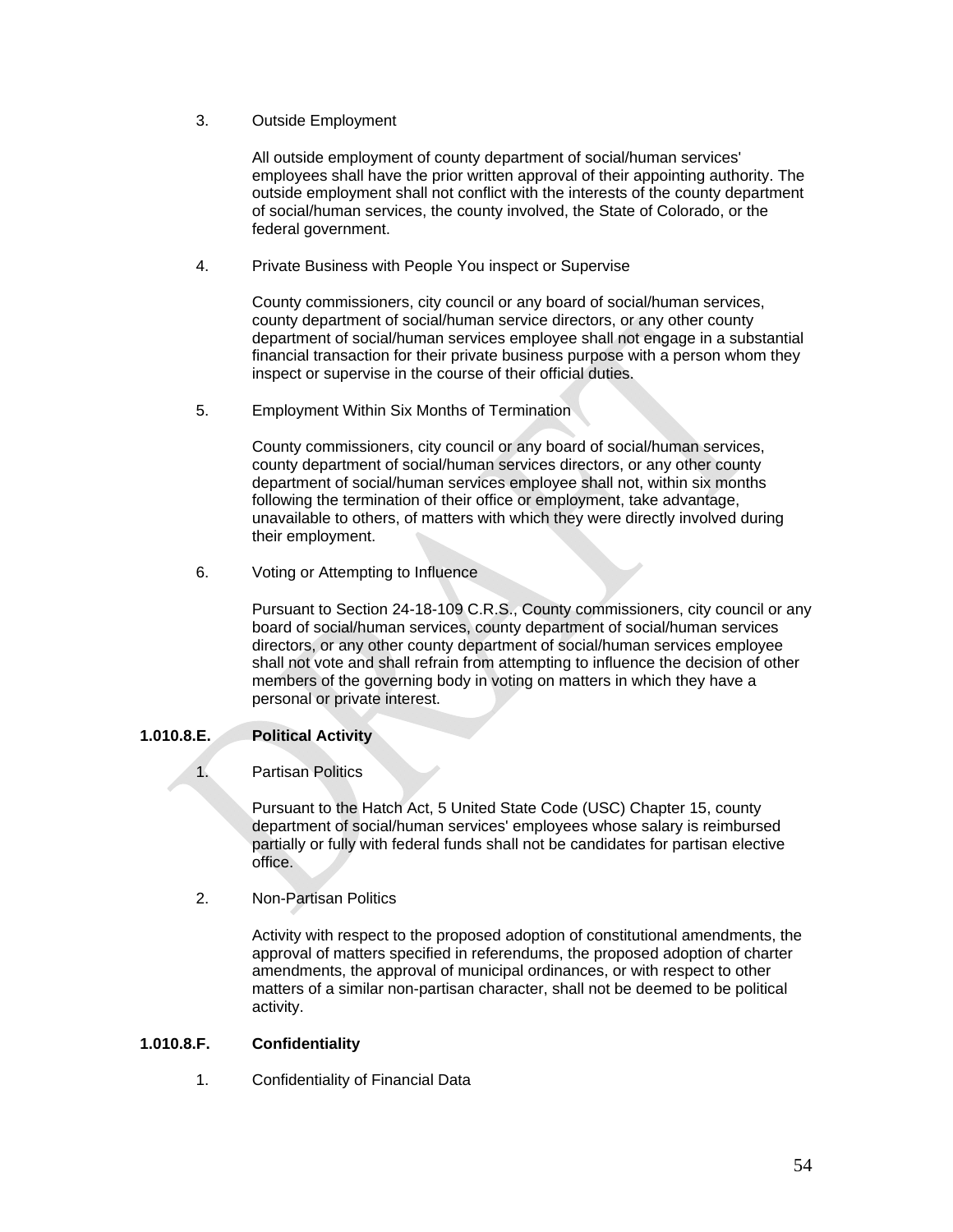Pursuant to Sections 19-1-301 to 19-1-311, 25-1-1108, 25-2-113.5, 26-1-114, 25.5-1-116, and 26-13-102.7, C.R.S., financial systems contain both public and confidential information; therefore access to financial data shall not be granted to anyone for general perusal of financial records. However, fiscal data, budgets, financial statements, and reports that do not identify social/human services recipients by name, number, or other identifying information are open records.

2. Confidentiality of Clients

 Pursuant to Sections 19-1-301 to 19-1-311, 25-1-1108, 25-2-113.5, 25.5-1-116 and 26-1-114, 26-13-102.7, C.R.S, whenever names, addresses or other identifying information of applicants for, recipients of, or former and potential recipients of medical assistance, that is furnished to or held by another agency or department, such agency or department shall be required to prevent the publication of lists thereof and their uses for purposes not directly connected with the administration of such medical assistance.

3. Confidentiality of Information

 County departments of social/human services are considered business associates of the Department under the Health Insurance Portability and Accountability Act of 1996 (HIPAA). Even though a written memorandum of understanding is not required, HIPAA and the Department require county departments of social/human services to take appropriate actions to safeguard protected health information received for the purpose of determining eligibility for Medicaid or other medical assistance programs pursuant to the requirements of the HIPAA Privacy Rules, 45 C.F.R. Parts 160 and 164. The county department of social/human services should follow Agency Letter HCPF 03-008 and/or any successor letter regarding procedures that should be followed to comply with privacy rules.

# **1.010.8.G. Misappropriations**

1. Employee Misappropriation

 No county department of social/human services employee shall use county department of social/human services' time, property, equipment, or supplies for private or any other use not in the pursuit of county department of social/human services' business.

a. Reporting of Employee Theft or Embezzlement

 Any suspected theft or embezzlement of federal, State, or local funds shall be immediately reported to at least one level of management above the party(s) suspected or to the county social/human services board. In addition, suspected thefts or embezzlements shall be reported to the Audits Section of the Colorado Department of Health Care Policy and Financing at 1570 Grant Street, Denver, CO 80203-1818 or submitted electronically to HCPFAudit@hcpf.state.co.us. A theft or embezzlement of State and/or federal funds or assets totaling \$5,000.00 or more shall be reported in writing to the county social/human services board and to the Audits Section of the Colorado Department of Health Care Policy and Financing at 1570 Grant Street, Denver, CO 80203-1818 or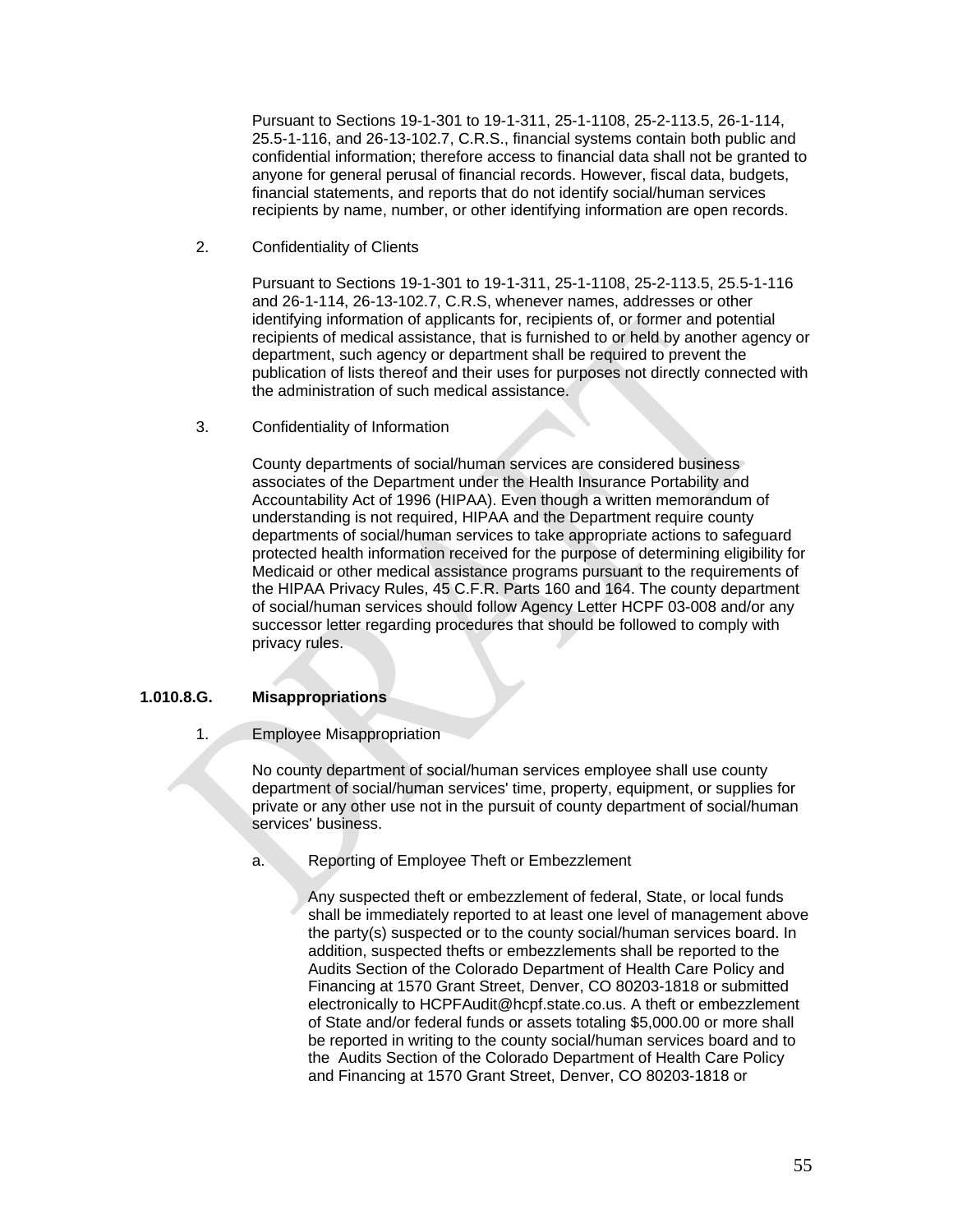#### submitted electronically to HCPFAudit@hcpf.state.co.us

b. Fraud Training

 No less than eight hours of fraud prevention training shall be given to all eligibility technicians, caseworkers, resource investigators, homemakers, supervisors, and such other persons within the county department of social/human services as the director deems necessary, annually. A law enforcement agency or its appropriate professional association shall conduct such training.

### **1.010.8.H. Office of Management and Budget (OMB) Circulars**

1. Compliance with Office of Management and Budget (OMB) Circulars

 The Office of Management and Budget has issued several documents pertaining to grants management. Counties shall comply with the applicable circulars and shall hold their subrecipients and vendors accountable for compliance with the applicable circulars.

2. OMB Circular A-87, "Cost Principles For State, Local, and Indian Tribal Governments"

 OMB Circular A-87 was published at 60 FR 26484 on 05/04/1995, and further amended at 62 FR 45934 on 08/29/1997. Copies of this material are available by contacting the Audit Section of the Colorado Department of Health Care Policy and Financing, 1570 Grant Street, Denver, Colorado 80203. Additionally, any incorporated material in these rules may be examined at any State publications depository library.

3. OMB Circular A-102, "Grants And Cooperative Agreements with State and Local Governments, and the Attached Common Rule"

 OMB Circular A-102 was published at 59 FR 52224 and dated on 10/07/1994. OMB Circular A-102 was further amended at 62 FR 45934 and dated 08/29/1997..

 Copies of this material are available by contacting the Audit Section of the Colorado Department of Health Care Policy and Financing, 1570 Grant Street, Denver, Colorado 80203. Additionally, any incorporated material in these rules may be examined at any State publications depository library.

4. OMB Circular A-133 "Audits of States, Local Governments, and Non-Profit Organizations"

 OMB Circular A-133 was issued pursuant to the Single Audit Act of 1984, P.L. 98-502, and the Single Audit Act Amendments of 1996, P.L. 104-156.

 Copies of this material are available by contacting the Audit Section of the Colorado Department of Health Care Policy and Financing, 1570 Grant Street, Denver, Colorado 80203. Additionally, any incorporated material in these rules may be examined at any State publications depository library.

5. Applicable Cost Principles Flow Through on Federal Funds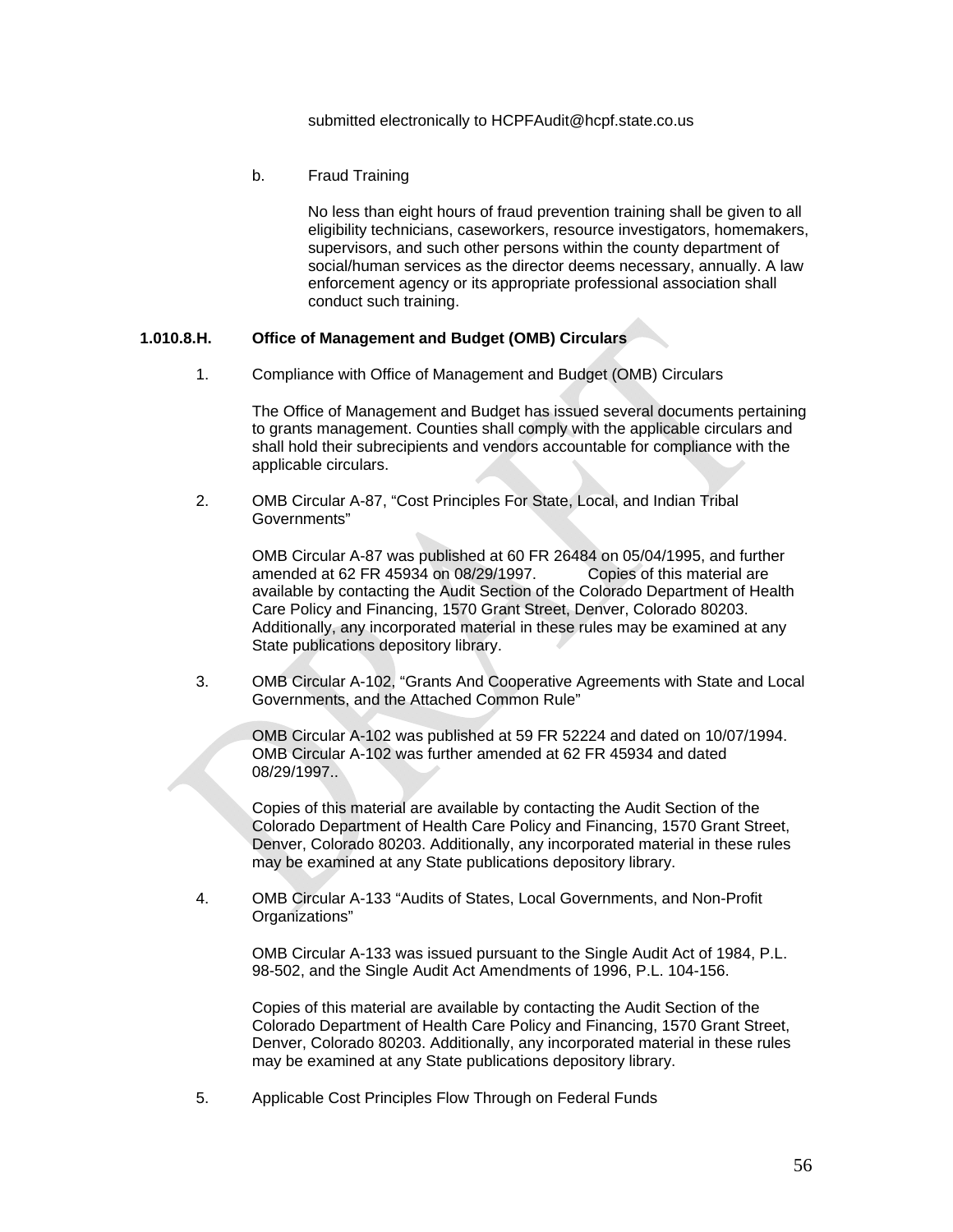The county shall comply with OMB Circular A-87, "Cost Principles for State, Local, and Indian Tribal Governments". If the county passes through federal funds to a non-profit organization, that non-profit organization shall comply with OMB Circular A-122, "Cost Principles for Non-Profit Organizations". If the county passes through federal funds to an educational institution, that educational institution shall comply with OMB Circular A-21, "Cost Principles for Educational Institutions". Copies of this material are available by contacting the Audit Section of the Colorado Department of Health Care Policy and Financing, 1570 Grant Street, Denver, Colorado 80203. Additionally, any incorporated material in these rules may be examined at any State publications depository library.

6. Compliance with Individual Federal Awards

 Individual federal awards may identify circumstances or dictate policy that is unique to the federal participation. In these instances the federal award policy shall be followed in the administration and financing of that particular federal award.

Block 1 of 1

### **1.020 COUNTY ADMINISTRATIVE RULES**

#### **1.020.1 State Department Oversight and Compliance with State Department Requirements**

Colorado Department of Health Care Policy and Financing has a statutory responsibility to provide county department oversight. If a county does not comply with the rules of the State Department which require the establishment of a medical program in each county and the payment of the county's share of the cost of that program, and which govern the administration of the program, the State Department may do one or more of the following:

- 1. A tiered approach to correct any issue identified.
	- a. The first and lowest level of action being an informal and consultative approach.
	- b. The second level of action includes routine monitoring, quality assurance reviews and audits conducted by the Department.
	- c. The third and last level when issues are severe in nature and/or lower level interventions have not been effective in correcting the problem or issue and shall include:
		- i) Program Intervention
		- ii) Corrective Actions Processes
		- iii) Sanctions as defined in 1.020.2.
- 2. Utilize the remedies described in 25.5-1-114(1)(a-e), C.R.S. (2006), as amended.